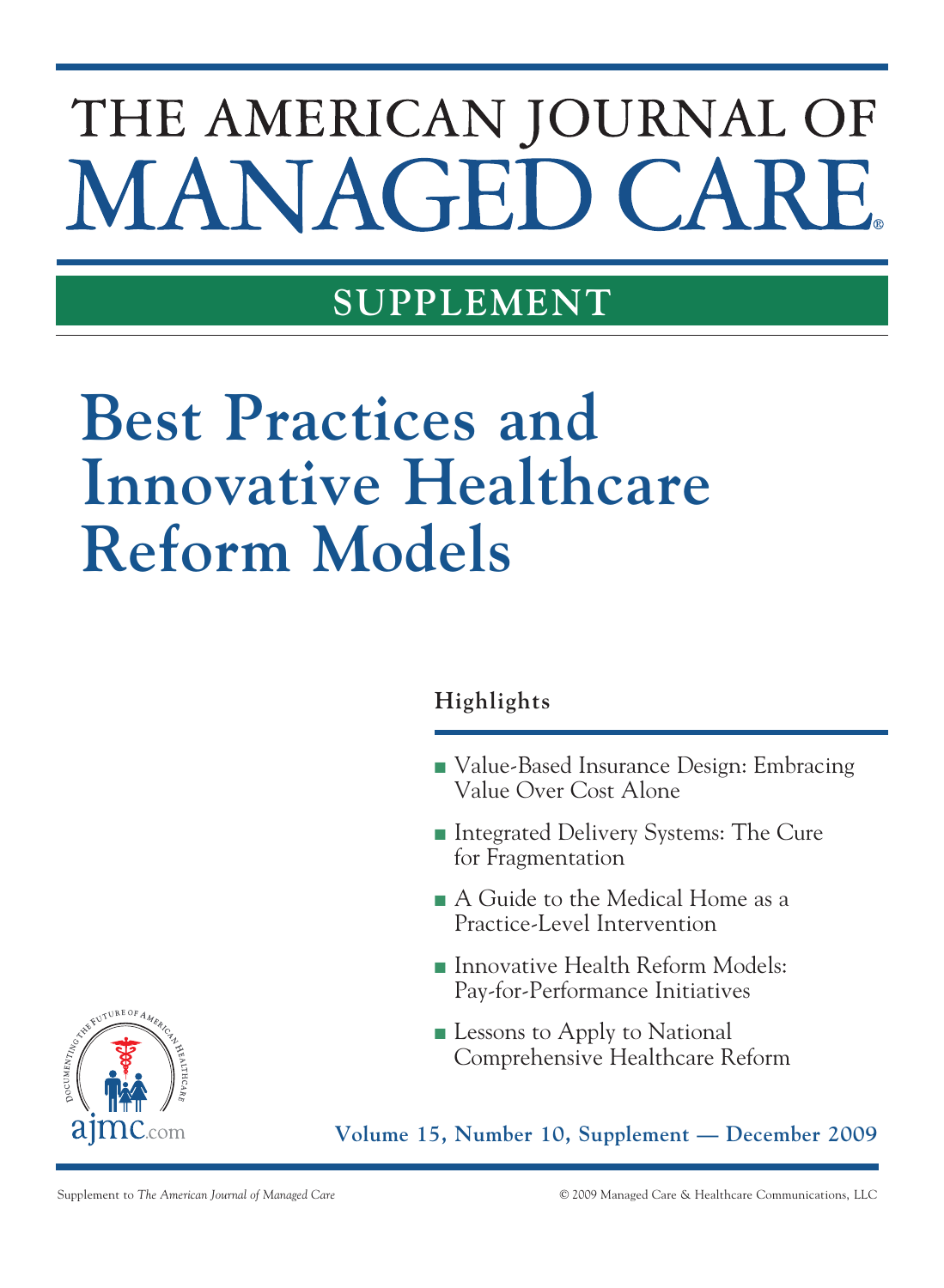*Best Practices and Innovative Healthcare Reform Models* 

**funding**

This supplement was supported by **GlaxoSmithKline**.

• • •

The contents of this supplement may include information regarding the use of products that may be inconsistent with or outside the approved labeling for these products in the United States. Physicians should note that the use of these products outside current approved labeling is considered experimental and are advised to consult prescribing information for these products.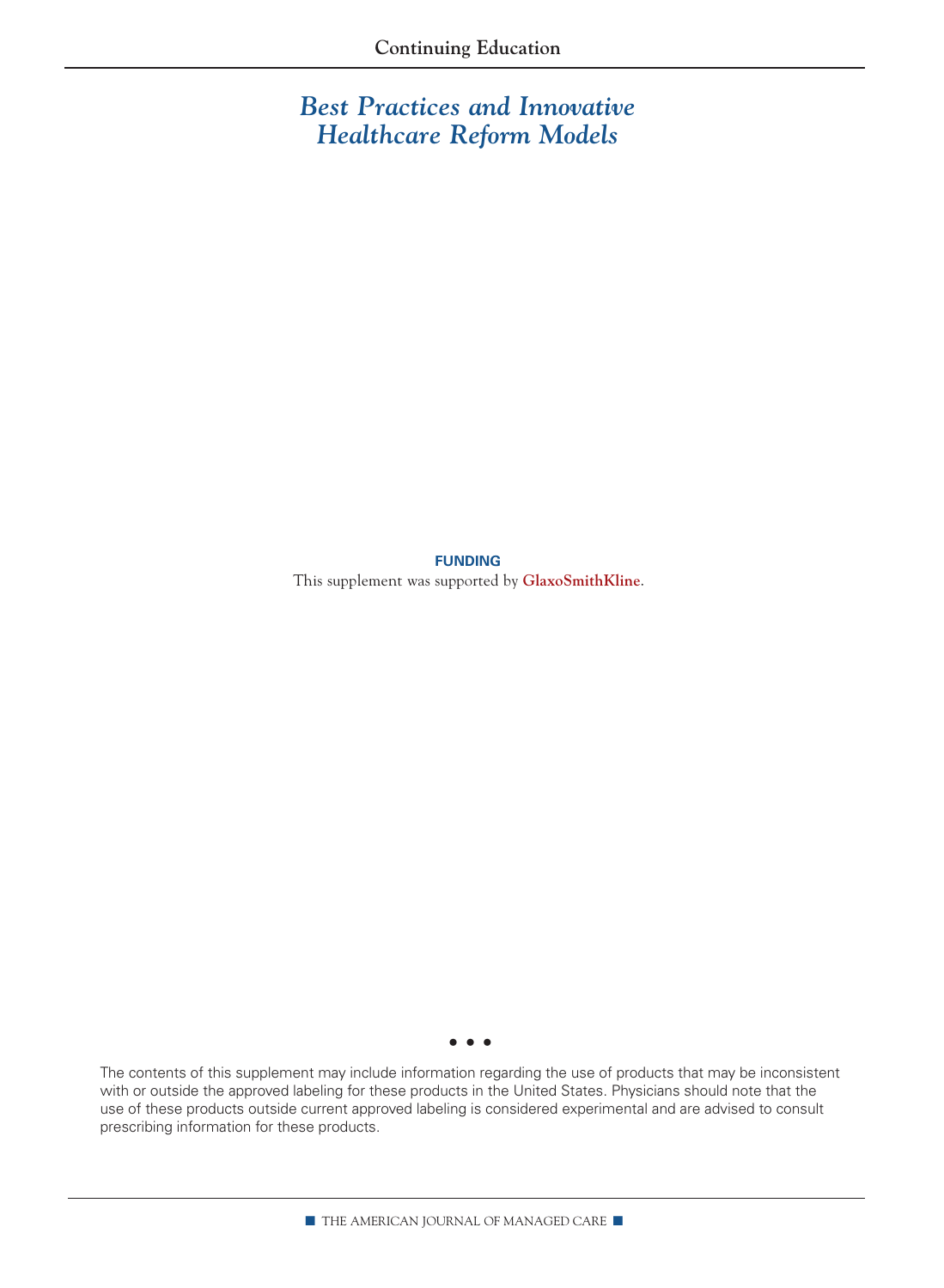## THE AMERICAN JOURNAL OF **MANAGED CARE**

### **Publishing Staff**

Director of Scientific Content **Jeff D. Prescott, PharmD, RPh**

Director of Custom Publications **Susan M. Carr**

Editorial Resource Director **Barbara M. Marino**

Clinical Projects Manager **Kara L. Guarini**

Associate Editor **Brandon Kopceuch**

Design Director **Charles Lebeda**

Director of Sales **JC Landry**

National Accounts Managers **Gene Conselyea Justin T. Gallagher Maria Likakis Phil Talamo**

#### **Corporate**

Chairman/Chief Executive Officer **Mike Hennessy**

President/Chief Operating Officer **Herbert A. Marek**

Group Editorial Director **Bill Schu**

Business Manager **Butch Hollenback**

Executive Assistant **Marcie Ottinger** 

Copyright © 2009 by Managed Care & Healthcare Communications, LLC



December 2009 – Vol. 15, No. 10, Sup.

## **Best Practices and Innovative Healthcare Reform Models**

Table of Contents

#### **Participating Faculty S274**

#### **Reports**

| ■ Value-Based Insurance Design: Embracing Value |  |  |
|-------------------------------------------------|--|--|
| Over Cost Alone                                 |  |  |

**A. Mark Fendrick, MD; Michael Chernew, PhD; and Gary W. Levi, JD S277**

- Integrated Delivery Systems: The Cure for Fragmentation
	- **Alain C. Enthoven, PhD S284**
- A Guide to the Medical Home as a Practice-Level Intervention

| Mark W. Friedberg, MD, MPP; Deborah J. Lai, BA;      | S <sub>291</sub> |
|------------------------------------------------------|------------------|
| Peter S. Hussey, PhD; and Eric C. Schneider, MD, MSc |                  |

■ **Innovative Health Reform Models: Pay-for-Performance Initiatives** 

**Seth W. Glickman, MD, MBA; and Eric D. Peterson, MD, MPH S300**

■ Lessons to Apply to National Comprehensive **Healthcare Reform** 

**Douglas A. Conrad, PhD S306** 

A Supplement to *The American Journal of Managed Care.* www.ajmc.com PROJ A264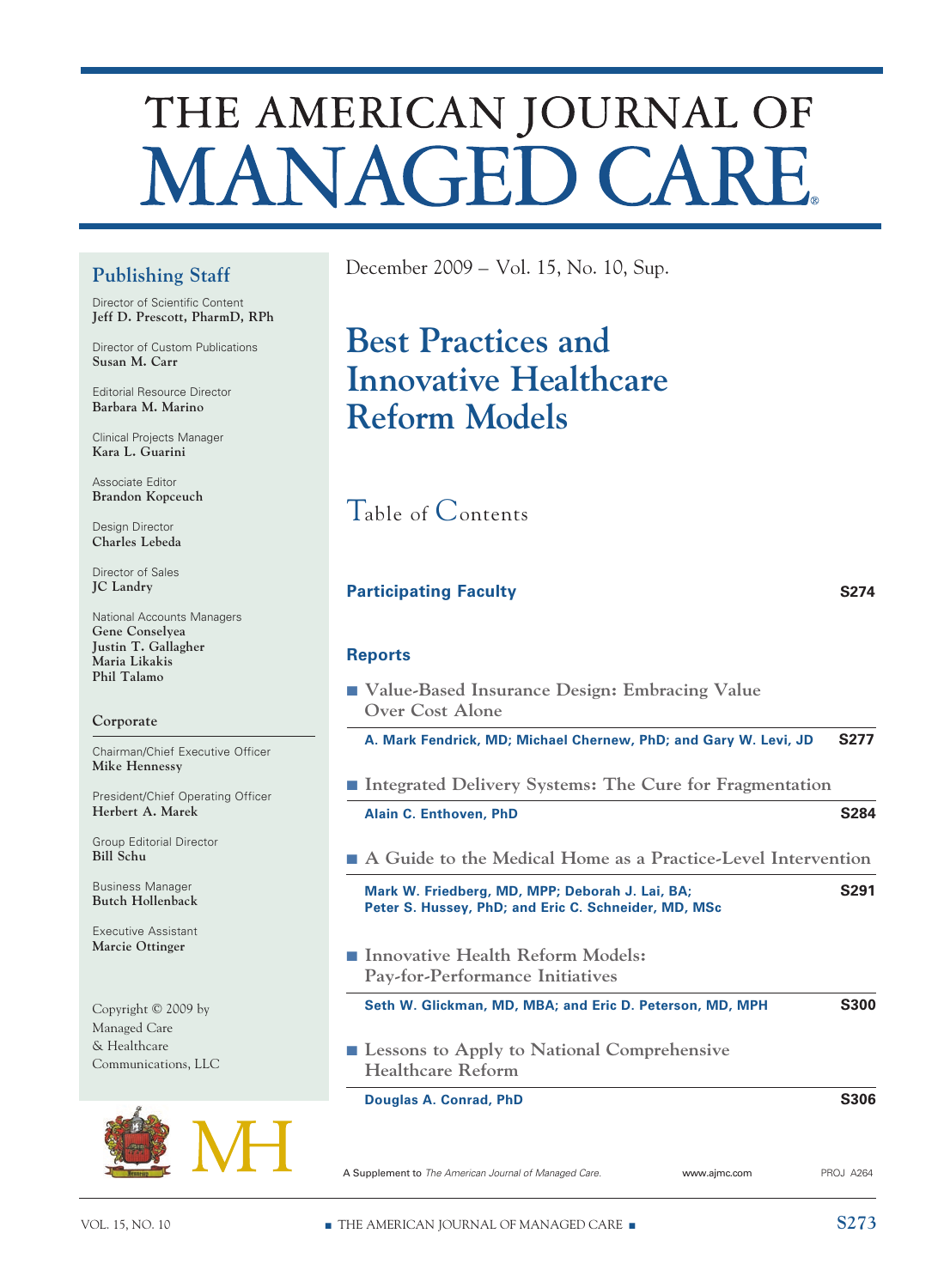#### **n PARTICIPATING FACULTY n**

**Best Practices and Innovative Healthcare Reform Models**

This supplement to *The American Journal of Managed Care* reviews healthcare practice models and concepts such as valuebased insurance design, integrated delivery systems, medical home, and pay for performance; as well as discusses their role and application in healthcare reform.

#### **■ Faculty**

#### **Michael Chernew, PhD**

 Professor of Health Care Policy Department of Health Care Policy Harvard Medical School Boston, Massachusetts

#### **Douglas A. Conrad, PhD**

Professor, Department of Health Services Director, Center for Health Management Research University of Washington Seattle, Washington

#### **Alain C. Enthoven, PhD**

Marriner S. Eccles Professor of Public and Private Management (Emeritus) Graduate School of Business Stanford University Stanford, California

#### **A. Mark Fendrick, MD**

Departments of Internal Medicine and Health Management & Policy Center for Value-based Insurance Design University of Michigan Ann Arbor, Michigan

#### **Mark W. Friedberg, MD, MPP**

Associate Natural Scientist RAND Arlington, Virginia

#### **Seth W. Glickman, MD, MBA**

Assistant Professor of Emergency Medicine University of North Carolina Chapel Hill, North Carolina Adjunct Assistant Professor of Medicine Duke University Medical Center Durham, North Carolina

#### **Peter S. Hussey, PhD**

Policy Researcher RAND Arlington, Virginia

#### **Deborah J. Lai, BA**

Assistant Policy Analyst RAND Santa Monica, California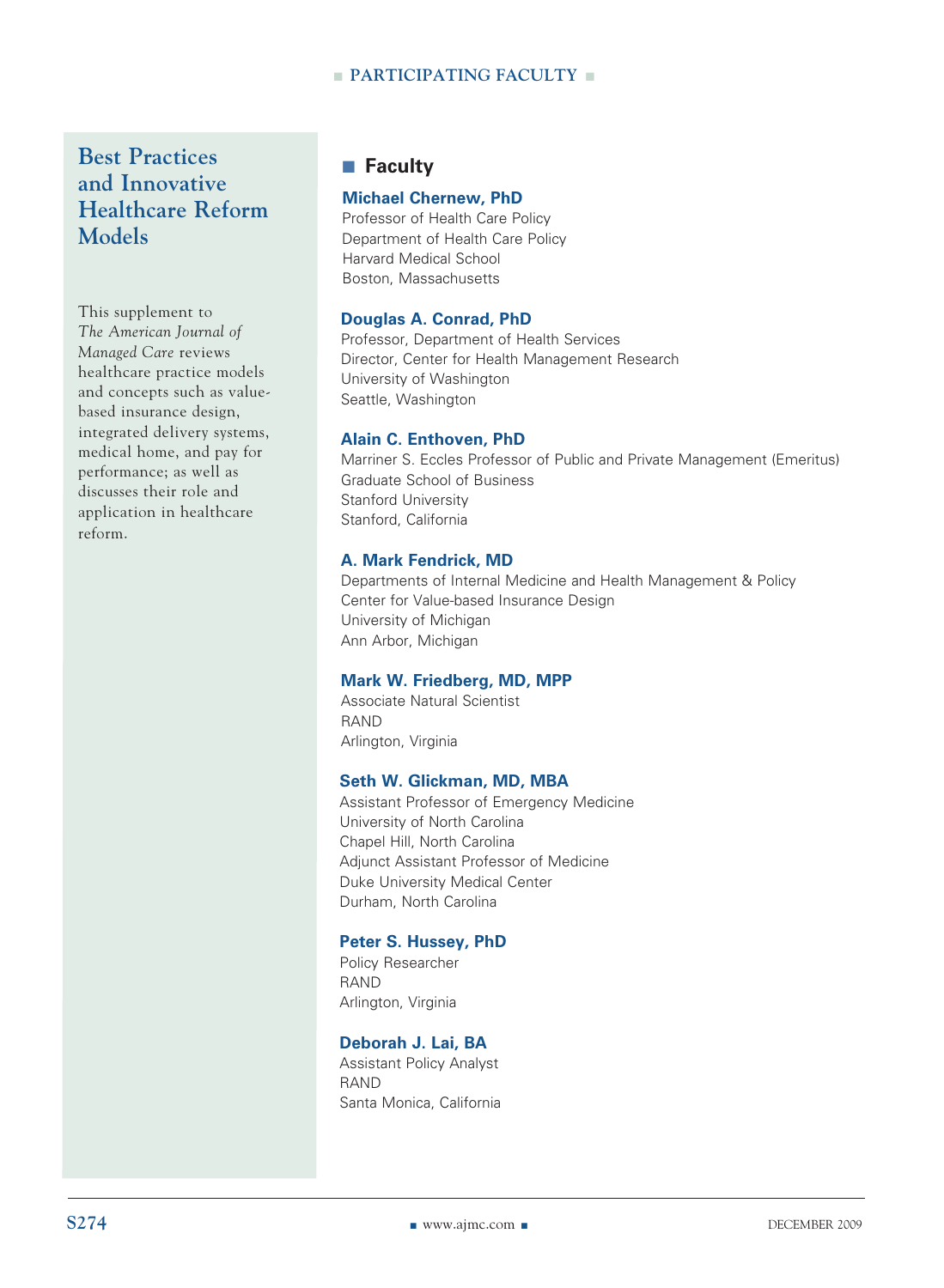#### **n PARTICIPATING FACULTY n**

#### **Gary W. Levi, JD**

Proprietor Lines of Communication LLC Medford, New Jersey Of Counsel Sherman Silverstein Kohl Rose & Podolsky, PA Pennsauken, New Jersey

#### **Eric D. Peterson, MD, MPH**

Professor of Medicine Associate Chair for Quality Duke Clinical Research Institute Duke University Medical Center Durham, North Carolina

#### **Eric C. Schneider, MD, MSc**

Senior Scientist and Director, RAND Boston RAND Associate Professor Division of General and Primary Care Brigham and Women's Hospital Harvard Medical School Department of Health Policy and Management Harvard School of Public Health Boston, Massachusetts

#### ■ Faculty Disclosures

The faculty reported relationships with the following organizations:

#### **Michael Chernew, PhD**

*Consultant/Advisory Board Member:* CMS Hewitt Associates sanofi-aventis

*Grant Pending:* NIA

*Grants Received:* CMWF National Institutes of Health/NIA Robert Wood Johnson Foundation

*Honoraria:* AAMC Altarum AHIP HSR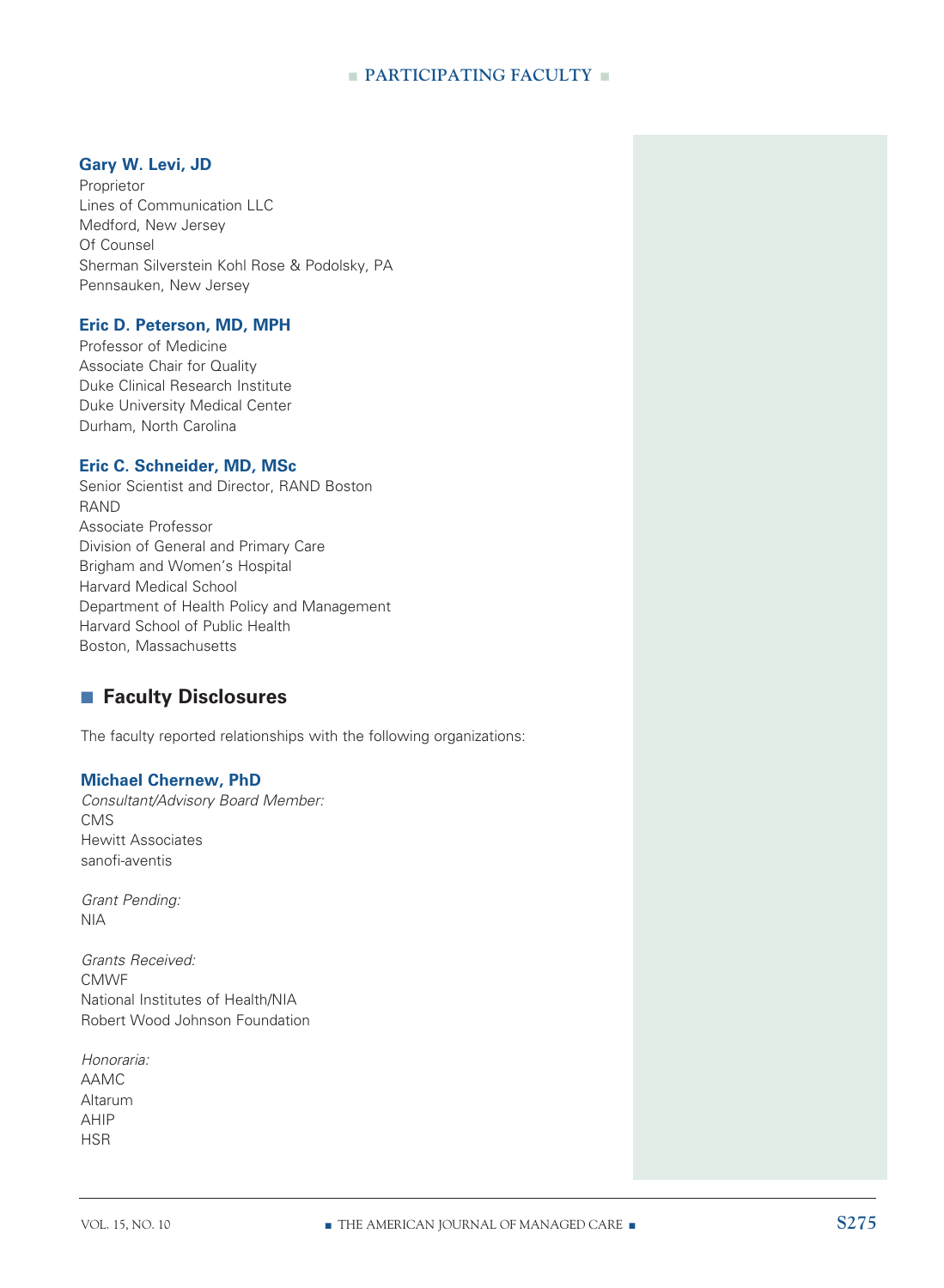#### **n PARTICIPATING FACULTY n**

**Best Practices and Innovative Healthcare Reform Models**

#### ■ Faculty Disclosures (continued)

#### **Alain C. Enthoven, PhD**

*Consultant:* Kaiser Permanente Institute for Health Policy

#### **A. Mark Fendrick, MD**

*Consultant/Advisory Board Member:* Abbott AstraZeneca Bayer GlaxoSmithKline Hewitt Associates InHealth MedImpact HealthCare Systems Inc Merck Novartis Perrigo Pfizer Inc sanofi-aventis ScreenCancer Tethys Bio

*Research Support:* AstraZeneca Pfizer Inc sanofi-aventis

*Speakers' Bureau:* GlaxoSmithKline Merck sanofi-aventis

The following faculty have nothing to disclose:

**Douglas A. Conrad, PhD Mark W. Friedberg, MD, MPP Seth W. Glickman, MD, MBA Peter S. Hussey, PhD Deborah J. Lai, BA Gary W. Levi, JD Eric D. Peterson, MD, MPH Eric C. Schneider, MD, MSc**

Signed disclosures are on file at the office of *The American Journal of Managed Care*, Plainsboro, New Jersey.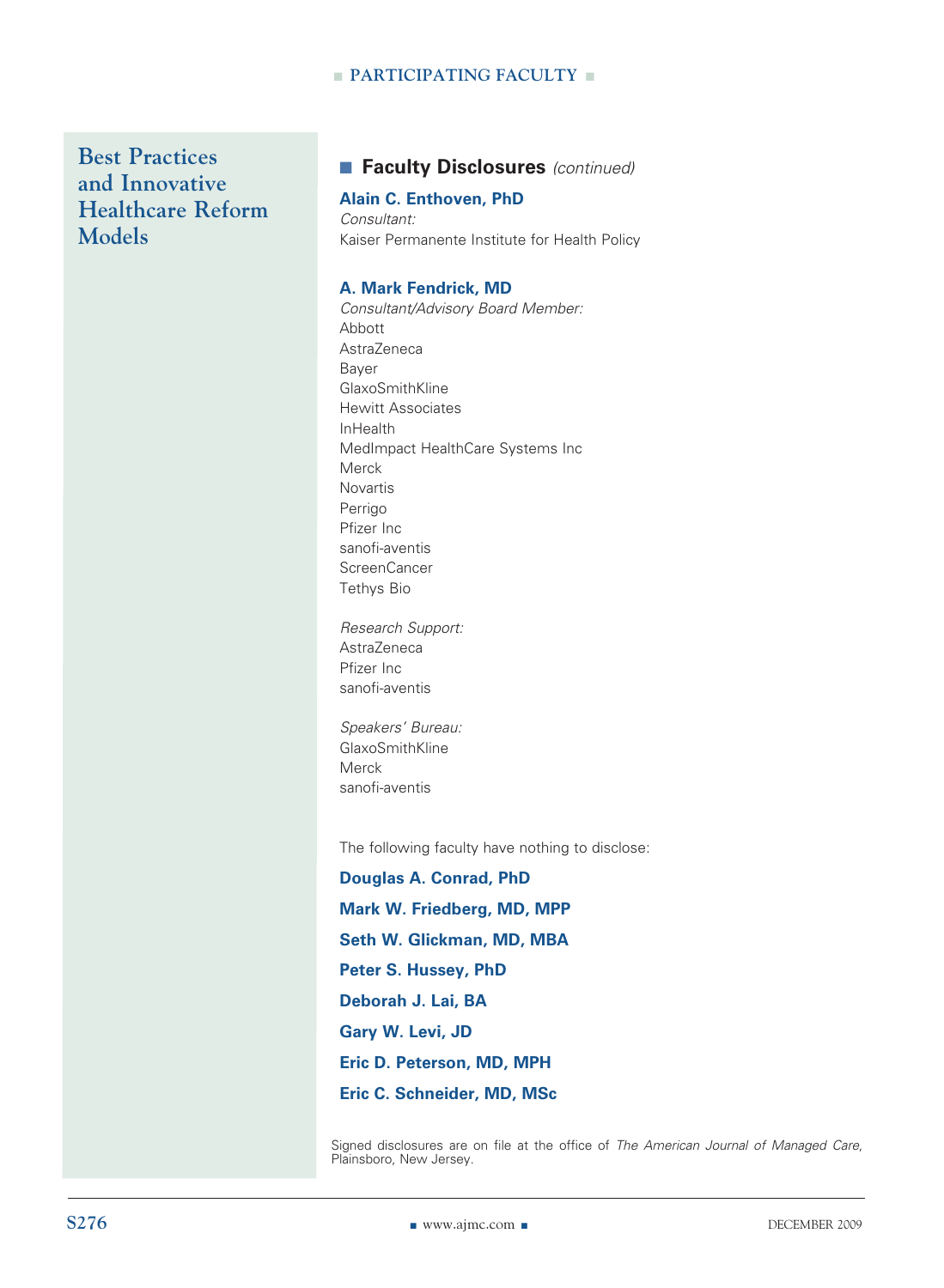## Value-Based Insurance Design: Embracing Value Over Cost Alone

A. Mark Fendrick, MD; Michael Chernew, PhD; and Gary W. Levi, JD

#### **Introduction—The Backdrop**

The US healthcare system is in crisis, with documented gaps in quality, safety, access, and affordability. Years of escalating costs which will be pushed even higher by new medical advances<sup>1</sup>—have not always paid off in terms of better quality or outcomes.<sup>2</sup> In short, we pay more than any other country for healthcare, but get less.3 We need to somehow contain costs, yet improve quality.

#### *Across-the-Board Cost-Sharing and What Went Wrong*

Many believe the solution to our cost crisis is increased patient cost-sharing at the point of medical service. The rationale<sup>4-6</sup>: with more "skin in the game," patients would use only essential care, thereby eliminating wasteful overuse and reducing costs, with no effect on outcomes.5-7 Thus, higher copays, coinsurance rates, tiered pharmacy benefits, and high-deductible health plans have appeared across the board.4

Although the "one size fits all" cost-sharing solution has produced the intended effect (by dampening consumption), the underlying rationale has proved short-sighted.<sup>5,8</sup> Ample evidence shows that increased, untargeted cost-sharing, even in modest amounts:

- Decreases use of essential care, including potentially life-saving medications and services (such as immunizations and cancer screening).<sup>9-11</sup>
- Adversely affects compliance, adherence, $6,12\times14$  and outcomes, $5$ and ultimately leads to worse overall population health.<sup>2,4-6</sup>

From an overall cost perspective, reduced consumption of essential care may yield short-term savings but may also lead to worse health outcomes and markedly higher costs down the road—in complications, hospitalizations, and increased utilization.15

These adverse consequences flow from 2 major shortfalls in the "one size fits all" approach. First, it disregards heterogeneity—medical interventions have different clinical benefits for different people.<sup>8</sup> Second, giving patients expanded cost and decision-making responsibility in isolation simply does not correlate with optimal clinical outcomes, especially for patients who are not adequately informed.1,4 Research reflects that patients, even when paying more, do not (some might argue cannot) distinguish between high- and low-value therapies.5 The latter shortfall bears emphasis. Shifting the information and decision-making burden to the patients:

#### **Abstract**

The US healthcare system is in crisis, with documented gaps in quality, safety, access, and affordability. Many believe the solution to unsustainable cost increases is increased patient cost-sharing. From an overall cost perspective, reduced consumption of certain essential services may yield short-term savings but lead to worse health and markedly higher costs down the road—in complications, hospitalizations, and increased utilization. Value-based insurance design (VBID) can help plug the inherent shortfalls in "across-the-board" patient cost-sharing. Instead of focusing on cost or quality alone, VBID focuses on value, aligning the financial and nonfinancial incentives of the various stakeholders and complementing other current initiatives to improve quality and subdue costs, such as high-deductible consumer-directed health plans, pay-for-performance programs, and disease management. Mounting evidence, both peer-reviewed and empirical, indicates not only that VBID can be implemented, but also leads to desired changes in behavior. For all its documented successes and recognized promise, VBID is in its infancy and is not a panacea for the current healthcare crisis. However, the available research and documented experiences indicate that as an overall approach, and in its fully evolved and widely adopted form, VBID will promote a healthier population and therefore support cost-containment efforts by producing better health at any price point.

*(Am J Manag Care. 2009;15:S277-S283)*

For author information and disclosures, see end of text.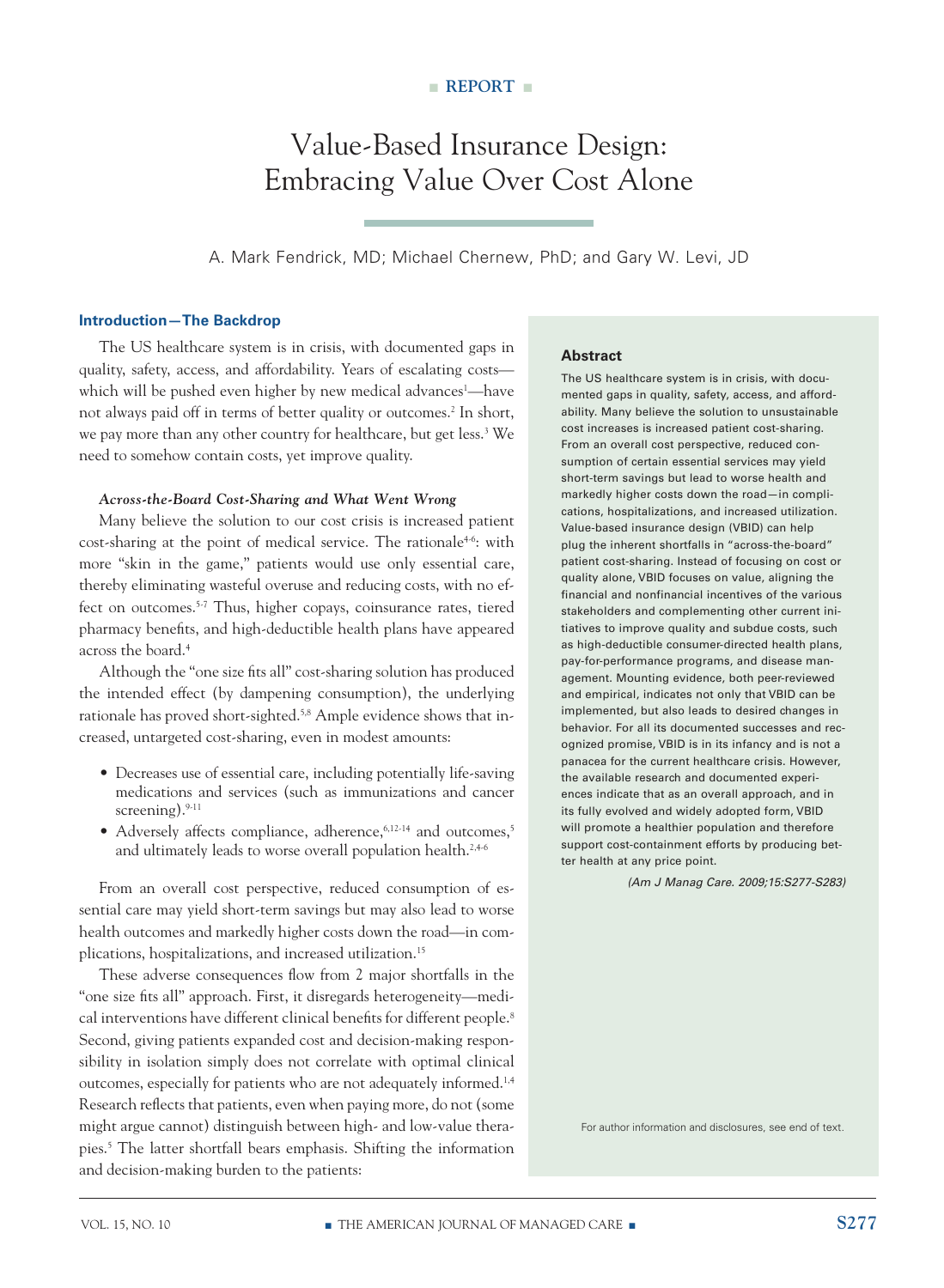- Ignores variations in intelligence, methods of learning, and education (the average US reading level is 10th grade)
- • Ignores susceptibility to marketing messages, and consumer cultures and values<sup>16,17</sup>
- Unjustifiably assumes that consumers have adequate information to evaluate benefits and costs.

Therefore, even if the premise of equating patient responsibility to responsible choices was watertight, a pronounced gap in both information and knowledge impairs informed decisions.<sup>2,5</sup> This gap is particularly problematic among vulnerable populations (eg, the poor, ethnic minorities, the uninsured).15

#### *Enter Value-Based Insurance Design*

Value-based insurance design (VBID) can help plug the inherent shortfalls in across-the-board patient cost-sharing.<sup>1</sup> Instead of focusing on cost or even quality, VBID focuses on value,<sup>2</sup> aligning the financial and nonfinancial incentives of the various stakeholders and complementing other current initiatives to improve quality and subdue costs, such as highdeductible consumer-directed health plans (CDHPs), payfor-performance (P4P), and disease management (DM).2 The overarching goal of VBID is better population health rather than saving money.<sup>8,18</sup>

We and our colleagues first introduced VBID (then called benefit-based copayment) in 2001.1,16 VBID has since evolved and been successfully deployed. More recently, VBID and VBID concepts have been incorporated into proposed healthcare reform bills in both the US House of Representatives and the Senate, with the latter expressly calling for a VBID demonstration program for Medicare.19,20

#### **VBID Defined**

#### *Approach and Scope*

VBID is system-oriented and population health-centered, yet more targeted than across-the-board solutions.<sup>1</sup> Similar to those solutions, VBID recognizes that greater patient involvement and cost-sharing remain important to help solve the current systemic problems.<sup>1</sup> But VBID takes a "clinically sensitive, fiscally responsible" path to align incentives<sup>2</sup> and mitigate the negative clinical effects associated with increased cost-sharing<sup>2,9,21</sup> by:

• Decreasing cost-sharing for interventions that are known to be effective and increasing cost-sharing for those that are not. Cost-sharing amounts are set in relation to the clinical value, not the cost, of a specific intervention to a targeted patient group.<sup>2,9</sup> Targeting accounts for heterogeneity.

• More explicitly guiding patients to use high-value, and avoid low-value, interventions—addressing the information gap.

VBID's targeted, "clinically sensitive" approach can therefore yield efficiencies not previously achieved and, ultimately, generate better health outcomes for the dollars spent.<sup>1,2,9</sup> Thus, VBID—originally associated with cost-sharing for pharmaceuticals—is now recognized as translatable to other healthcare services, including diagnostics, surgical procedures, and physician selection.<sup>22</sup>

Moreover, VBID principles have been deemed key elements in national healthcare reform. This signifies a credible consensus on the merit of VBID. For example, in its May 2009 letter to the Senate Finance Committee, the American Academy of Actuaries stated: "There is inherent value in the implementation of value-based insurance designs."23

Although limited data preclude VBID programs for all conditions, undisputed data on what works best are available for some, including the "Big 5": cancer, cardiovascular disease, diabetes, obesity, and respiratory conditions. For those conditions, more refined cost-sharing would likely produce higher-value care.<sup>9</sup>

#### *Key Tenets of VBID*

By switching focus from cost alone to the clinical value of health services, VBID aims to systemically restructure health benefits.21 Value-centric VBID programs promote optimum outcomes from expenditures while minimizing the nonadherence to evidence-based medicine (EBM) that attends acrossthe-board cost-sharing.24

VBID flows from this 3-part algorithm:

- 1. "Value" equals the clinical benefit gained for the money spent.
- 2. Cost-sharing for all health services is based on their expected clinical benefit to certain patient populations as determined by EBM.
- 3. The greater the expected clinical benefit, the lower the cost-share.21

VBID aligns financial and nonfinancial incentives by encouraging use of—and reducing barriers to access for high-value services (those medically necessary or EBMrecommended) and discouraging low-value or unproven services.<sup>1,25</sup> For example, VBID would have no or low costsharing for lipid-lowering therapy for individuals with a history of myocardial infarction, and higher cost-sharing for total body computed tomographic scanning.<sup>1</sup>

*Defining Value in Healthcare.* High-value healthcare has been defined as the right care to the right patient at the right time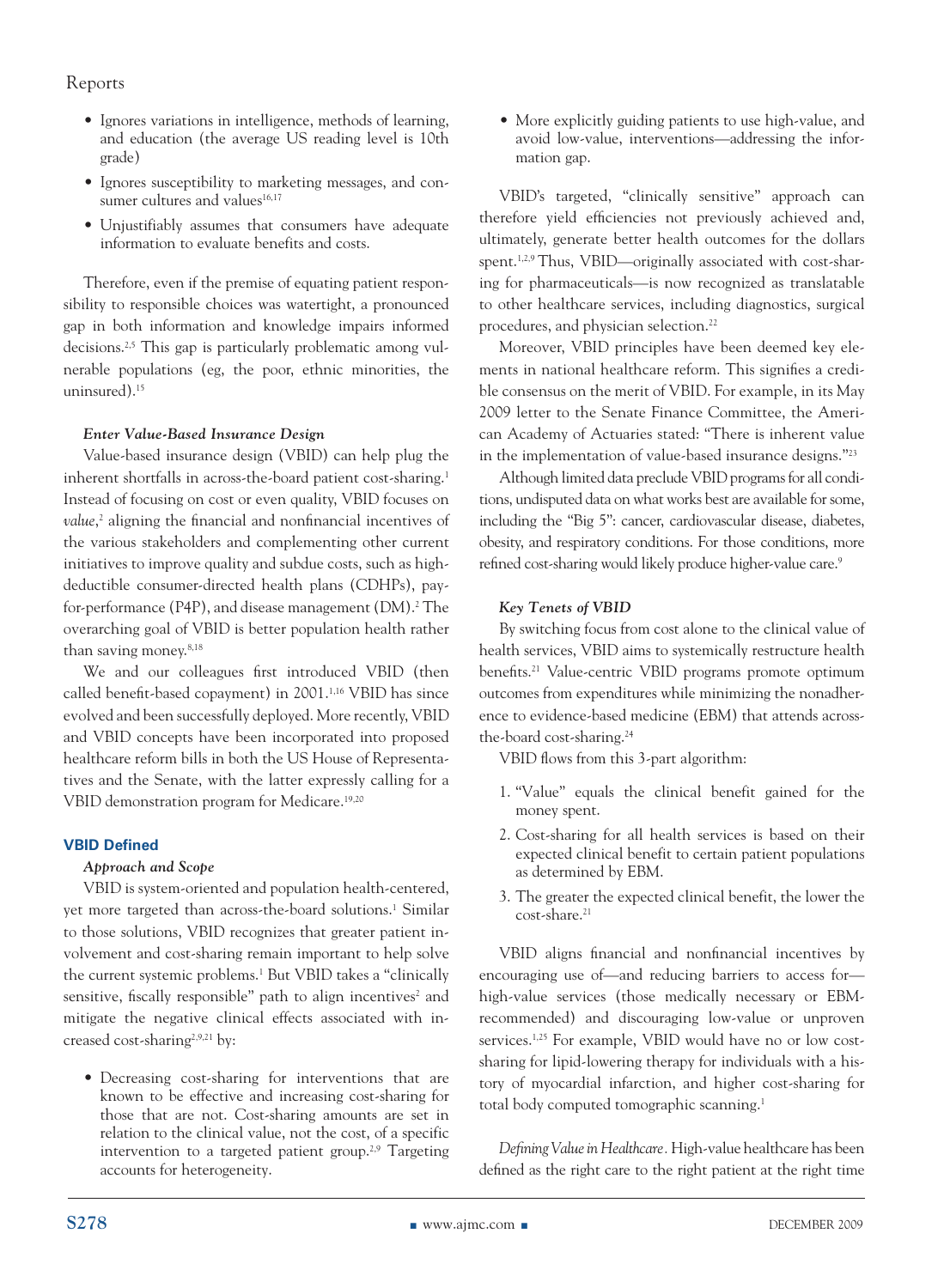for the right price. Value equals what is gained in exchange for what is given up—the benefit relative to the cost. Applying this to an individual patient, value equals the health and well-being gained in exchange for the cost. From a populationhealth—and VBID—perspective, value is expressed as the aggregate system health gains relative to aggregate system costs.<sup>3</sup>

That said, what is "right" about care, time, and price is somewhat subjective.3 Private employers, for example, who are in business to make money and will bear the cost of lower VBID-driven copays, assess value differently and need a business reason for adopting fundamental change.

VBID, therefore, takes a "fiscally responsible" approach tethered to the real world, offering 3 tranches of potential cost-savings:

- 1. *Targeting.* For any intervention, skillful targeting can identify those who will benefit the most. This limits the number of individuals eligible for lower copays, and avoids higher treatment costs for those individuals down the road.<sup>2,9</sup> Long-term savings can be enhanced by coupling improved targeting with initiatives to improve adherence.<sup>26</sup>
- 2. *Shifting costs to lower-value interventions.* Plan sponsors can fund short-term subsidies of high-value services via increased cost-sharing for low-value services.<sup>27</sup>
- 3. *Increased productivity (eg, less absenteeism and presenteeism, fewer disability claims)*. 8 Although many consider these savings difficult to quantify, a strong link has been established between worker health and productivity,<sup>28</sup> together with credible evidence of the associated costs and recently developed measuring tools. For example, a 2006 study of workers with diabetes estimated absentee costs of \$1000 per worker per year; costs for reduced performance (presenteeism) were 6-fold higher.<sup>26</sup> According to the American Diabetes Association, in 2007, diabetes accounted for approximately \$58 billion in indirect costs, attributable to 15 million workdays absent and 120 million workdays of reduced performance.29 A 2009 study reported that health-related productivity costs (particularly for chronic conditions) were 2 to 3 times higher than direct costs and were strong drivers of higher overall healthcare costs. Comorbidities can drive costs even higher.<sup>28,30</sup> Using productivity-loss modeling to assess the impact of impaired worker health, the city of Battle Creek, Michigan, discovered that employees were losing 13 days a year, 41% of which were attributed to absenteeism and 59% to presenteeism. The analysis also showed that recapturing 10% of productivity would yield almost \$250,000—equivalent to adding 3.1 full-time employees.<sup>31</sup>

#### *Compatibility With Other Healthcare Reform Platform.*

VBID offers a unified and unifying template to promote

value through compatibility with other healthcare reform platforms.24

*Health Information Technology.* Health information technology (HIT) refers to interoperable, systemic resources that combine electronic medical records, electronic health records, clinical information (eg, comparative effectiveness research [CER] and evidence-based guidelines), claims, and financial data. Top government policymakers consider HIT crucial to healthcare reform and economic recovery.

HIT is a central element of VBID. Because VBID targets benefits that encourage value and discourage waste, optimal results depend on relevant, objective, and actionable data (1) for clinicians at the point of care, (2) for consumer education, and (3) for decision makers to discern targets and evaluate results.

*CDHPs.* CDHPs and VBID complement each other. Both promote greater patient responsibility and EBM to encourage cost-consciousness and clinically appropriate high-value services, and discourage lower-value services.<sup>32</sup> However, most CDHPs have imposed patient cost-sharing in isolation, which has raised the above-noted risk of adverse clinical outcomes and higher subsequent costs,<sup>32</sup> and perpetuated the information gap that hinders informed patient decisions.

The next iteration of CDHPs could therefore be improved by instilling VBID principles. For example, insurers can offer more enrollee education about EBM, expand the use of HIT, and integrate financial incentives into benefit design. On the latter point, an evidence-based "VBID waiver"32 can be offered to ensure that interventions already identified through EBM as high value are available to enrollees with little or no out-of-pocket expense.

From a financial perspective, this hybrid CDHP/VBID strategy may cost more than a standard CDHP. In exchange, sponsors and payers would gain assurance that the added cost would likely leverage consumption of high-value interventions, which evidence suggests will improve health outcomes and save money in the long term.32

*Physician Payment Reform—P4P and Patient-Centered Medical Homes (PCMHs).* P4P and PCMHs aim to increase preventive care, decrease overuse of services, and reward providers for meeting quality measures—all based on EBM. Integral to both platforms are the VBID precepts of aligning patient and provider incentives<sup>9</sup> and giving patients ready access to essential services. PCMH and VBID have other features in common, including greater patient involvement and using HIT to support evidence-based clinical decisions.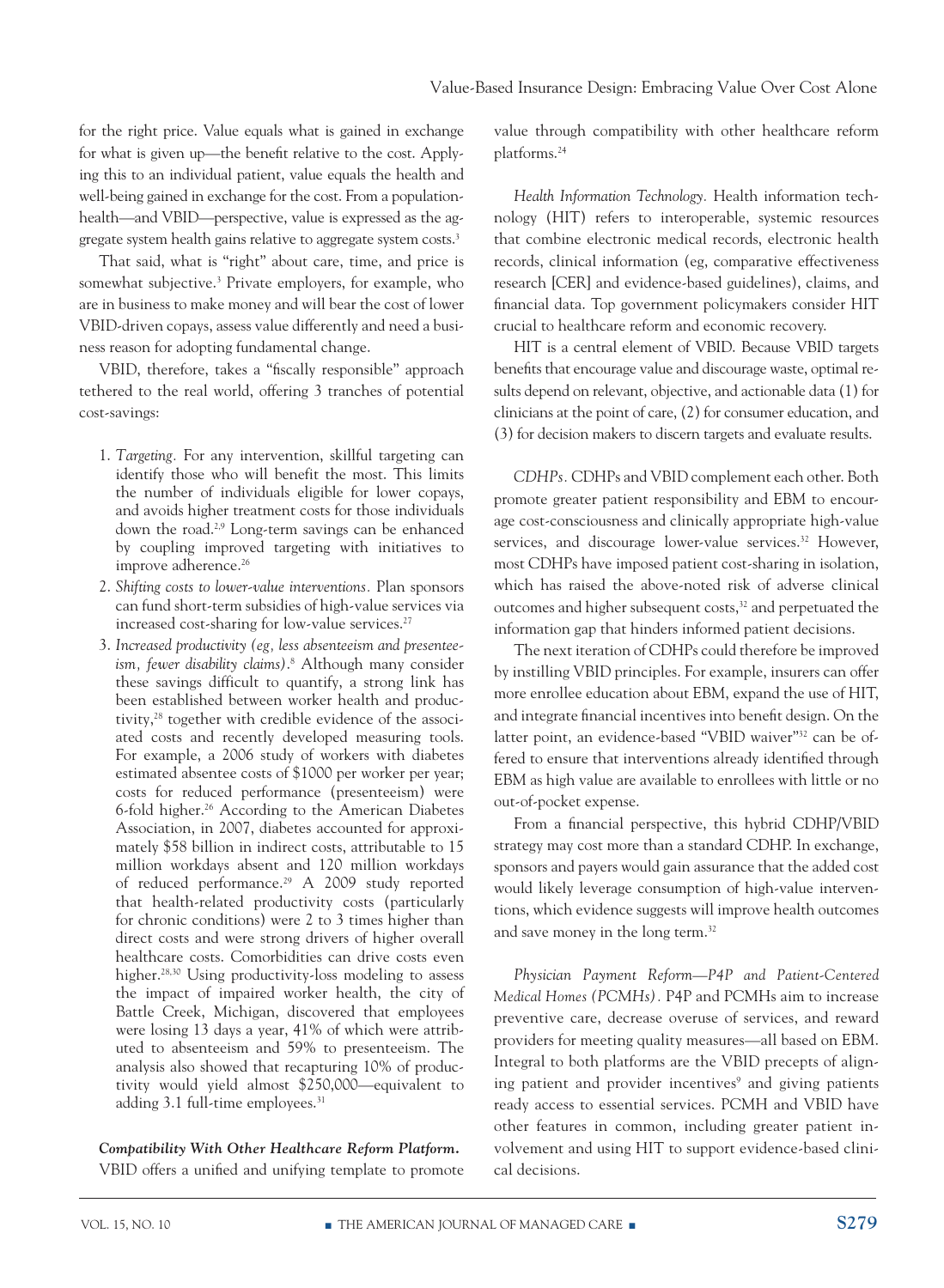*CER.* CER by definition compares interventions to determine what works best for patients with certain conditions, and therefore inherently supports appropriate use of medical services.<sup>33</sup> CER has real-world implications; improving the evidence base that informs medical decisions<sup>33</sup> promotes better decisions, thereby inducing use of interventions with high clinical value (hence better outcomes). Thus CER, by changing the "adopt everything for everyone" mentality to an "adopt when appropriate" paradigm, can promote efficiency, help reduce medical errors, and eliminate waste—and help curtail unnecessary spending.<sup>33</sup> For these reasons, federal policymakers pursuing healthcare reform have championed CER.<sup>34</sup>

CER and VBID are perfectly aligned. CER can help target patient groups that benefit most from certain interventions. It is the keystone of EBM and evidence-based guidelines. CER can help to objectively assess both the clinical and financial effects of inventions, including worker productivity.<sup>33</sup>

In sum, CER helps determine the right medical intervention for the right person at the right time<sup>33</sup>—the very definition of value in healthcare. Thus, knowing what works best is a predicate to effective VBID.<sup>33</sup>

VBID's compatibility with these key reform initiatives reflects the ascendency of value in healthcare. It also reflects the current trend toward integrated healthcare, which rejects the documented "silo" mentality of traditional healthcare<sup>35</sup> and emphasizes consumer responsibility for individual health.

#### **Who Uses VBID?**

VBID is used by a diverse and growing number of entities, public and private, including employers, health plans, and pharmacy benefit managers.9 A 2008 study determined that 20% to 30% of large employers use some form of VBID strategy.36 In a 2008 survey of 500 large employers, each with more than 10,000 employees, 12% reported current valuebased initiatives, and 5% planned to introduce them.<sup>37</sup>

Pitney Bowes is the most celebrated first mover in VBID. Its program provided copay relief for drugs to treat asthma and diabetes, and is considered an exemplar of how VBID is feasible, acceptable to employees, and produces clinical and economic returns.<sup>1</sup>

Other notable VBID pioneers include Aetna Insurance; the city of Asheville, North Carolina; Marriott International; the state of Maine (pharmacy benefit manager: Well-Point Inc); United HealthCare (UHC); and the University of Michigan.

#### **VBID Designs and Who Uses Them**

There are 4 basic VBID formats<sup>2,24</sup>:

1. *Design by service.* Copayment or coinsurance is

reduced or waived for select drugs or services for all enrollees.

This approach is used by Pitney Bowes and Marriott for drugs treating asthma, diabetes, and hypertension.

2. *Design by condition.* Copayment or coinsurance is reduced or waived for evidence-based interventions to treat patients diagnosed with specific conditions.

This approach was used by the University of Michigan for all employees with diabetes, who received reduced copayments for antidiabetics, insulin, beta-blockers, calcium channel blockers, antihypertensives, diuretics, antihyperlipidemics, and antidepressants.<sup>21</sup> Asheville, North Carolina, and UHC also targeted diabetes.<sup>9,24</sup>

- 3. *Design by condition severity.* Copayment or coinsurance is reduced or waived for targeted high-risk members found eligible to participate in a DM program. WellPoint offers this format.<sup>38</sup>
- 4. *Design by participation.* An extension of the third design approach, payment relief is offered to high-risk members who actively participate in a DM or similar incentive program.

 Gulfstream offered reduced office visit copays to employees who use physicians that meet EBM guidelines.<sup>37</sup>

Some entities have blended the basic formats, primarily relating to asthma, diabetes, and hypertension:

- **Asheville, North Carolina.** For employees with diabetes, lower copays were coupled with pharmacist-led coaching.21
- **Healthcare Alliance Medical Plans, Inc (HAMP).** Created a fourth copayment tier, making specific drugs available for a reduced copayment. HAMP anticipates expanding this tier to include drugs for multiple sclerosis, rheumatoid arthritis, and other diseases using compliance-based incentives.<sup>37</sup>
- **Service Employees International Union Health Care Access Trust (SEIU).** Its VBID program couples copayment with participation in a DM program; SEIU absorbs office visit copayments for participating employees.<sup>37</sup>

#### **Evidence That VBID Works**

Increasing evidence, both peer-reviewed and empirical, indicates not only that VBID *can* work, but *does* work.

Debate continues, however, over the quality of the evidence. Much of the available evidence, although compelling, is self-reported and anecdotal, derived from the popular press, or based on simulations. There are relatively few peer-reviewed, controlled studies to give the VBID movement definitive gravitas. This is partly because VBID is still somewhat new, and insufficient time has elapsed for robust results to accumulate,<sup>9</sup> including data as to wheth-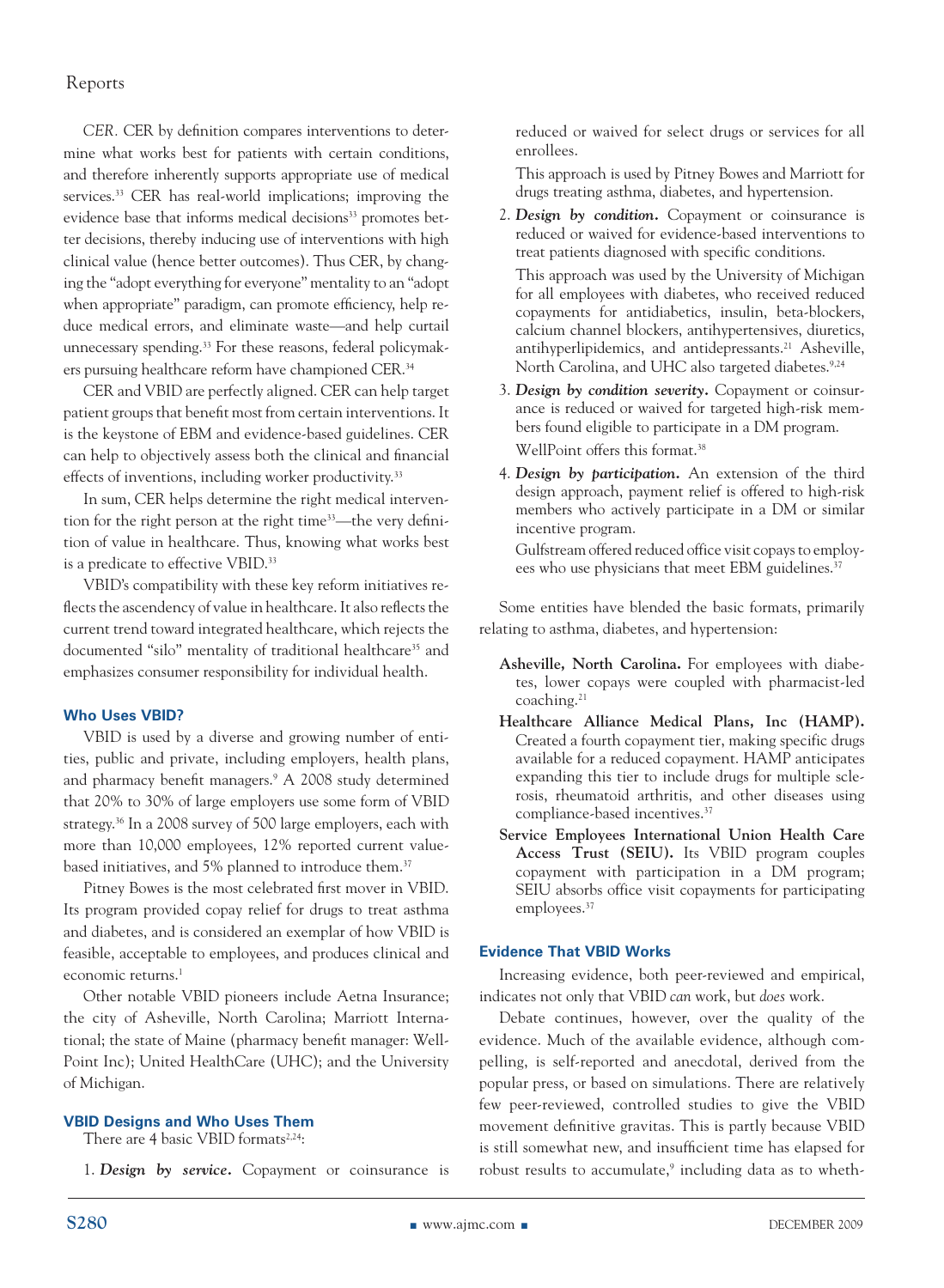| <b>Entity</b>                                  | <b>Positive VBID Results</b>                                                                                                                                                                                                                                                                                                                                                                                                                                                                                                                                                                                                                                                                                            |
|------------------------------------------------|-------------------------------------------------------------------------------------------------------------------------------------------------------------------------------------------------------------------------------------------------------------------------------------------------------------------------------------------------------------------------------------------------------------------------------------------------------------------------------------------------------------------------------------------------------------------------------------------------------------------------------------------------------------------------------------------------------------------------|
| <b>Caterpillar</b>                             | VBID diabetes initiative:<br>50% reduction in employee disability days<br>50% of enrollees with reduced A1C levels over 1 year (8.7 to 7.2 on average)                                                                                                                                                                                                                                                                                                                                                                                                                                                                                                                                                                  |
| <b>IBM</b>                                     | Healthcare cost trend of 3% to 4%, compared with 12%+ average                                                                                                                                                                                                                                                                                                                                                                                                                                                                                                                                                                                                                                                           |
| Gulfstream                                     | Healthcare cost increases held to 3.4% per year for 4 years                                                                                                                                                                                                                                                                                                                                                                                                                                                                                                                                                                                                                                                             |
| <b>WellPoint</b>                               | State of Maine diabetes initiative:<br>Improved medication possession rate (77%-86%)<br>Compared with control group, an adjusted average cost of \$1300 less per participating<br>member over 1 year of follow-up                                                                                                                                                                                                                                                                                                                                                                                                                                                                                                       |
| <b>Healthcare Alliance Medical Plans, Inc.</b> | New fourth (value-based) copayment tier:<br>Medication possession rates for diabetics and asthmatics increased 10.6% and<br>32.7%, respectively<br>For diabetics, better blood sugar control<br>For asthmatics, a move from rescue medications to control drugs<br>Fewer episodes of heart attack, stroke, and kidney failure                                                                                                                                                                                                                                                                                                                                                                                           |
| <b>City of Springfield, OR</b>                 | Diabetes program modeled after Asheville, NC, program. Study comparing control and<br>intervention groups before and after copayment waived for both:<br>At inception, mean A1C levels were 7.25% and 7.32%, respectively. After intervention<br>group received counseling, A1C levels decreased 30% and 50%, respectively.<br>With respect to patients with A1C level of $\leq$ 7% (target recommended by American<br>Diabetes Association), the control group achieved similar target level (decreasing<br>from 50% to 48% before and after program inception) but the intervention group<br>rose from 46% to 63%, respectively.<br>Because of this success, benefit became available to all enrollees with diabetes. |
| <b>United HealthCare</b>                       | Estimated its Diabetes Health Plan will yield savings of \$500 per member per year<br>(26 million covered lives).                                                                                                                                                                                                                                                                                                                                                                                                                                                                                                                                                                                                       |

■ **Table**. Employers and Positive Results From VBID Initiatives

VBID indicates value-based insurance design.

er estimated savings/return on investment (ROI) will be realized.37

Arguably, the debate is academic. Early VBID movers have reported notably positive results<sup>27</sup> and employers have reported saving money by lowering the cost of preventive care.39 For example, Pitney Bowes' reduced copayments for asthma and diabetes medications translated into \$1 million in savings from decreased complications.<sup>39</sup> However, many question the general utility of the Pitney Bowes' results because no external control group was involved and predictive modeling was used.9 On the other hand, a 2008 analysis noted that value-based plans help channel the appropriate drug to the appropriate person—markers of value as noted above.40

Goldman and colleagues<sup>36</sup> simulation relating to cholesterol-lowering therapy reported a marked inverse relationship between copayments and compliance, and concluded that notwithstanding obstacles in refining risk groups, varying copayments for cholesterol-lowering therapy by therapeutic need would reduce emergency department use and hospitalizations, representing more than \$1 billion annually in projected savings. The analysis also indicated that benefitbased copayment designs could improve aggregate health outcomes without raising health plan pharmacy payments.

A study of one large employer's VBID initiative reinforced Goldman et al's conclusions, reporting that compared with a control employer using the same DM program, medication compliance increased among VBID enrollees for 4 of 5 medication classes, and noncompliance reduced by 7% to 14%.<sup>41</sup>

Other positive results have been reported. Space limitations preclude a full recital, but the **Table** lists prominent examples.

*The Business Case.* As previously suggested, whether VBID "works" is actually a 2-part question, involving both clinical and financial impact. Although the available evidence makes a compelling case associating VBID with positive clinical results—and despite the above-cited potential for savings—no definitive proof exists that VBID will generate overall savings or ROI. After all, there is no single VBID intervention and therefore no routine answer—or even rule of thumb—regarding the bottom-line impact of VBID. 9 This may partially explain why, despite overt interest from employer groups and health plans, uptake on VBID programs has been gradual.<sup>24</sup>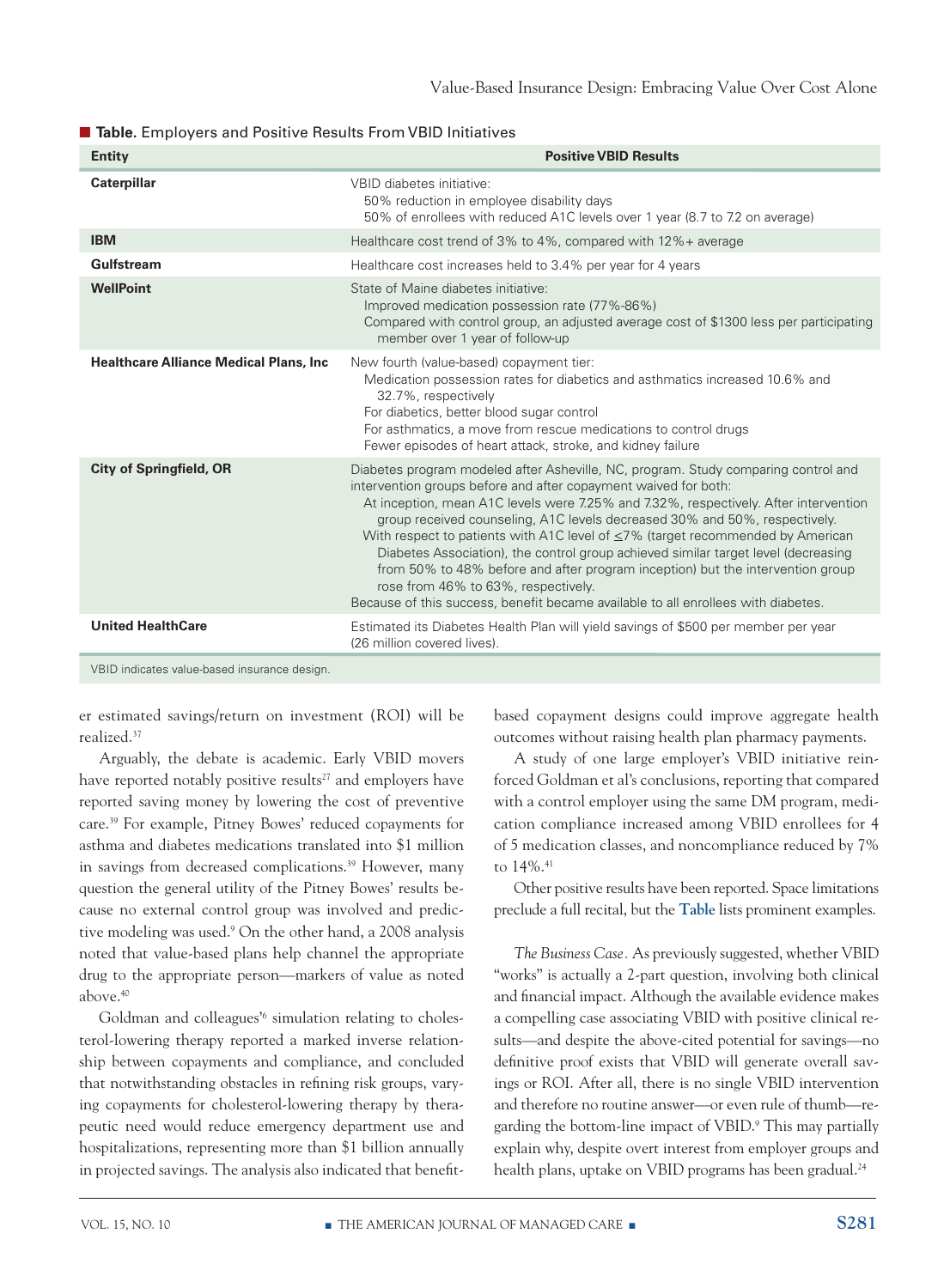VBID by definition contemplates these determinations. Rigorously measuring and evaluating clinical and economic results is essential for designing astute plans and employee health strategies,<sup>28</sup> and involves 4 main components: (1) measuring patient-reported clinical outcomes in addition to process measures, (2) using control groups to determine if observed clinical and economic changes are attributable to VBID design, (3) incorporating long-term follow-up to confirm clinical gains from high-value services,  $24$  and (4) measuring economic losses from absenteeism and presenteeism, and integrating them with clinical data to quantify the overall "burden of illness."42

Currently, this mission is easier to identify than execute, for several reasons. First, VBID itself entails a new mindset: embracing value over cost. Second, traditionally, payers and employers have not assessed costs, value, or benefit design this comprehensively.35 Third, measuring and quantifying value, and setting appropriate copayments, requires a blend of clinical judgment, health economics, and actuarial analysis,<sup>24</sup> and systemwide HIT and analytic tools of an amplitude not yet available. A 2007 analysis of employers confirmed these conclusions; of the more than 175 existing pharmacy benefit– related measures identified, only 4% focused on value.<sup>24</sup> This underscores why HIT/CER are core dependencies for VBID. VBID programs will be easier to create as CER reveals more about high-value services and HIT offers more robust data to gauge them.

Despite the difficulties in proving the business case, the available research does contain the following savings indicators (previously explained), all of which can increase the likelihood of positive ROI:

- Finely tuned targeting of patient subsets reduces VBID program  $costs<sup>24</sup>$
- Programs that increase cost-sharing for low-value services are likely to save money<sup>9</sup> (this and other design changes can help offset VBID program costs)
- Better worker health saves money (this suggests the benefits of an effective communication strategy coupled with employee health initiatives<sup>37</sup>).

The healthcare system is intricate and interconnected. Properly evaluating VBID results requires both a long-term horizon and a systemwide perspective. Several studies support this view and have shown that, particularly for chronic diseases, increased cost-sharing for prescription drugs is associated with spending increases in other sectors.<sup>35</sup>

#### **Conclusions**

VBID is centered on value, not cost, and thus contemplates fundamental change, both cultural and systemic. For all its documented successes and recognized promise, VBID is in its infancy and is not a panacea for the current healthcare crisis1,4,9—which is national, even global, in scope.

VBID is not firmly formulaic. It represents a set of cohesive, yet flexible, guiding principles<sup>24</sup> that if properly deployed can align healthcare silos and stakeholders on both sides of the cost/quality equation, and complement other healthcare reform strategies.9,21,24

By focusing on value, VBID is not a cost-cutting system. However, the available research and documented experiences indicate that, as an overall approach, and in its fully evolved and widely adopted form, VBID will promote a healthier population and therefore support cost containment by yielding more health per dollar spent through improved adherence, better outcomes, reductions in services utilized, and increased worker productivity.<sup>24</sup> Therefore, VBID—despite the debate about ROI—offers the best available, comprehensive approach to efficiently deliver better healthcare per dollar. Moreover, even if VBID is supplanted by a bigger and better idea, VBID is on sound footing and can play a supporting role.<sup>9</sup>

*Author Affiliations:* From the Departments of Internal Medicine and Health Management & Policy, Center for Value-Based Insurance Design, University of Michigan, Ann Arbor (AMF), Department of Health Care Policy, Harvard Medical School, Boston, MA (MC); Lines of Communication LLC, Medford, NJ, and Sherman Silverstein Kohl Rose & Podolsky, PA, Pennsauken, NJ (GWL).

*Funding Source:* Financial support for this work was provided by GlaxoSmithKline.

*Author Disclosures:* Dr Fendrick reports the following: Consultant/ Advisory Board Member: Abbott, AstraZeneca, Bayer, GlaxoSmithKline, Hewitt Associates, InHealth, MedImpact HealthCare Systems Inc, Merck, Novartis, Perrigo, Pfizer Inc, sanofi-aventis, ScreenCancer, Tethys Bio; Research Support: AstraZeneca, Pfizer Inc, sanofi-aventis; Speakers' Bureau: GlaxoSmithKline, Merck, sanofi-aventis. Dr Chernew reports the following: Consultant/Advisory Board Member: CMS, Hewitt Associates, sanofiaventis; Grant Pending: NIA; Grants Received: CMWF, National Institutes of Health/NIA, Robert Wood Johnson Foundation; Honoraria: AAMC, Altarum, AHIP, HSR. Mr. Levi reports no relationship or financial interest with any entity that would pose a conflict of interest with the subject matter of this article. The authors were responsible for the conduct of the research, analyses, and content of this manuscript.

*Authorship Information:* Concept and design (AMF, MC, GWL); acquisition of data (AMF, GWL); analysis and interpretation of data (AMF, MC, GWL); drafting of the manuscript (AMF, MC, GWL); and critical revision of the manuscript for important intellectual content (AMF).

*Address correspondence to:* A. Mark Fendrick, MD, Departments of Internal Medicine and Health Management & Policy, Center for Value-Based Insurance Design, University of Michigan, 300 North Ingalls Bldg, Rm 7E06, Ann Arbor, MI 48109-0429. E-mail: amfen@umich.edu.

#### References

**1. Fendrick AM, Chernew ME.** Value-based insurance design: a "clinically sensitive" approach to preserve quality of care and contain costs. *Am J Manag Care.* 2006;12:18-20.

**2. Fendrick AM, Chernew ME.** Value-based insurance design: aligning incentives to bridge the divide between quality improvement and cost containment. *Am J Manag Care.* 2006;12:SP5-SP10.

**3. Institute of Medicine.** The Roundtable on Evidence-Based Medicine. *Learning Healthcare System Concepts v. 2008.* Annual Report, 2008.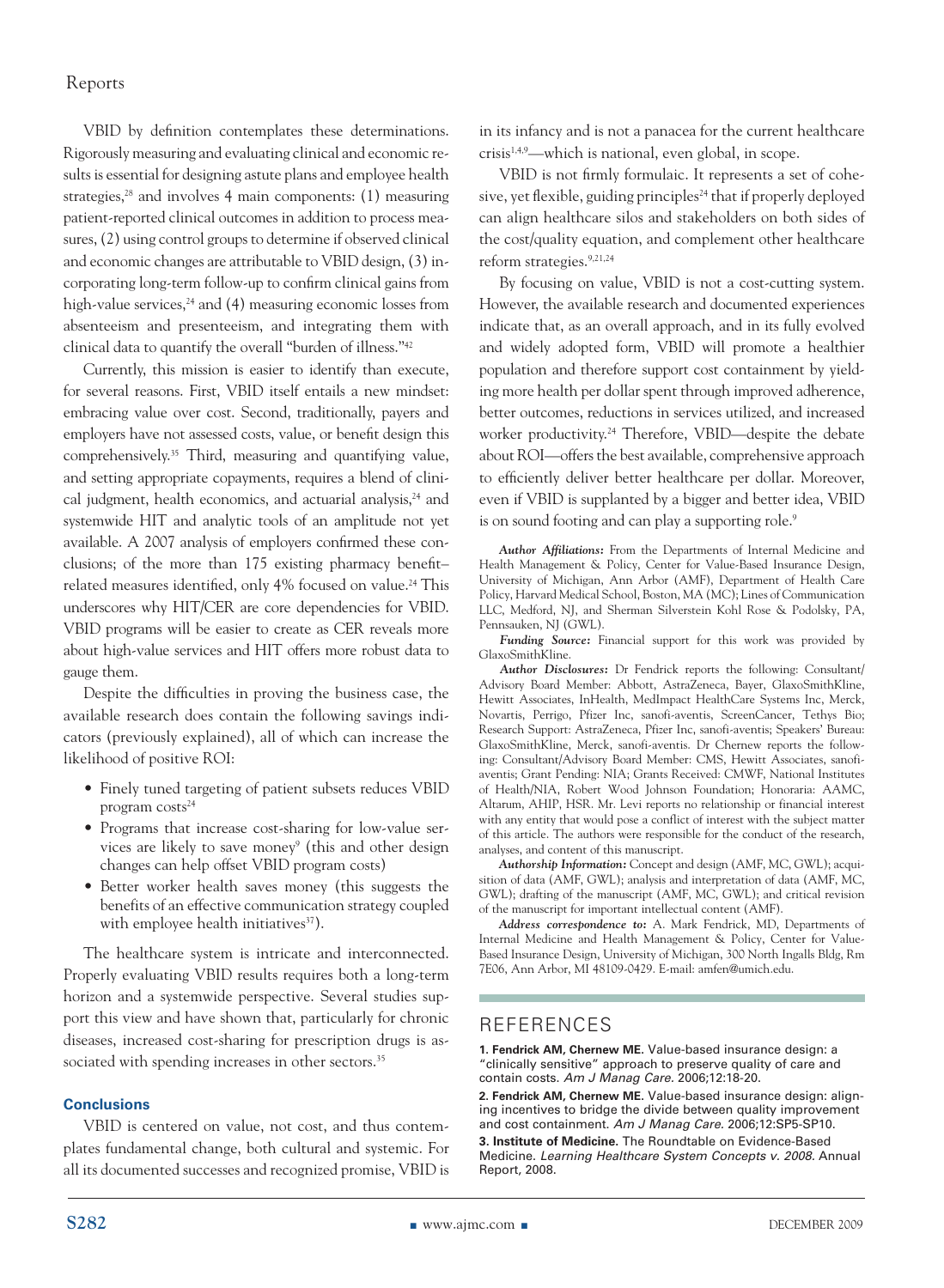**4. Chernew ME, Newhouse JP.** What does the RAND health insurance experiment tell us about the impact of patient cost-sharing on health outcomes? *Am J Manag Care.* 2008;14(4):412-414.

**5. Gibson TB, Ozminkowski RJ, Goetzel RZ.** The effects of prescription drug cost sharing: a review of the evidence. *Am J Manag Care.* 2005;11(11):730-740.

**6. Goldman DP, Joyce GF, Karaca-Mandic P.** Varying pharmacy benefits with clinical status: the case of cholesterol-lowering therapy. *Am J Manag Care.* 2006;12:21-28.

**7. Trivedi AN, Rakowski W, Ayanian JZ.** Effect of cost sharing on screening mammography in Medicare health plans. *N Engl J Med.* 2008;358(4):375-383.

**8. Fendrick AM, Chernew ME.** "Fiscally responsible, clinically sensitive" cost sharing: contain costs while preserving quality. *Am J Manag Care.* 2007;13(6):325-327.

**9. Fendrick AM, Chernew ME.** Value based insurance design: maintaining a focus on health in an era of cost containment. *Am J Manag Care.* 2009;15(6):338-339.

**10. Mager DE, Cox ER.** Relationship between generic and preferred brand prescription copayment differentials and generic fill rate. *Am J Manag Care.* 2007;13(pt 2):347-352.

**11. Zeber JE, Grazier KL,Valenstein M, et al.** Effect of a medication copayment increase in veterans with schizophrenia. *Am J Manag Care.* 2007;13(pt 2):335-346.

**12. Huskamp HA, Deverka PA, Epstein AM, et al.** The effect of incentive-based formularies on prescription drug utilization and spending. *N Engl J Med.* 2003;349(23):2224-2232.

**13. Hsu J, Price M, Huang J, et al.** Unintended consequences of caps on Medicare drug benefits. *N Engl J Med.* 2006;354(22): 2349-2359.

**14. Chandra A, Gruber J, McKnight R.** *Patient Cost-Sharing, Hospitalization Offsets, and the Design of Optimal Health Insurance for the Elderly.* Cambridge, MA: National Bureau of Economic Research; 2007.

**15.** Impact of copays on vulnerable populations. *Am J Manag Care.* 2006;12(13):S359-S363.

**16. Fendrick AM, Smith DG, Chernew ME, et al.** A benefit-based copay for prescription drugs: patient contribution based on total benefits, not drug acquisition cost. *Am J Manag Care.* 2001;7:861-867.

**17. Vitt L, Werntz R.** Listening to consumers: values-focused health benefits and education. Employee Benefits Research Institute [EBRI]. Issue Brief No. 313, January 2008.

**18. Teperi J, Porter ME, Vuorenkoski L, et al.** The Finnish health care system: a value-based perspective. Sitra/Finnish Innovation Fund, Helsinki; 2009.

**19.** America's Affordable Health Choices Act of 2009. HR 3200, 111th Congress, 1st sess. (July 14, 2009), Section 224(c).

**20.** Seniors' Medication Copayment Reduction Act of 2009. S 1040, 111th Congress, 1st sess. (May 14, 2009).

**21. Fendrick AM, Shapiro NL.** A commentary on the potential of value-based insurance design (VBID) to contain costs and preserve quality. *J Manag Care Pharm.* 2008;14(6)(suppl S-d): S11-S15.

**22. Fitch K, Iwasaki K, Pyenson B.** Value-based insurance designs for diabetes drug therapy: actuarial and implementation considerations. Milliman Client Report. December 1, 2008;1-45.

**23. American Academy of Actuaries.** May 22, 2009 letter to The Honorable Max Baucus, Chairman/The Honorable Charles Grassley, Ranking Member, Senate Finance Committee. http:// www.actuary.org/pdf/health/expanding\_may09.pdf. Accessed October 28, 2009.

**24. Fendrick AM.** Value-based insurance design landscape digest. National Pharmaceutical Council. July 2009.

**25. National Business Group on Health.** Communication toolkit: using information to get high quality care, April 2009. **26. Nicholson S.** The effect of cost sharing on employees with dia-

betes. *Am J Manag Care.* 2006;12:SP20-SP26.

**27.** Value-based insurance design. *Consumer Driven Healthcare.* 2007;6(8):97-108.

28. Loeppke R, Taitel M, Hayfke V, et al. Health and productivity as a business strategy: a multiemployer study. *J Occupat Environmental Med.* 2009:51(4):411-428.

**29. American Diabetes Association.** Direct and indirect costs of diabetes in the United States. http://www.diabetesarchive.net/ diabetes-statistics/cost-of-diabetes-in-us.jsp. Accessed October 30, 2009.

**30. Parry T.** Disease vs. Populations—The Impact of Chronic Conditions. IBI Research Insights. August 2008. Downloaded from www.IBIweb.org on October 30, 2009.

**31. Center for Health Value Innovation.** Value-based design in action: how five public sector employers are managing cost and improving health using value-based design. August 2009.

**32. Fendrick AM, Chernew ME.** Value-based insurance design: a clinically sensitive, fiscally responsible approach to mitigate the adverse clinical effects of high-deductible consumer-directed health plans. *J Gen Intern Med.* 2007;22(6):890-891.

**33. Chernew M, Fendrick M.** The business case for comparative effectiveness research. Appendix 7 in Learning What Works Best: The Nation's Need for Evidence on Comparative Effectiveness in Health Care. IOM Roundtable on Evidence-Based Medicine. Institute of Medicine, March 2007.

**34.** Improving health care quality through CER and VBID. National Pharmaceutical Council; Enewsletter May 2009. www. npcnow.org/ENewsletter/May2009/message\_from\_NPC.aspx. Accessed September 23, 2009.

**35. Chernew M, Fendrick M.** Clinically sensitive cost-sharing for prescription drugs: thinking beyond the silos. *Medical Care.* 2009;47(5):505-507.

**36. Choudhry NK, Rosenthal MB, Milstein A.** Innovative ideas around value-based insurance designs. Unpublished manuscript (November 11, 2008), cited in Fronstin P. Consumer engagement in health care: the use of lower cost sharing. EBRI.org Notes. 2009;30(5):2-8. http://www.ebri.org/pdf/notespdf/EBRI\_Notes\_05 May09.Cst-Shr-IncEld.pdf. Accessed October 5, 2009.

**37.** *Value-Based Benefit Design: A Purchaser Guide.* Washington, DC: National Business Coalition on Health; January 2009.

**38. Drug Benefit News.** Health insurers roll out value-based prescription drug plans, tap a growing demand, October 20, 2008. http://www.aishealth.com/DrugCosts/DBN\_Insurer\_Roll-Out\_ Value-Based.html. Accessed October 30, 2009.

**39. Fendrick AM.** Value-based insurance design: returning health and wellness to the health care debate. Presentation sponsored by the Business Health Care Group (BHCG) and sanofi-aventis; June 29, 2009.

**40. Mahoney JJ.** Value-based benefit design: using a predictive modeling approach to improve compliance. *J Manag Care Pharm.* 2008;14(6 suppl S-b):S3-S8.

**41. Chernew ME, Shah MR, Wegh A, et al.** Impact of decreasing copayments on medication adherence within a disease management environment. *Health Aff.* 2008;27(1):103-112.

**42. Abbott RK, Priddy SE.** Health—the right answer: looking into the heart of value-based health benefits. Health & Productivity Management. Fall Conference, 2007:1-5.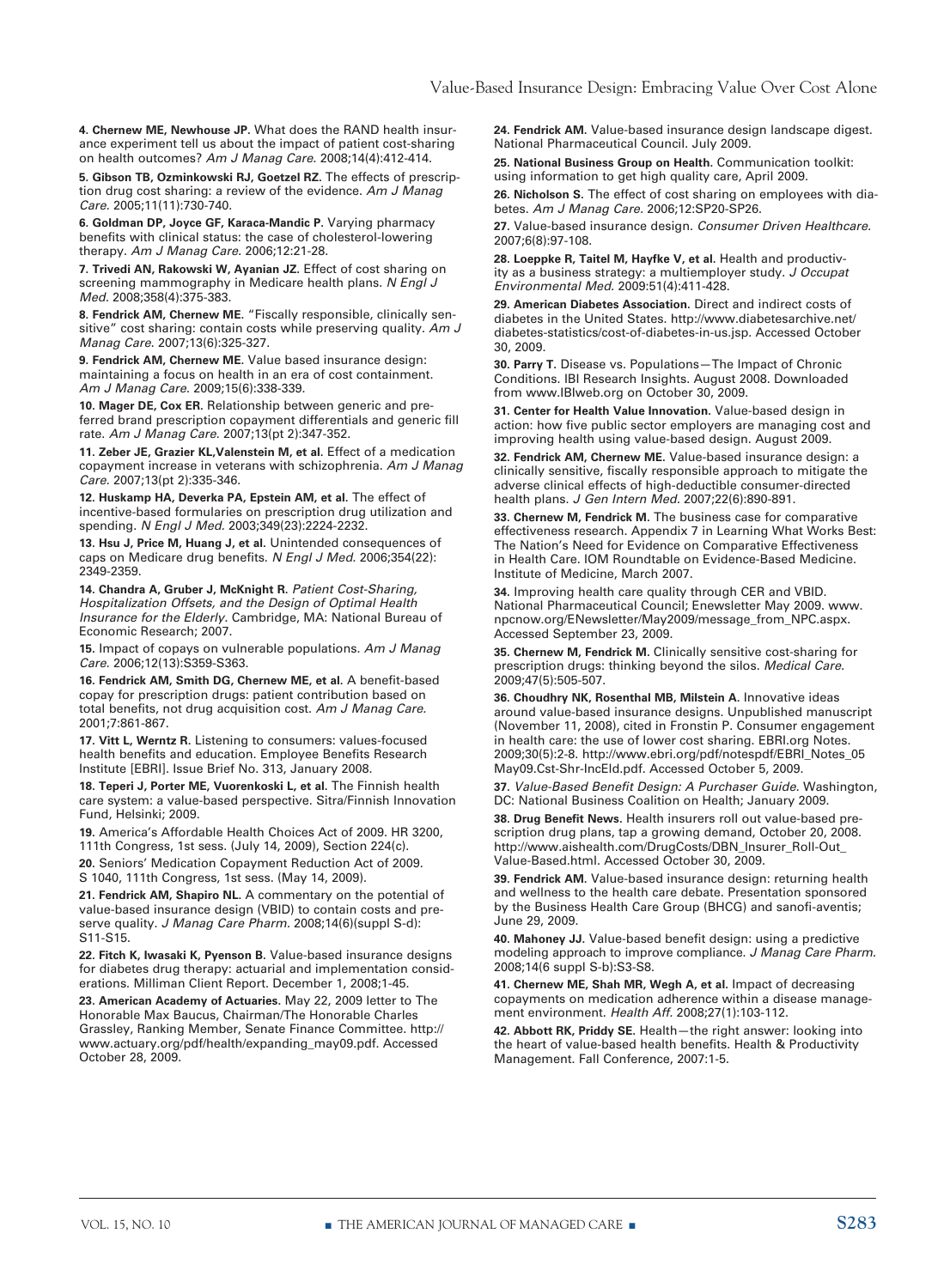## Integrated Delivery Systems: The Cure for Fragmentation

#### Alain C. Enthoven, PhD

#### **Introduction**

**Abstract**

Our healthcare system is fragmented, with a misalignment of incentives, or lack of coordination, that spawns inefficient allocation of resources. Fragmentation adversely impacts quality, cost, and outcomes. Eliminating waste from unnecessary, unsafe care is crucial for improving quality and reducing costs—and making the system financially sustainable. Many believe this can be achieved through greater integration of healthcare delivery, more specifically via integrated delivery systems (IDSs). An IDS is an organized, coordinated, and collaborative network that links various healthcare providers to provide a coordinated, vertical continuum of services to a particular patient population or community. It is also accountable, both clinically and fiscally, for the clinical outcomes and health status of the population or community served, and has systems in place to manage and improve them. The marketplace already contains numerous styles and degrees of integration, ranging from Kaiser Permanente–style full integration, to more loosely organized individual practice associations, to public–private partnerships. Evidence suggests that IDSs can improve healthcare quality, improve outcomes, and reduce costs—especially for patients with complex needs—if properly implemented and coordinated. No single approach or public policy will fix the fragmented healthcare system, but IDSs represent an important step in the right direction.

*(Am J Manag Care. 2009;15:S284-S290)*

For author information and disclosures, see end of text.

It is no secret: our healthcare system is fragmented, suffering from what George Halvorson calls "clinical linkage deficiencies."1 These systemic deficiencies, evidenced by conflicting incentives and lack of coordination, cost lives and fuel the unsustainable spiral of US healthcare expenditures.<sup>2,3</sup>

For example, the Dartmouth Institute for Health Policy & Clinical Practice estimated that 30% to 40% of all hospitalizations are avoidable and that among regions, Medicare costs can vary 2- or 3-fold higher to treat similarly ill patients, without better outcomes.4 As late as 2005, preventable medical errors<sup>5</sup> caused more deaths than breast cancer, automobile accidents, or drowning.<sup>6</sup> In January 2009, an article in *The New England Journal of Medicine* stated that using a simple surgical checklist could reduce the death rate from surgery by half, decrease complications by more than a third, and save US hospitals about \$15 billion per year.7

Eliminating waste from unnecessary, unsafe care is crucial for improving quality and reducing costs—and making the system financially sustainable. Many believe this can be achieved through greater integration of healthcare delivery,3,8,9 more specifically via integrated delivery systems (IDSs). Without greater integration, some predict a systemic "meltdown."3 However, relatively few people, inside or outside healthcare, know about the benefits—or even the existence—of IDSs.10

The IDS concept is not new. It first appeared in the  $1930s$ ,  $8,11$ and gained traction in the 1980s. In the 1990s, IDSs were confused with "managed care," created by insurance companies, usually with little or no integration of providers. Given the accelerating costs of US healthcare, the recent economic downturn, and the outcry for reform, interest in IDSs has been rekindled. Even President Obama talks about Mayo, Intermountain, Geisinger, and Kaiser Permanente—all prominent IDSs.

#### **IDS Defined**

Integrated healthcare can be better understood by considering the opposite.

*What Does "Fragmented" Mean and How Did We Get Here?* "Fragmentation" in healthcare delivery means the systemic misalignment of incentives, or lack of coordination, that spawns inefficient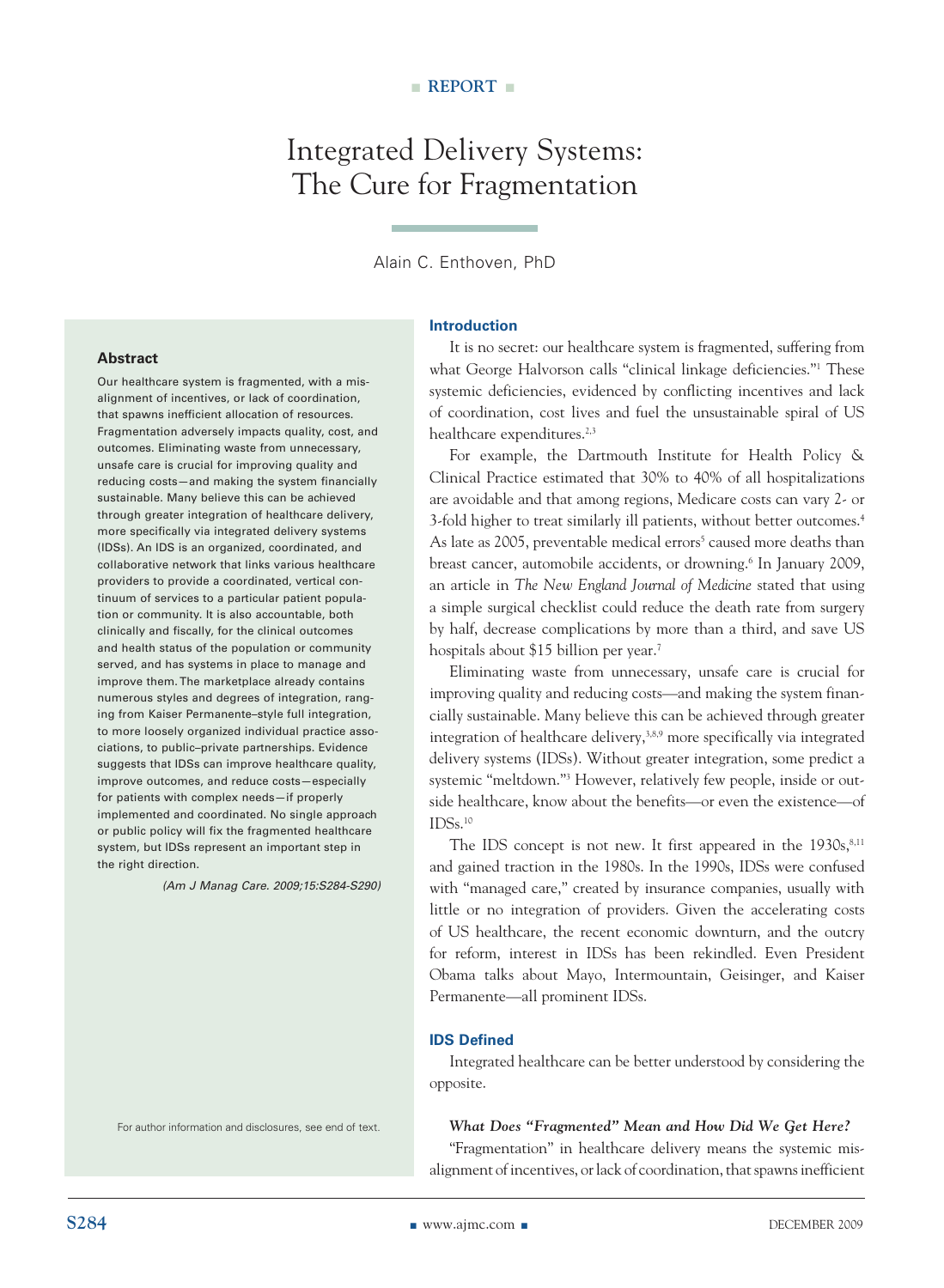allocation of resources or harm to patients. Fragmentation adversely impacts quality, cost, and outcomes.12

This systemic fragmentation is difficult to dislodge. Fragmentation is steeped in the history and culture of medicine and is embedded populationwide in the current system—operationally, financially, and in the clinic.

Charles D. Weller called the current fragmented system "guild-free choice," suggesting that the traditional American model of medical care can be likened to guilds in medieval Europe.13-15 Organized medicine uses the term "free choice" feefor-service (FFS); specifically, individuals should have freedom to choose physicians and hospitals anytime a la carte.16 They should not be allowed to choose an insurance plan that limits their choice of provider to those in an organized delivery system in exchange for what they judge to be superior value.

After World War II, health insurance became the province of employers. To give employees insurance without provoking the medical profession, employers and insurers followed the "free choice" FFS construct. For administrative simplicity, most employers adopted the single-carrier, singleplan design—a "one size fits all" approach.

The professional culture of medicine has contributed to fragmentation by revering physician autonomy and infallibility.14,15,17 Education and training emphasize individual rather than team performance; physicians tend to practice as individuals.18 Predictably, solo or small single-specialty group practices have dominated the landscape, with unfortunate fallout: wide variation in practices and costs and relatively low accountability—a dearth of guidelines, utilization and quality management, collaboration, and peer review.14,15

Traditional guild-like control, coupled with insulation from accountability, has given physicians a de facto monopoly over major decisions, including admitting patients to the hospital and choosing interventions. As a result, physicians still control (directly or indirectly) most of personal health spending,19 notwithstanding extensive insurer-imposed limitations.

The accelerating advances and complexity of modern healthcare have driven greater specialization and a "silo approach" to healthcare consistent with the described isolationist history and professional culture.6 Yet, in recent years, increasingly prevalent chronic, often comorbid conditions (eg, diabetes, heart failure, depression) require that patients receive care from multiple providers in multiple settings. Although intensified specialization sought to generate greater interdependence among clinicians and the need for cross-silo coordination, greater specialization has exacerbated fragmentation by increasing the number of narrowly trained specialists.

Other observers assert that organized medicine has historically used its considerable clout to preserve the status quo, resisting efforts to systemically improve the quality and safety of medical care<sup>20</sup> and to form multispecialty group practices (MSGPs) or prepaid group practices (PGPs).21

Throughout this evolution, FFS has been the primary payment model.10 However, the FFS model contributes to fragmentation. Under FFS, physicians earn more by providing more services, thereby interposing an inherent disconnect between physicians' economic self-interest and the interests of their patients. In short, traditional FFS rewards production volume rather than value or outcomes.<sup>9</sup>

For patients, who simply want their doctors to help them stay healthy or get better, the fragmented system resembles, as George Bernard Shaw wrote in *The Doctor's Dilemma*, arrayed "conspiracies against the laity."22

#### *What Does "Integrated" Mean?*

The opposite of a fragmented healthcare delivery system is a coordinated, integrated system—an IDS. The IDS model flows from the recognition that there is more to safe, appropriate, and affordable healthcare than the face-to-face encounter between doctor and patient: the care delivered is the output of a *system*. Therefore, healthcare reform must be based on redesigned *systems* of care.<sup>2</sup>

As for what constitutes an IDS, various definitions have emerged. Evashwick and Meadors produced a definition in 1994,23 but lack of clarity remains about the meaning of the term—and the term itself. For example, IDSs are also called Integrated Health Services, Integrated Delivery Networks, and Integrated Health Care Delivery.

That said, a workable definition can be distilled from the research. An IDS is an organized, coordinated, and collaborative network that: (1) links various healthcare providers, via common ownership or contract, across 3 domains of integration—economic, noneconomic, and clinical24—to provide a coordinated, vertical continuum of services to a particular patient population or community and (2) is accountable, both clinically and fiscally, for the clinical outcomes and health status of the population or community served, and has systems in place to manage and improve them.<sup>25</sup>

#### **The Successful IDS: Key Attributes and Principles in the Content of Competition Over Value for Money**

*Cultures, values, and leadership.* High-performing, integrated healthcare begins with shared values and goals. All participants are committed to deliver high-quality, affordable care to patients.<sup>25,26</sup> Committed executive leadership, and a coherent organizational structure, implant and consistently reinforce this mindset to maximize benefit to patients.12,25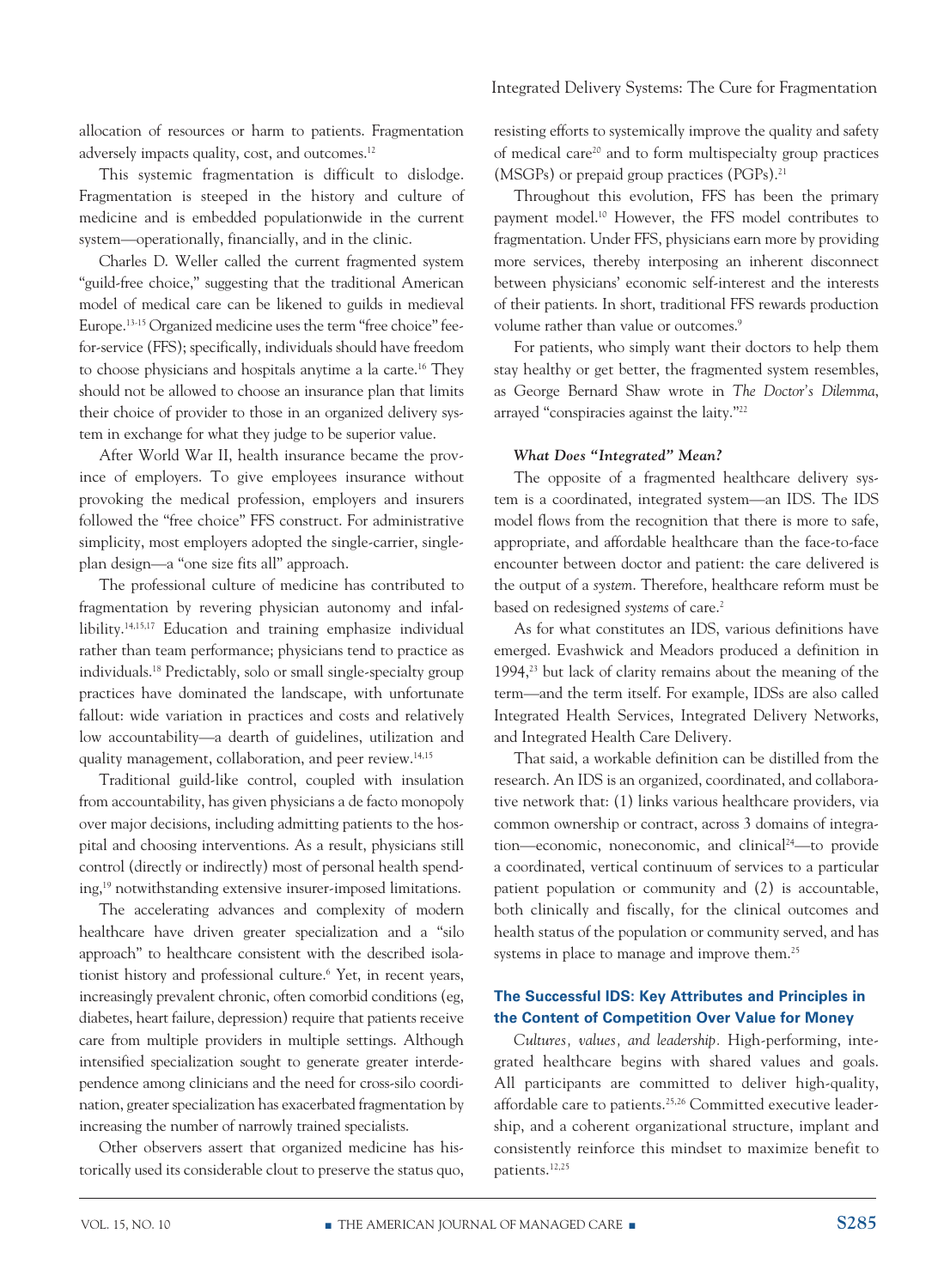Physician leadership is equally essential.<sup>9,25</sup> A successful IDS must win the loyalty, commitment, and responsible participation of physicians.

The IDS instills and reinforces a culture of safety and teamwork in the clinic among physicians, nurses, and technicians. Clinicians work collaboratively, in an atmosphere of mutual trust and respect, to continuously improve practice rules, processes, safety, and quality.14,27

Although the team leader (usually a physician) has ultimate decision-making authority, all team members are accountable to each other, must review each others' work, and collaborate to deliver high-quality, high-value care. Activities are reported routinely and transparently.<sup>9,12,20,28</sup>

*Patient-centered and population health focus.* Patients have multiple points of entry to appropriate care and information.<sup>9,25</sup> Providers respect and respond to individual patient preferences, needs, and values—this includes cultural competence (ie, knowledge of the patient's language and culture as relevant to health)12—to inform all clinical decisions. Patients participate in those decisions.2,9,12,26 Resources and services are matched to the needs of, and are directed toward improving the overall somatic and mental health of, the population/ community served, including prevention initiatives.10,25

*Coordination.* Care is coordinated and information shared across all settings and providers—inpatient, outpatient, physician's office, and home—to provide a seamless continuum of services. Care is delivered at the least invasive and most cost-effective appropriate setting. All or most of a patient's care remains within the system, enabling maximum efficiency and coordination.10 Transitions and handoffs between settings are explicitly and effectively managed to reduce costs by avoiding rehospitalizations and other complications.

*Financial incentives.* Financial incentives are aligned with the interests of consumers/patients for high-quality, affordable care among providers, ideally based on (1) a shared revenue stream mediated at the enterprise level, and (2) risk-adjusted, capitated payments to provider organizations.25 A common revenue stream and capitated payments create incentives to avoid duplication and facilitate efficient deployment of resources.25 Thus, an IDS manifests attuned consciousness of cost versus benefit, echoing the Institute of Medicine's call for continuous decreases in waste.<sup>2,8</sup>

*Evidence-based medicine.* All providers employ the same current concepts of best practice and the same evidencebased practice guidelines to minimize quality shortfalls and variations in care.10 The IDS dedicates sufficient financial and logistic resources to promote evidence-based medicine, including health information technology (HIT).<sup>29</sup>

*Comprehensive records.* The IDS has, through its HIT, longitudinal records (electronic medical records [EMRs]/ electronic health records [EHRs]) that are accessible and shared by all providers and track the following: (1) each patient's path through the healthcare continuum, so that each provider treating the patient can access all relevant information at the point of care, $12$  appropriate information accompanies all patient transfers,<sup>12</sup>  $(2)$  all patient encounters, aggregating data to enable systemwide evaluation, benchmarking, and improvement, and (3) status of health problems such as chronic conditions across a primary care physician's panel.

*Ability to "right size" capacity.* IDSs should (1) retain the needed number and types of physician specialties for the enrolled population; (2) have enough primary care physicians so that everyone has good access to a primary care physician, and few enough surgeons so that each one is fully busy, proficient, and able to make a good living at a low cost per case; and (3) adjust the facilities and equipment to the needs of the enrolled population.

*Continuous innovation and learning to improve value.* The IDS seeks new ways to improve quality, value, and patient experiences with healthcare delivery with an emphasis on primary care as the coordinating agent.9,12

#### **IDS Prevalence and Permutations**

#### *Forms of IDSs*

Although the marketplace embraces multiple customized variations, the Commonwealth Fund has identified 4 basic integration models.12

*Model 1: IDS or MSGP with a health plan*—a single-entity delivery system (hospitals, physicians, and other providers) that includes a health plan. This model, which is both provider and payer, involves physicians in strategic planning. Other advantages include enhanced collection and integration of data, utilization review, and cost-control capacity. Duplication of services is greatly minimized.25 Kaiser Permanente follows this model, but only serves members of its health plan. Geisinger Health System is similarly structured, but serves patients outside its health plans.<sup>10</sup>

*Model 2: IDS or MSGP without a health plan*—a singleentity delivery system without a health plan. Examples of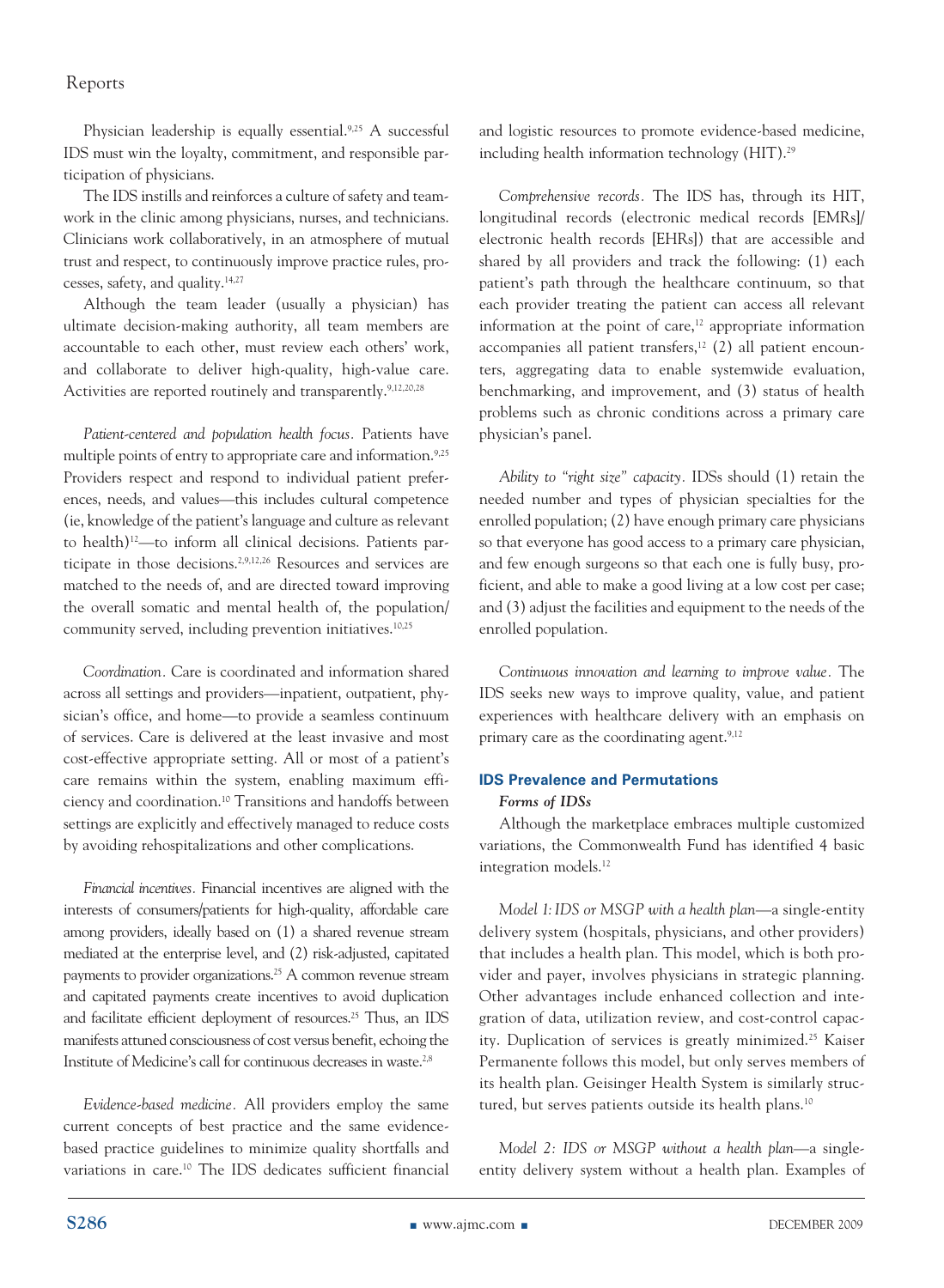this model include the Mayo Clinic and HealthCare Partners Medical Group.

*Model 3: Private networks of independent providers*—an organization composed of multiple independent providers that share and coordinate services. Similar to models 1 and 2, model 3 may include infrastructure services (eg, performance improvement and care management). The Hill Physicians Medical Group is an example of model 3. The Washington State Hospital Association has identified other integration formats that fit under model 3, including physician–hospital organizations, management service organizations, group practices without walls, individual practice asso-

ciations (IPAs), and California "delegated model" health maintenance organizations (HMOs).25

*Model 4: Government-facilitated networks of independent providers.* In this model, government takes an active role in organizing independent providers, usually to create a delivery system for Medicaid beneficiaries. Community Care of North Carolina, a public–private partnership, is an example of this model.

#### *IDS Reach*

Although definitions vary and definitive statistics are elusive, there are more than 100 IDSs in operation in the United States.8,30,31 They are especially common in the West and upper Midwest.<sup>8</sup> An estimated 40 million persons are enrolled in integrated care (**Table**).10

Other well-known IDS entities (with varying degrees and styles of integration) include large multispecialty group practices such as Dean Health System, Geisinger Health System, Harvard Pilgrim Health Care, Health Partners of Minnesota, Hill Physicians Medical Group, Marshfield Clinic, Mayo Clinic, Scott & White Healthcare (Texas), and the Veterans Administration. Group Healthcare Cooperatives (Puget Sound; Eau Claire, Wisconsin; South Central Wisconsin) are prepaid group practices.

#### *Health Maintenance Organizations*

Some HMOs are considered integrated because they deliver and finance comprehensive health services to a voluntary enrolled population for a fixed, prepaid fee. The HMO population can be divided into (1) "delivery system HMOs" based on IDSs, and (2) "carrier HMOs," whose chassis is an insurance company that mainly contracts with nonintegrated traditional providers. It has been a great disservice to confuse

#### ■ Table. Integrated Delivery Systems and Enrollment in the United States<sup>10</sup>

| <b>Common Revenue Streams</b>              | <b>Enrollment (millions)</b> |
|--------------------------------------------|------------------------------|
| Kaiser Permanente                          | 86                           |
| Veterans Administration                    | 79                           |
| Other prepaid group practices              | 15                           |
| <b>Multiple Revenue Streams</b>            |                              |
| Intermountain Healthcare                   | 1 <sub>0</sub>               |
| "California Delegated" HMOs <sup>a</sup>   | 9.0                          |
| Other large multispecialty group practices | 10 O                         |
|                                            |                              |

HMO indicates health maintenance organization. **a** "California Delegated" HMOs are medical groups paid per capita for professional services by insurance companies. Although nominally classified as integrated, these HMOs have poor incentives alignment. Medical groups, hospitals, and insurance companies have conflicting objectives and interests.

> the two. Paul Ellwood, who coined the term "HMO," was thinking of IDSs and regrets the political necessity that led to the inclusion of uncoordinated traditional providers. The carrier HMOs offered members HMO plan designs that left them unconscious of cost at the point of service. The carriers contracted with FFS doctors with incentives to do more services, whether or not they were necessary or beneficial to the patient. Also, insurance carriers put themselves in the middle as traffic cops—inevitably, a losing proposition.

#### **Evidence That IDSs Work**

Evidence suggests that integrated systems can improve healthcare quality, improve outcomes, and reduce costs especially for patients with complex needs—if properly implemented and coordinated.10,12

#### *Specific Examples*

*Health Insurance Experiment.* In the landmark Health Insurance Experiment (HIE), RAND conducted a randomized controlled trial comparing "free-choice FFS" in Seattle to Group Healthcare Cooperative-Puget Sound, a fully integrated PGP. HIE determined that resource use, specifically relative value schedule units of physician visits and hospital stays, for the PGP group was 28% less than the FFS group, with the same outcomes.<sup>32</sup>

*Intermountain Healthcare.* Intermountain's Clinical Integration program, which was designed to improve value systemwide, focused on integrating HIT, clinical and operations management, and incentives. Eleven clinical improvement projects yielded \$20 million in savings.12

*Kaiser Permanente.* Sir Richard Feachem and associates did a systematic comparison of the adjusted costs per patient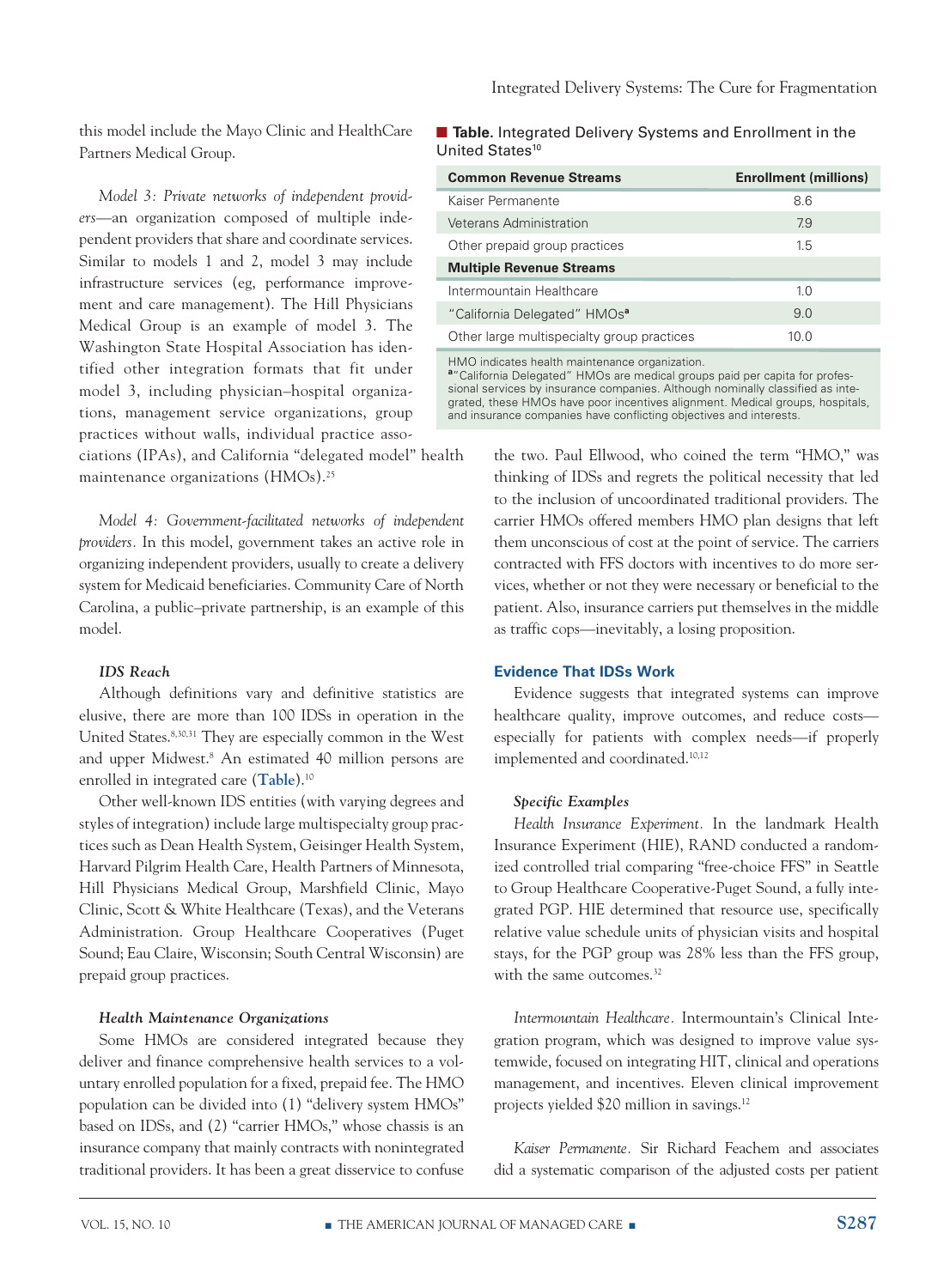at Kaiser Permanente in California and the British National Health Service (NHS).<sup>33</sup> The results surprised and shook up the British. As the title of the article implied, Californians got more for their dollar. Kaiser in California was a little more expensive, but gave patients far more convenient access to more advanced medical technologies than are generally available in the NHS.

*Medicare.* A 2007 study reported that chronically ill Medicare patients in IDSs used significantly fewer resources in the last 24 months of life compared with the national average. Total physician and hospital spending for patients in organized systems were 24% and 2% less, respectively.34

#### *General Examples*

Growing evidence, including peer-reviewed studies, reflects that greater organization and integration are associated with higher quality and efficiency, and that large group practices perform better than solo practitioners or small groups.9,35 For example, group practices have achieved better health outcomes, such as reduced mortality in heart attacks.<sup>12</sup> Physicians in large group practices are more than twice as likely to use organized care management processes as physicians in small groups or those not in a group.36 IPAs are twice as likely to use effective care management processes as small groups with no IPA affiliation.<sup>12</sup>

Full integration is associated with even higher performance. Compared with IPAs, integrated medical groups in California achieve a higher level of clinical quality, and are more likely to use EMRs, follow quality improvement strategies, collect patient satisfaction data, and offer health promotion programs. HMOs with physician employees or those that partner with physicians tend to score higher on clinical measures than HMOs with independent physician networks.<sup>12</sup>

Finally, from an overall business perceptive, IDSs are potentially formidable economic units. Coordinated organizations functioning under a cohesive strategy can achieve economies of scale and make efficient use of both capital and operating resources, enabling them to meet the same level of demand with less capacity than stand-alone facilities. Larger scale also promotes increased productivity, lower staffing requirements, and reduced operating and unit costs that can be passed on to consumers.25

#### **Key Lessons on Integrated Delivery—How Do We Get There From Here?**

#### *Provider/Delivery Side*

The above analysis and available research send multiple, yet discernible signals. The history and culture surrounding both the practice and profession of medicine created a "guild-free choice," silo mentality.<sup>9</sup> This, coupled with how the business of healthcare has been conducted, has resulted in a fragmented, dysfunctional system saddled with misaligned incentives. It is now recognized that this scenario is outdated. Increasingly prevalent chronic, comorbid conditions and spiraling costs, coupled with poor outcomes, demonstrate the need to better coordinate healthcare—and transform US healthcare delivery systems into IDSs.

Research linking integration and teamwork with better results indicates that healthcare should be delivered by more formally organized, coordinated teams—physicians, nurses, and other healthcare professionals—through practice configurations that more closely resemble PGPs.9,35

Current education and training, which often inadequately prepare physicians and other health professionals to practice in an IDS or as part of a team, should encourage systems thinking and shift emphasis from treating disease to preventing disease and promoting population health.<sup>9,12</sup>

The transformation to IDSs requires an altered mindset for physicians and their educators, but cannot succeed without physician leadership and participation.<sup>9</sup> Although the "guild-free choice" stance has recently softened, it remains the default setting.

Another key to successful integration is widespread adoption and deployment of interoperable HIT/EMR/EHR, including (1) access to all relevant information by providers at the point of care,  $(2)$  access by patients,<sup>12</sup> and  $(3)$  use of HIT, not just internally, locally, and regionally, but nationally to transparently report, measure, and improve performance.<sup>12</sup>

Payment reform is essential to better align financial incentives and reward high-quality, patient-centered care. This would entail broader consumer choice beyond the traditional FFS model and market-based competition among providers. Pay-for-performance would be part of the equation, as would patient cost-sharing9,12 in order to discourage overuse of unnecessary, low-value interventions<sup>37</sup> and motivate participation in prevention and disease management programs.

#### *Employer/Consumer Side: Market-Free Choice Leans to IDS*

Conceptually, the cure for fragmentation is simple and reprises Weller: "guild-free choice" yields to "market-free choice."13 But practical implementation can be complex, and appreciable obstacles remain. Following are some real-life, illuminating examples of employers offering employees several health plan options with employee cost responsibility.

Stanford University (Stanford) employees can choose from 5 health plans: 3 HMOs and 2 preferred provider organizations (PPOs). The PPOs are self-insured, uncoordinated FFS options. The HMOs include Kaiser Permanente and 2 "California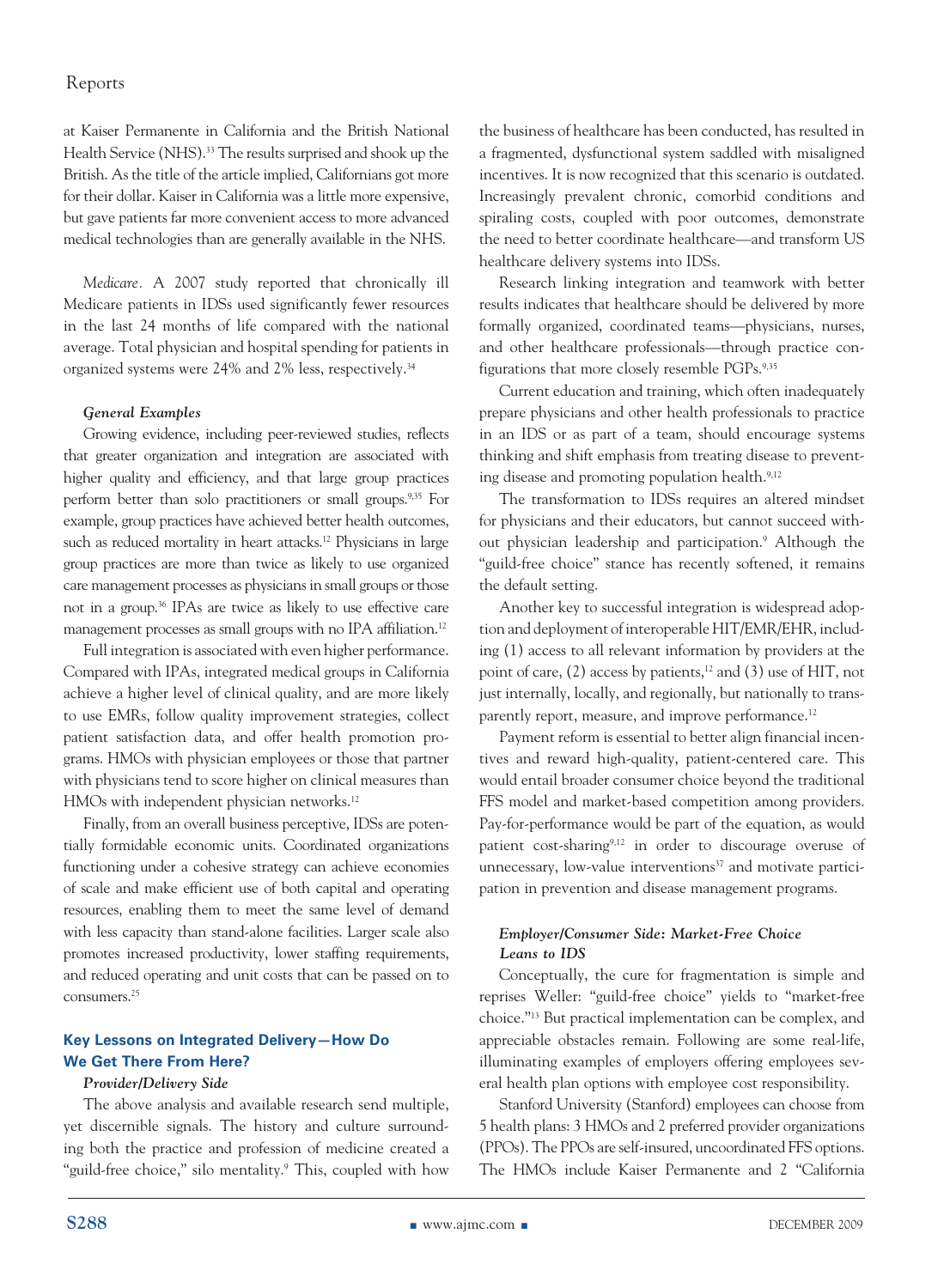Delegated" HMOs serviced mainly by the Palo Alto Medical Foundation (PAMF), a large MSGP with salaried doctors. For employees who choose the lowest-priced plan (usually Kaiser), Stanford pays 100% of individual coverage and 82% to 100% (depending on income) of dependent coverage. Employees who choose a higher-priced plan must pay the premium differences. (They can, however, shelter their contributions through "salary reduction" under Section 125 of the Internal Revenue Code, which dilutes the incentive to choose wisely.)

Reflecting the cost-conscious climate, about 80% of Stanford employees choose "delivery system HMOs" because per family per year, the HMOs cost less than FFS PPOs. Between the 2 HMO providers, market competition has yielded visible advances; both improved service and adopted HIT. Like Kaiser, PAMF has EMRs and secure physician–patient e-mail. On the other hand, because few employers offer employees a cost-conscious choice of plans, and because Medicare and the employer community have locked in cost-unconscious FFS, only attenuated price competition has occurred—and even that is being undermined by large-scale employer preferences for self-insurance and therefore FFS payment. Large medical groups have both HMO and PPO/FFS patients. If a preponderance of employers offer to pay FFS, the incentive for medical groups to reduce the cost of their HMO plans is attenuated, if not destroyed.

The scenario is similar at the University of California and with the state employees of California and Wisconsin. The employees of each have a range of choices, and the employer contributes fixed amounts. In Madison, Wisconsin, state employees have a large market share, the value for money competition is strong, and family annual premiums are thousands of dollars less than elsewhere in the state.

These examples make a notable point. In this era of rising concerns over costs, people who were given a range of alternatives that included FFS and IDS, and could decide what is the best value for their money, overwhelmingly chose IDSs.38,39 This supports the long-held belief that the key to US healthcare reform is "open the markets and level the playing field."

#### *Political and Practical Obstacles to IDS*

Despite the documented success of and progress toward IDSs, formidable practical and political obstacles constrict more universal adoption. For example, large employers generally resist offering employees more plan choices. Even if offered, employers tend to contribute more toward costlier models (ie, large employers pay 80%-100% of the premium of the plan of the employee's choice). If one plan costs more than another, these employers pay 80% to 100% of the differ-

ence, thus destroying any marketplace reward to the less costly plan for being less expensive. For emphasis, let me reiterate, these employers destroy the incentives of delivery systems to be less costly.

Some consumers value the right to obtain the services from any doctor, anywhere, in case the "best doctor" for their condition is not in an IDS. Their preferences, of course, should be respected, but they should be expected to pay out of pocket for any extra costs associated with their choice.

Small employers generally believe that offering more choices is too costly or impractical, although some manage to do so.

Insurance companies oppose "sliced business"—that is, offering side-by-side choices. They want to be the sole source of health insurance, indeed the "single payer" for each employment group. The insurance industry thus opposes creating exchanges to cover employee groups. They do not want that kind of competition.

Labor and management oppose capping the open-ended exclusion of employer contributions, and even employee contributions, from the taxable incomes of employees, which is necessary to give consumer incentives for cost-conscious choice.

Device manufacturers and providers generally prefer the fragmented traditional system because their customers are cost-unconscious. Thus, they oppose public policies that would lead to the proliferation of competing IDSs.

These large components of the medical industrial complex spend enormous amounts of money employing lobbyists and supporting or attacking congressional candidates who do or do not support the policies they prefer.

#### **Conclusion**

The vastness and complexity of healthcare in the United States, accompanied by regional differences, indicate that no single approach or public policy will fix the fragmented healthcare system.<sup>12</sup> Even if that were so, the marketplace already contains numerous styles and degrees of integration, ranging from Kaiser Permanente–style full integration, to more loosely organized IPAs, to public–private partnerships. Moreover, notwithstanding the potential role for government in promoting IDS, many in the healthcare realm will resist universal change imposed by government fiat.

In response to these genuine concerns, the available evidence provides 2 valuable lessons. First, for the extent to which positive IDS hallmarks (as described above) are met, each IDS configuration and approach can yield more efficient, highervalue performance, thereby reducing waste, improving quality, and lowering costs.9,12 Second, substantial positive change can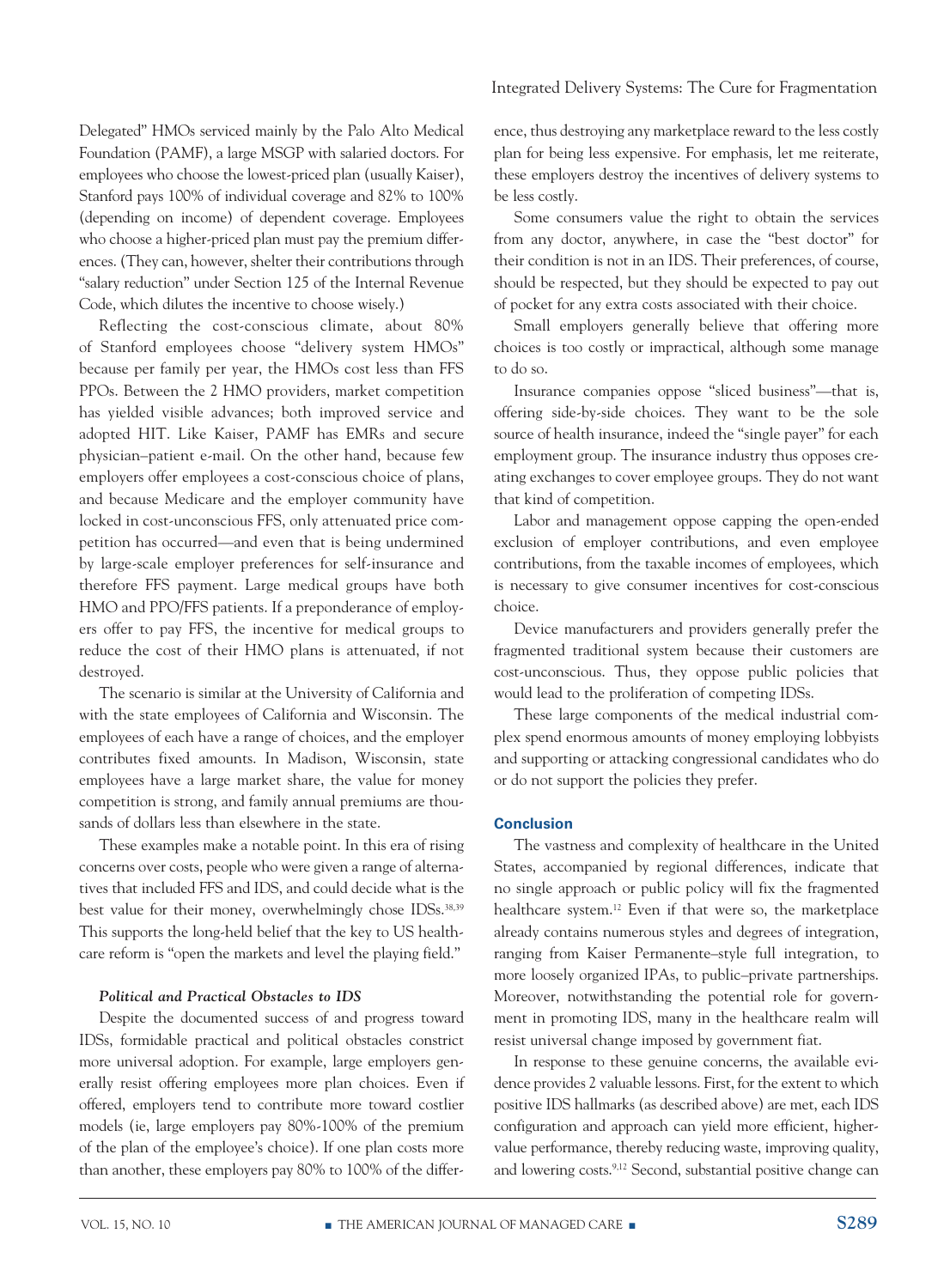be achieved through private, value-based, market competition—as ever, the catalyst for American innovation. Such innovation is needed to cure the present fragmentation.<sup>9</sup>

#### *Acknowledgments*

The author gratefully acknowledges Gary W. Levi, JD, for his extensive assistance in the preparation of this article, and Nancy Taylor and Laura Tollen for reviewing drafts and making valuable criticisms and suggestions.

*Author Affiliations:* From the Graduate School of Business, Stanford University, Stanford, CA.

*Funding Source:* Financial support for this work was provided by GlaxoSmithKline.

*Author Disclosure:* The author reports paid consultancy to Kaiser Permanente Institute for Health Policy.

*Authorship Information:* Concept and design; analysis and interpretation of data; and critical revision of the manuscript for important intellectual content*.*

*Address correspondence to:* Alain C. Enthoven, Graduate School of Business, Stanford University, 518 Memorial Way, Stanford, CA 94305-5015. E-mail: enthoven\_alain@GSB.Stanford.Edu.

#### References

**1. Halvorson GC.** *Health Care Reform Now!: A Prescription for Change.* San Francisco, CA: Jossey-Bass; 2007.

**2. Institute of Medicine of the National Academy of Sciences.** *Crossing the Quality Chasm: A New Health System for the 21st Century.* Washington, DC: National Academy Press; 2001.

**3. Health Industry Forum.** Healthcare Payment Reform: Creating Conditions for More Efficient Health Delivery. Policy Brief, April 10, 2008. http://healthforum.brandeis.edu/meetings/materials/ 2008%20-%2010%20-%20April/Payment%20Brief%204-10-08\_ final.pdf. Accessed October 12, 2009.

**4. Associated Press.** Better care, pay less: some communities find a way. September 7, 2009. http://abcnews.go.com/Health/ WireStory?id=8508105&page=2. Accessed November 8, 2009. **5. Hoyert DL, Kung HC, Smith BL.** Deaths: preliminary data for 2003. *National Vital Statistics Reports.* 2005;53(15).

**6. Mann S, Marcus R, Sachs B.** Lessons from the cockpit: how team training can reduce errors on L&D. *Contemporary OB/GYN.* January 1, 2006. http://contemporaryobgyn.modernmedicine. com/obgyn/content/printContentPopup.jsp?id=28348. Accessed October 21, 2009.

**7. Haynes AB, Weiser TG, Berry WR, et al.** A surgical safety checklist to reduce morbidity and mortality in a global population. *N Engl J Med.* 2009;360:491-499.

**8. Crosson FJ.** 21st-century health care—the case for integrated delivery systems. *N Engl J Med.* 2009;361(14):1324-1325.

**9. Intermountain Healthcare, Kaiser Permanente, and Mayo Clinic.** Delivery System Reform: Action Steps and Pay-for-Value Approaches. November 4, 2008.

**10. Enthoven AC.** Curing fragmentation with integrated delivery systems: what they do, what has blocked them, why we need them, and how to get there from here. Presentation at the Harvard Law School Conference: "Our Fragmented Health Care System: Causes and Solutions." June 13-14, 2008.

**11. Falk IS, Rorem CR, Ring MD.** *The Costs of Medical Care: A Summary of Investigations on the Economic Aspects of the Prevention and Care of Illness.* Chicago, IL: University of Chicago Press; 1933:515-593.

**12. Shih A, Davis K, Schoenbaum S, Gauthier A, et al.** Organizing the U.S. Health Care Delivery System for High Performance. The Commission on a High Performance Health System. Commonwealth Fund, August 2008.

**13. Weller CD.** "Free choice" as a restraint of trade in American health care delivery and insurance. *Iowa Law Review.*  1984;69(5):1351-1392.

**14. Stevens R.** *American Medicine and the Public Interest.* New Haven, CT: Yale University Press; 1972.

**15. Starr P.** *The Social Transformation of American Medicine: The Rise of a Sovereign Profession and the Making of a Vast Industry.* New York, NY: Perseus Books Group; 1982.

**16. AMA Code of Medical Ethics.** Opinion 9.06. "Free Choice." **17. Mechanic D.** *The Truth About Health Care: Why Reform Is Not Working in America.* New Brunswick, NJ: Rutgers University Press; 2006.

**18. Powell SM, Hill RK.** My copilot is a nurse—using crew resource management in the OR. *AORN J.* 2006;83(1):178-204.

**19. Sager A, Socolar D.** *Health Costs Absorb One-Quarter of Economic Growth, 2000-2005.* Boston, MA: Boston University School of Public Health; 2005.

**20. Singer S, Tucker A.** Creating a culture of safety in hospitals. AcademyHealth: Annual Research Meeting 2005. Boston, MA: June 26-28, 2005. Abstract 4197.

**21. Goldberg LG, Greenberg W.** The emergence of physiciansponsored health insurance: a historical perspective. Greenberg W, ed. *Competition in the Health Care Sector, Past, Present, and Future.* Germantown, MD: Aspen Systems Corporation; 1978.

**22. George Bernard Shaw.** *The Doctor's Dilemma.* 1911, Act 1. **23. Evashwick C, Meadors A.** Defining integrated delivery systems. *AHSR FHSR Annu Meet Abstr Book.* 1994;11:31-32.

**24. Burns LR, Muller RW.** Hospital-physician collaboration: landscape of economic integration and impact on clinical integration. *Milbank Q.* 2008;86(3):375-434.

**25. Washington State Hospital Association.** *Governing Board Orientation Manual.* 2006;3-4. http://www.wsha.org/files/62/Gov\_ Bd\_Manual\_INTEGRATED.doc. Accessed October 12, 2009.

**26. Dearing JW.** Abstract PS1-11: patient-centered communication research in integrated delivery systems. *Clin Med Res.* 2008;6(3-4):132.

**27. Helmreich RL.** Culture, threat, and error: lessons from aviation. *Canadian J Anesthesia.* 2004;51:R1-R4.

**28. Joint Commission.** *Health Care at the Crossroads: Strategies for Improving the Medical Liability System and Preventing Patient Injury.* Joint Commission on Accreditation of Healthcare Organizations; 2005.

**29. Enthoven AC, Tollen LA.** Competition in health care: it takes systems to pursue quality and efficiency. *Health Affairs.* Web Exclusive. 2005;W5:420-433.

**30. Wan TT, Lin BY, Ma A.** Integration mechanisms and hospital efficiency in integrated health care delivery systems. *J Med Syst.*  2002;26(2):127-143.

**31. Knowledge Source On-Line.** Integrated Healthcare Networks Market Overview. June 22, 2009.

**32. Newhouse JP; Insurance Experiment Group.** *Free for All? Lessons from the RAND Health Insurance Experiment.* Cambridge, MA: Harvard University Press; 1993.

**33. Feachem RG, Sekhri NK, White KL.** Getting more for their dollar: a comparison of the NHS with California's Kaiser Permanente. *BMJ.* 2002;324(7330):135-141.

**34. Tollen L.** Physician Organization In Relation To Quality And Efficiency Of Care: A Synthesis Of Recent Literature. Commonwealth Fund. April 2008.

**35. Grumbach K, Bodenheimer T.** Can health care teams improve primary care practice? *JAMA.* 2004;291(10):1246-1251.

**36. Shortell S, Schmittdiel J.** Prepaid groups and organized delivery systems: promise, performance, and potential. *Toward a 21st Century Health System: The Contributions and Promise of Prepaid Group Practice.* Enthoven AC, Tollen LA, eds. San Francisco, CA: Jossey-Bass; 2004.

**37. Chernew ME, Newhouse JP.** What does the RAND health insurance experiment tell us about the impact of patient cost sharing on health outcomes? *Am J Manag Care.* 2008;14(4):412-414.

**38. Enthoven AC.** Open the markets and level the playing field. *Toward a 21st Century Health System: The Contributions and Promise of Prepaid Group Practice.* Enthoven AC, Tollen LA, eds. San Francisco, CA: Jossey-Bass; 2004:227-245.

**39. Enthoven AC.** Market forces and efficient health care systems. *Health Affairs.* 2004;23(2):25-27.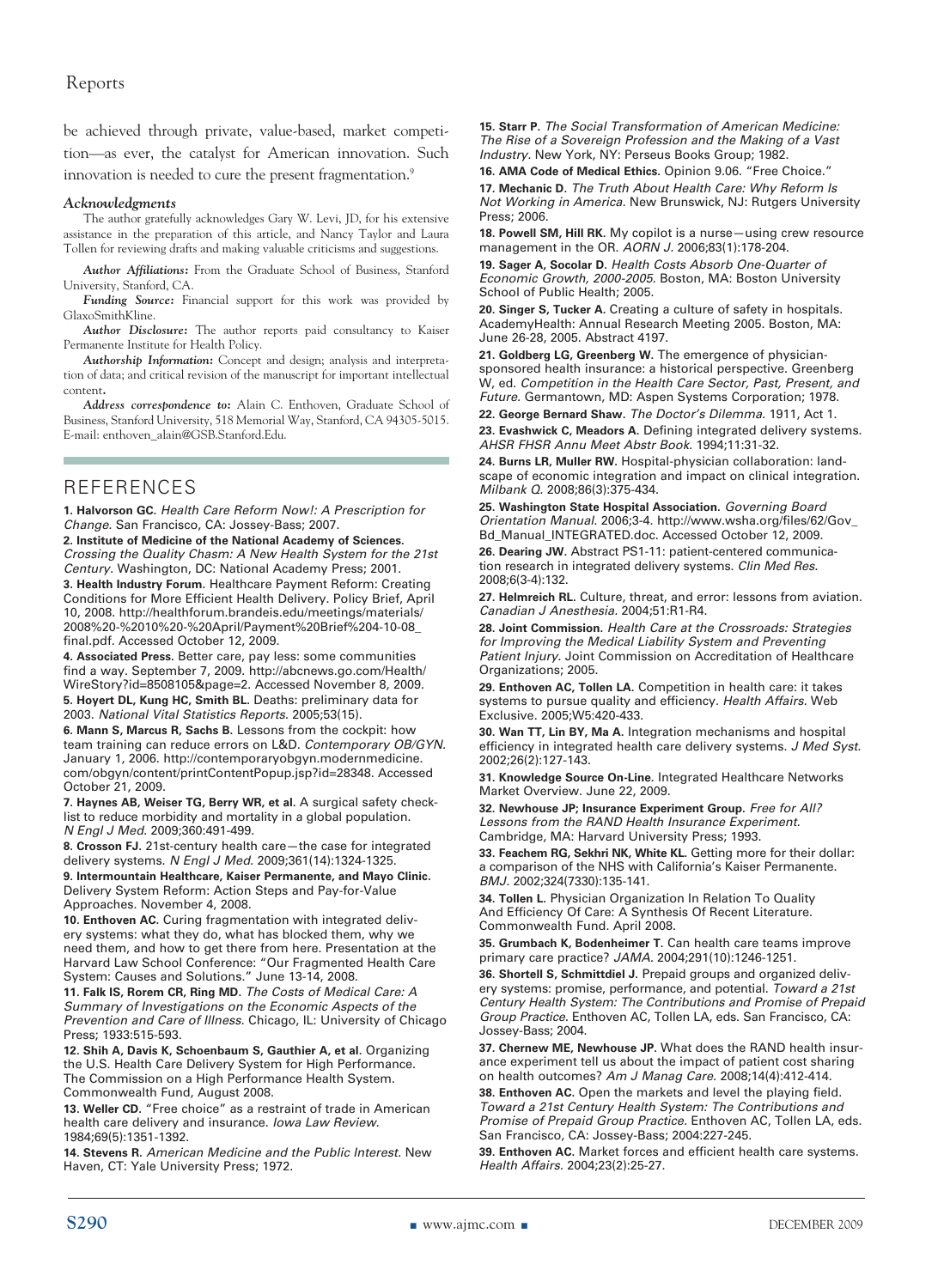## A Guide to the Medical Home as a Practice-Level Intervention

Mark W. Friedberg, MD, MPP; Deborah J. Lai, BA; Peter S. Hussey, PhD; and Eric C. Schneider, MD, MSc

#### **Overview**

The medical home (also known as patient-centered medical home or advanced medical home) is a composite policy construct applied to interventions intended to revitalize primary care practices and improve patient care. It is hoped that these interventions will increase the appeal of primary care as a medical career and improve healthcare quality, patient experience, provider worklife satisfaction, and costs of care. This article is intended as a guide for policymakers, healthcare purchasers, and physicians who are thinking about facilitating, paying for, or engaging in medical home interventions.

The phrase "medical home" has multiple definitions, and each definition contains many components. There can be confusion over what is meant when somebody proposes participation in (or reports having engaged in) a medical home intervention. To facilitate comparisons between medical home definitions, we classify their components into resource inputs, specified processes, and desired outcomes. We then apply a parallel classification system to the descriptions of medical home interventions that have already reported results. This review summarizes the findings and discusses their implications for future work.

#### **Definitions of the Medical Home**

The term *medical home* originated in a 1967 proposal from the American Academy of Pediatrics (AAP) intended to establish centralized, accessible medical records for medically complex, chronically ill children.<sup>1</sup> Since then, physician professional societies have expanded the definition of the medical home to include a broader array of practice capabilities and elements of the Chronic Care Model, culminating in the 2007 Joint Principles of the Patient-Centered Medical Home issued by the American Academy of Family Physicians (AAFP), AAP, American College of Physicians, and American Osteopathic Association.<sup>2,3</sup> As an idealized vision of primary care, the medical home is supported by stakeholders including employers, health professional societies, health plans, not-for-profit entities, and government agencies.4

Despite wide acceptance, the Joint Principles have not easily translated into concrete actions. Some principles describe processes to be undertaken by physician practices, but others describe new goals for a patient's total healthcare experience (ie, goals compatible with an idealized vision of primary care). The Joint Principles do not provide

#### **Abstract**

The medical home (also known as patient-centered medical home or advanced medical home) is a composite policy construct representing a set of interventions intended to revitalize primary care practices and improve patient care. As an idealized vision, the medical home has gained the support of stakeholders including employers, health professional societies, health plans, not-for-profit entities, and government agencies. Expectations of the medical home include improvements in healthcare quality, patient experience, provider worklife satisfaction, costs of care, and increased recruitment of medical students into primary care careers. However, multiple definitions of the medical home exist, and the degree to which some often-cited examples of "medical home" successes match these definitions is unclear. Scant evidence currently supports the effectiveness of practice-level medical home interventions for improving quality and reducing costs, but demonstration projects are only recently under way. Carefully specifying the exact components of "medical home" interventions—and interpreting their results in the context of these specifications—will help build a coherent body of evidence to guide the revitalization of primary care.

 *(Am J Manag Care. 2009;15:S291-S299)*

For author information and disclosures, see end of text.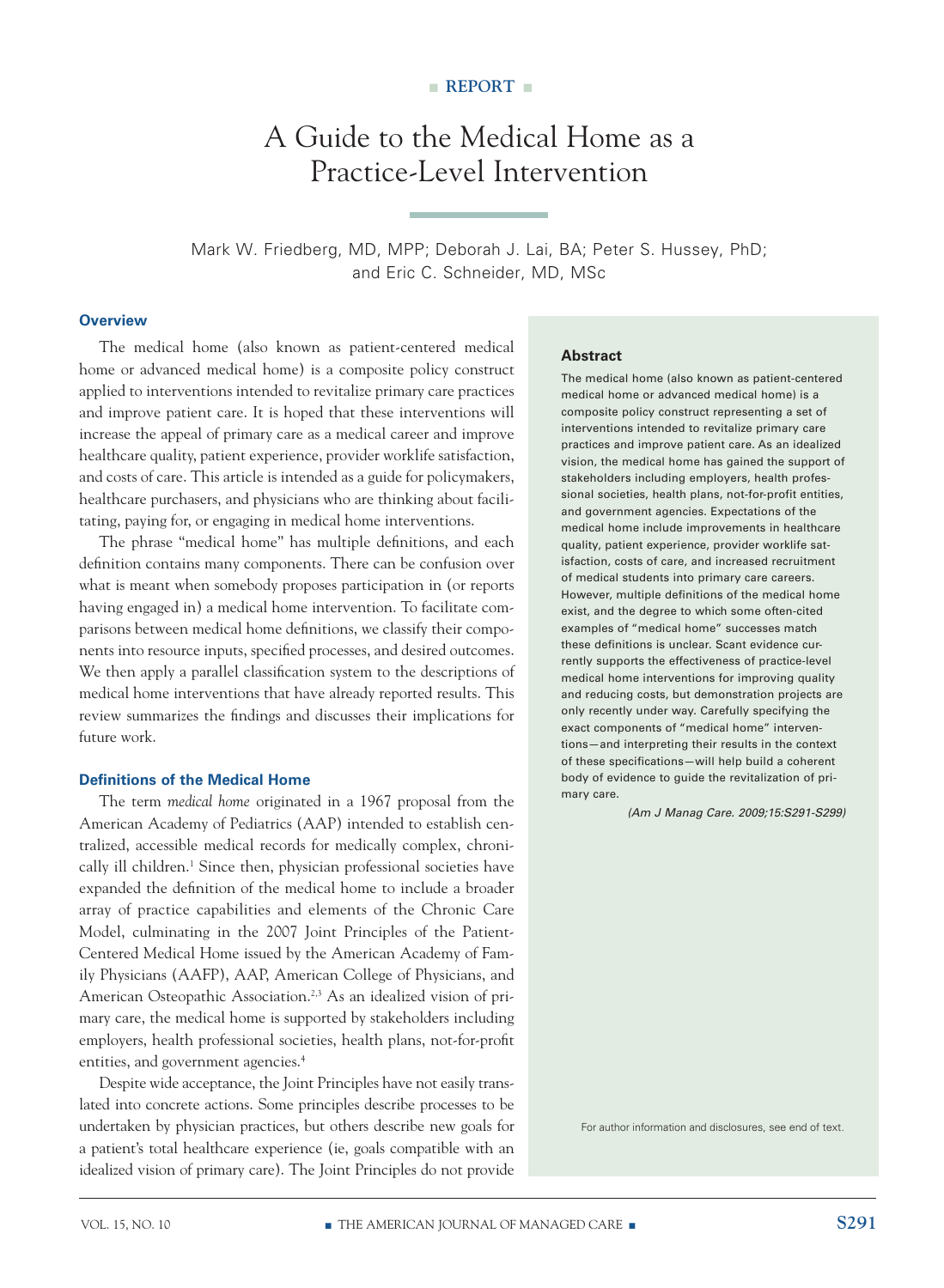| <b>Desired Outcomes in the</b><br><b>Joint Principles</b>                 | Processes Included in the<br><b>Joint Principles</b>                                                                                                                                                                                                                                       | <b>Selected Processes Included</b><br>in Operational Definitions <sup>a</sup>                                                                                                                                                                                                                                                                                                                                         |
|---------------------------------------------------------------------------|--------------------------------------------------------------------------------------------------------------------------------------------------------------------------------------------------------------------------------------------------------------------------------------------|-----------------------------------------------------------------------------------------------------------------------------------------------------------------------------------------------------------------------------------------------------------------------------------------------------------------------------------------------------------------------------------------------------------------------|
| First contact, continuous,<br>comprehensive care                          | Not specified                                                                                                                                                                                                                                                                              | Scheduling procedures to maximize continuity<br>with personal physician<br>Written agreement between practice and<br>patientsb                                                                                                                                                                                                                                                                                        |
| Care that is coordinated across<br>the healthcare system<br>and community | Patient population registries<br>Information technology<br>Health information exchange                                                                                                                                                                                                     | Medication reconciliation<br>Referral tracking<br>Care management by nonphysician staff<br>Facilitate information transfer                                                                                                                                                                                                                                                                                            |
| Culturally, linguistically<br>appropriate care                            | Not specified                                                                                                                                                                                                                                                                              | Identify communication issues<br>Provide language services                                                                                                                                                                                                                                                                                                                                                            |
| Safe, high-quality,<br>evidence-based care                                | Practice advocates for patients<br>Patient participation in<br>decision making<br>Clinical decision-support tools<br>Information technology<br>Performance measurement<br>Quality improvement activities<br>Participation in a recognition program<br>that certifies practice capabilities | Patient self-management support<br>Electronic health record with clinical data,<br>prescribing, and decision support<br>Condition-specific registries<br>Physician and patient reminders for<br>preventive services<br>Test tracking and follow-up<br>Identify common diagnoses and risk factors<br>in the practice<br>Performance measurement on quality and<br>patient experience<br>Quality improvement activities |
| Enhanced access                                                           | Open scheduling<br>Expanded hours<br>Secure e-mail and telephone<br>consultation                                                                                                                                                                                                           | Offer same-day appointments<br>Offer 24-hour communication options<br>Interactive Web site                                                                                                                                                                                                                                                                                                                            |
| Not specified                                                             | Use of a care team led by<br>a personal physician                                                                                                                                                                                                                                          | Use of structured templates for office notes<br>Many written policies                                                                                                                                                                                                                                                                                                                                                 |

■ **Table 1.** Major Medical Home Definitions: Specified Processes Corresponding to Each Desired Outcome<sup>a</sup>

**<sup>a</sup>**Operational definitions contributing care processes are from the National Committee for Quality Assurance, the planned Medicare Medical Home demonstration, and TransforMed. Selected processes are those common to 2 or more of these definitions. **b**Medicare demonstration only.

*Sources:* References 3, 5-7, and 9.

a complete action path for primary care practices seeking to reach these idealized goals. Instead, many practices and demonstration projects rely on an operational definition developed by the National Committee for Quality Assurance (NCQA): the Physician Practice Connections–Patient-Centered Medical Home (PPC-PCMH).<sup>5</sup> The NCQA provides certification that individual primary care practices possess specific structural capabilities and partake in certain processes, and offers 3 levels of medical home recognition. In some medical home demonstrations, this certification process is used to determine whether participating practices qualify for enhanced payments. A variant of this NCQA definition was devised for use in the planned Medicare medical home demonstration authorized by the Tax Relief and Health Care Act of 2006.<sup>6,7</sup>

Another operational definition was developed by TransforMed, an AAFP subsidiary originally intended to facilitate the practice transformations envisioned in the

AAFP's 2004 report "The Future of Family Medicine."8 With the advent of the medical home, TransforMed's mission evolved to include a prominent National Demonstration Project that uses its own medical home definition.<sup>9</sup> Similar to the NCQA definitions, TransforMed's definition applies to individual primary care practices.

#### **Components of the Medical Home**

Each medical home definition comprises a set of specific components for primary care practices. The elements of these definitions fall into 3 fundamental categories: desired outcomes (ie, characteristics of care received by patients), specified processes for primary care practices to follow, and resource inputs to support these processes.

*Desired outcomes.* Desired outcomes expressed in the Joint Principles include first contact, continuous, comprehensive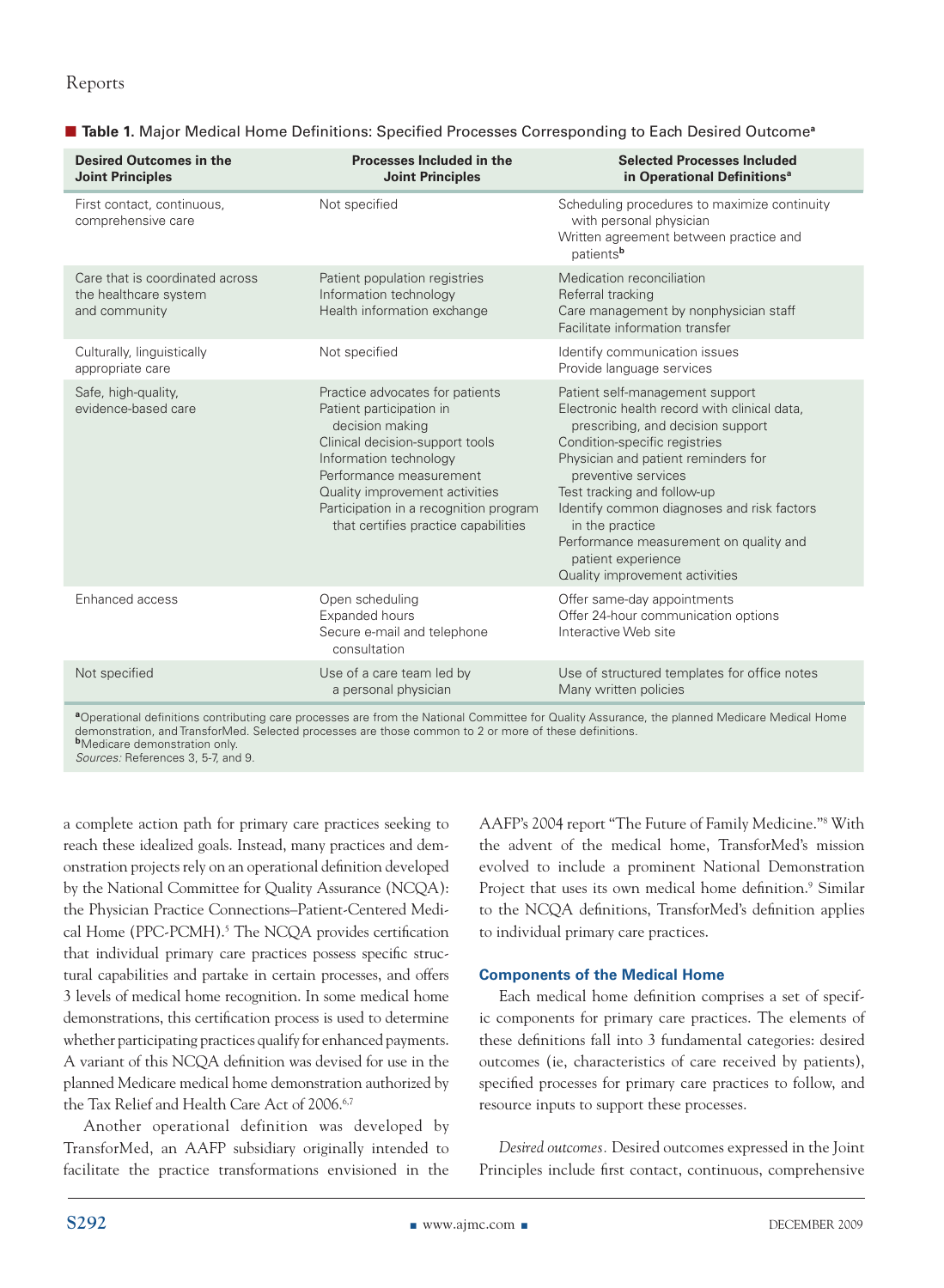| Table 2. Major Medical Home Definitions: Resource Inputs |
|----------------------------------------------------------|
|                                                          |

| <b>Resource Inputs</b>                                             | <b>Joint Principles</b> | PPC-PCMH <sup>a</sup> | <b>Medicare</b><br><b>Demonstration</b> | <b>TransforMed</b> |
|--------------------------------------------------------------------|-------------------------|-----------------------|-----------------------------------------|--------------------|
| <b>Additional payment</b>                                          |                         |                       |                                         |                    |
| Per-patient per-month payment                                      | X                       |                       | $\mathbf x$                             |                    |
| Payment for use of HIT                                             | x                       |                       | x                                       |                    |
| Practices share in savings generated by<br>medical home activities | X                       |                       | X                                       |                    |
| Payment for improvement on quality measures                        | x                       |                       |                                         |                    |
| In-kind investments                                                |                         |                       |                                         |                    |
| Technical support to facilitate practice<br>transformation         |                         |                       | X                                       |                    |

HIT indicates health information technology; PPC-PCMH, Physician-Practice Connections–Patient-Centered Medical Home. **a**By design, the PPC-PCMH definition excludes consideration of resource inputs.

*Sources:* References 3, 5-7, and 9.

care; care that is coordinated across the healthcare system and community; culturally and linguistically appropriate care; safe, high-quality, evidence-based care; and enhanced access (**Table 1**). Although not mentioned in the Joint Principles, medical homes are expected to reduce costs of care, improve provider worklife satisfaction, and draw more medical students into primary care.10 Better cost control can result from processes such as enhanced access (eg, so that patients can substitute away from high-cost care in emergency departments) and care management.<sup>11,12</sup> Increased payments to medical homes may result in higher take-home incomes for primary care physicians, or not.<sup>13</sup> Higher incomes, coupled with improved professional satisfaction, may increase the number of medical students choosing primary care careers.<sup>14</sup>

*Specified processes.* The processes of care specified in the major medical home definitions can be classified into categories corresponding to the desired outcomes expressed in the Joint Principles (Table 1). The Joint Principles do not specify which processes would enable practices to achieve first contact, continuous, and comprehensive care. To produce these outcomes, the PPC-PCMH and TransforMed definitions have focused on improving continuity through new appointment scheduling procedures. Recognizing the importance of mutually understood responsibility, the Medicare demonstration would require written agreements between patients and medical homes that delineate the expectations of each party.7

Coordinated care can be achieved through processes such as care management by nonphysician staff and the use of information technology. A variety of specified processes are intended to achieve safe, high-quality care: advanced electronic health records, test tracking, and targeted quality improvement activities. The processes intended to achieve enhanced access include "open scheduling" (to allow sameday appointments), expanded office hours, and enhanced telephone and electronic communications.

Some specified processes are not clearly tied to any particular desired outcome. The Joint Principles call for the use of a physician-led care team, and other definitions encourage structured templates for office notes and written policies for practice governance.<sup>5</sup>

*Resource inputs.* To support investment in medical home processes, payers and demonstration collaboratives provide resource inputs to participating practices. These resources take the form of additional payment (included in both the Joint Principles and planned Medicare demonstration), inkind investments (not included in any major definition), and technical support for practice transformation (included in the Medicare and TransforMed definitions) (**Table 2**). Of note, the PPC-PCMH definition—primarily intended as a practice certification tool—does not specify any resource inputs to primary care practices. These inputs are left to the payers and demonstration collaboratives that will facilitate each medical home intervention.

#### **Will Medical Home Interventions Produce the Desired Outcomes?**

Each medical home intervention consists of a combination of resource inputs and specified processes applied in a particular practice setting. Numerous studies of individual inputs and processes of the medical home have been published, and many of these individual components—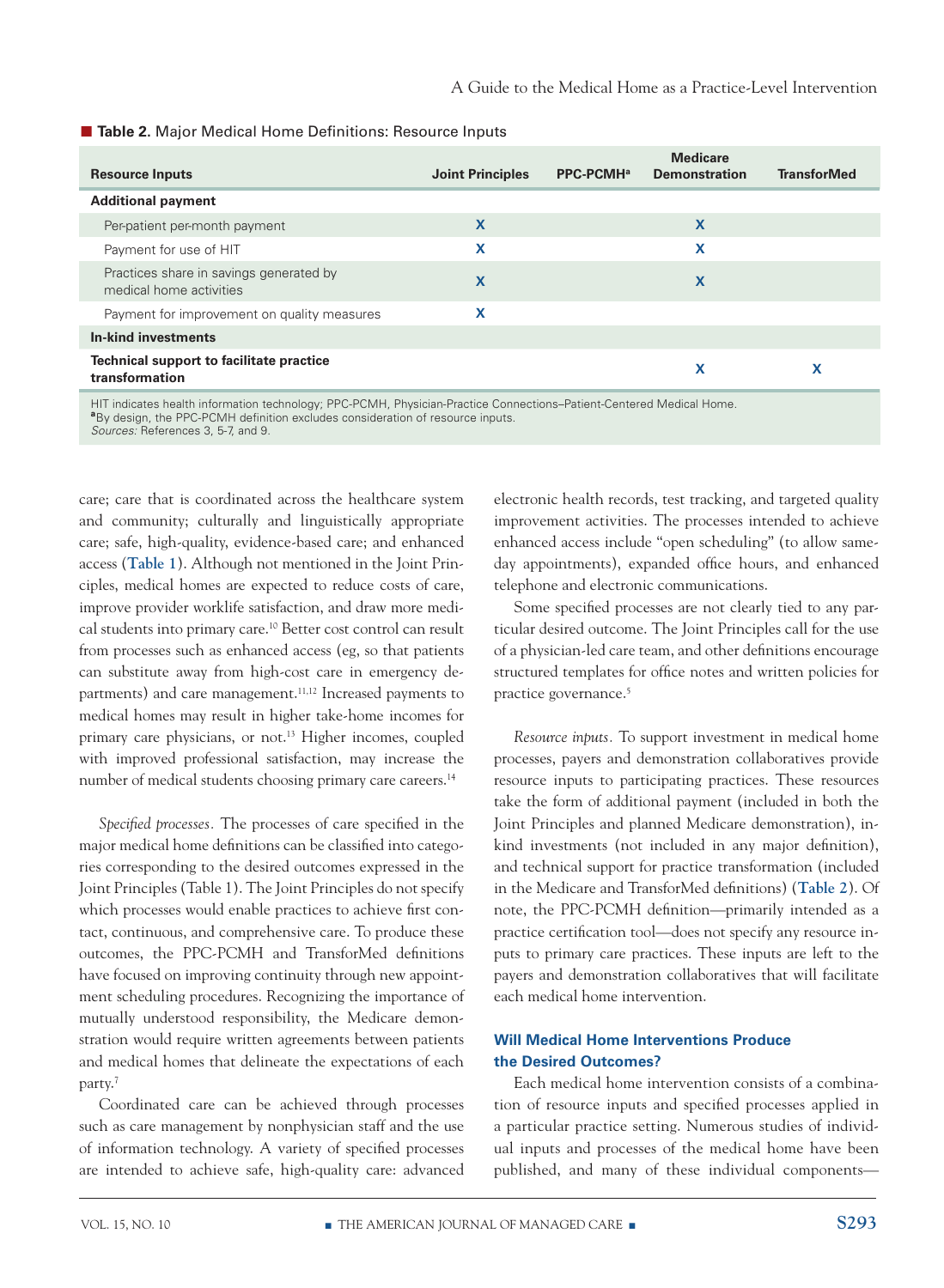| <b>Intervention</b>        | <b>Group Health Cooperative</b><br>(GHC)                                                                                                                                                                                                                                                                                                                                                                                                             | <b>TransforMed</b>                                                                                                                                                                                                                                                                                                                                                                                                                  | <b>Geisinger ProvenHealth</b><br><b>Navigator</b>                                                                                                                                                                                                                                                             |
|----------------------------|------------------------------------------------------------------------------------------------------------------------------------------------------------------------------------------------------------------------------------------------------------------------------------------------------------------------------------------------------------------------------------------------------------------------------------------------------|-------------------------------------------------------------------------------------------------------------------------------------------------------------------------------------------------------------------------------------------------------------------------------------------------------------------------------------------------------------------------------------------------------------------------------------|---------------------------------------------------------------------------------------------------------------------------------------------------------------------------------------------------------------------------------------------------------------------------------------------------------------|
| <b>Practice setting</b>    | One practice of an integrated<br>insurer/multispecialty group                                                                                                                                                                                                                                                                                                                                                                                        | 36 Volunteering family practices<br>in 24 states                                                                                                                                                                                                                                                                                                                                                                                    | Predominantly practices in an<br>integrated insurer/multispecialty<br>group                                                                                                                                                                                                                                   |
| <b>Resource inputs</b>     |                                                                                                                                                                                                                                                                                                                                                                                                                                                      |                                                                                                                                                                                                                                                                                                                                                                                                                                     |                                                                                                                                                                                                                                                                                                               |
| Additional payment         | Physician salaries were<br>exempted from RVU-based<br>adjustments. Without this<br>exemption, physician salaries<br>would have been lower as<br>daily visit counts were<br>reduced.                                                                                                                                                                                                                                                                  | None                                                                                                                                                                                                                                                                                                                                                                                                                                | Monthly payments to practices:<br>\$1800/physician, \$5/Medicare<br>beneficiary<br>Pay-for-performance on quality<br>measures<br>Practices share in savings                                                                                                                                                   |
| In-kind investments        | Additional physicians<br>Mean panel size reduction from<br>2327 to 1800; 50% reduction<br>in per-physician daily visit<br>count<br>New practice nonphysician<br>staff                                                                                                                                                                                                                                                                                | None                                                                                                                                                                                                                                                                                                                                                                                                                                | Nurse care managers employed<br>by Geisinger Health Plan<br>and embedded in primary care<br>practices<br>Electronic health record<br>provided to practices                                                                                                                                                    |
| Technical support          | Not specified                                                                                                                                                                                                                                                                                                                                                                                                                                        | All practices given access to<br>a practice improvement Web site<br>18 Practices received on-site<br>technical assistance                                                                                                                                                                                                                                                                                                           | Not specified                                                                                                                                                                                                                                                                                                 |
| <b>Specified processes</b> | <b>Selected processes:</b><br>Systematic follow-up of<br>emergency visits and<br>hospital discharges<br>Patient self-management<br>workshops<br>Standard office visit lengthened<br>from 20 to 30 minutes<br>Team-based care, team huddles<br>Scheduled "desktop medicine"<br>time<br>E-mail and telephone visits<br>Group visits<br>Real-time specialist consulta-<br>tions via electronic health<br>record<br>Electronic health risk<br>assessment | <b>Selected processes:</b><br>Engage in change management;<br>become a learning organization<br>Leadership development<br>Same-day appointments<br>Group visits<br>Patient engagement and education<br>Coordination arrangements with<br>other providers<br>Care transition management<br>Quality improvement activities<br>Team-based care<br>Use of electronic health record<br>with registries, e-prescribing,<br>patient portal | <b>Selected processes:</b><br>24-Hour access to case<br>management<br>Transition management<br>Hospital discharge follow-up calls<br>Patient and family education<br>Analysis of readmissions<br>Home-based telemonitoring<br>Use of electronic health record<br>templates and electronic<br>decision support |

#### ■ Table 3. Components of "Medical Home" Interventions With Published Results

PMPM indicates per member per month; RVU, relative value unit. *Sources:* References 18-25.

especially those included in the Chronic Care Model have been associated with favorable effects on clinical outcomes, clinical processes, and quality of life.15,16 The use of health information technology, studied primarily in a few large academic institutions, was also associated with favorable effects on quality of care.<sup>17</sup> These studies of individual inputs and processes have helped guide the creation of medical home definitions, but they may not accurately predict the effects of more complex medical home interventions.

From the perspective of stakeholders considering a medical home intervention, the best guidance is likely to come from published evaluations of practice transformations that include multiple medical home components. These evaluations measure the overall effects of medical home interventions, net of any synergistic or antagonistic interactions among their components. In reviewing the results of published medical home evaluations, there are 3 main questions to ask. First, what were the intervention components (ie, what were the resource inputs and specified processes, and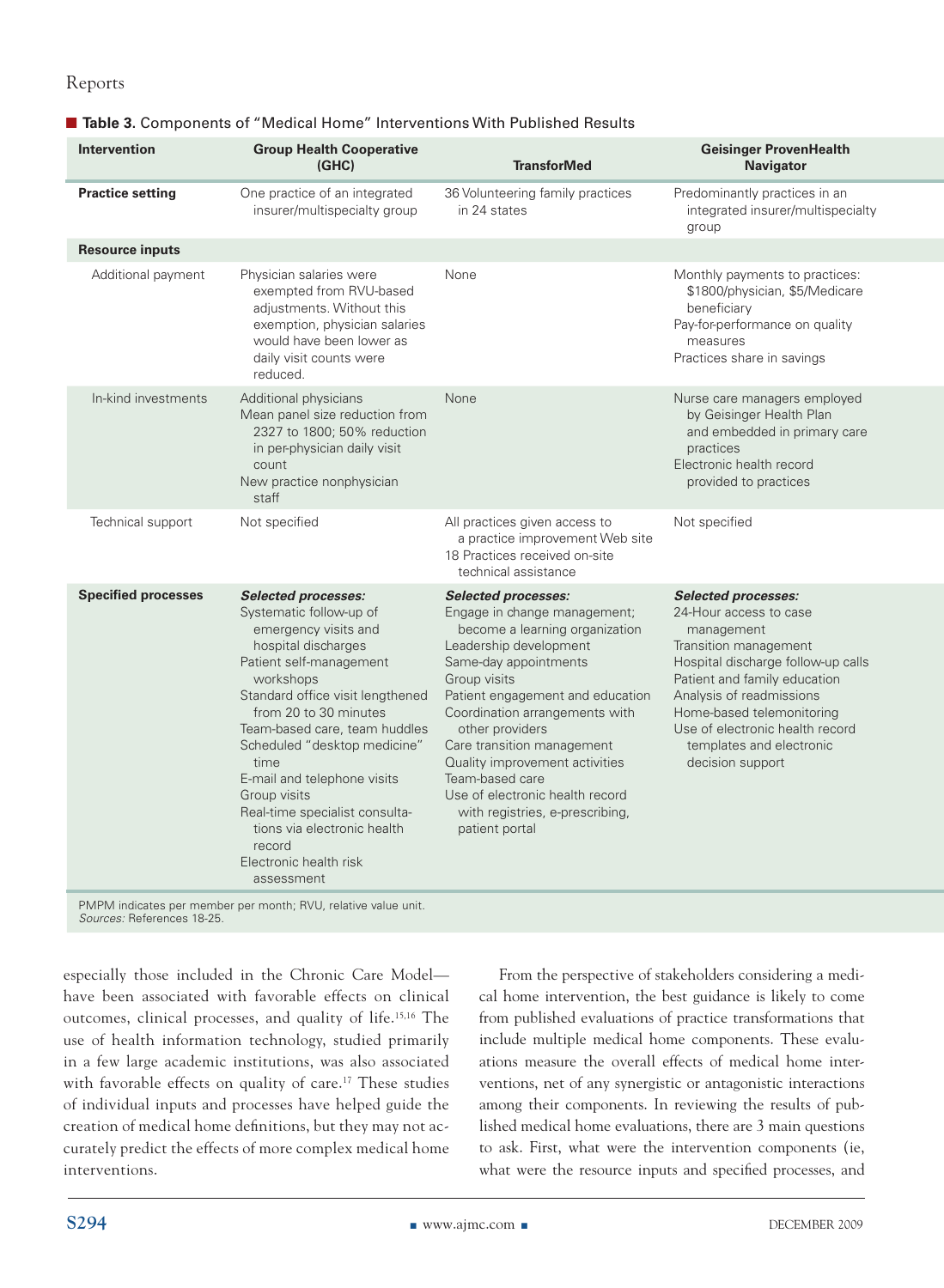| Intermountain Healthcare Care<br><b>Management Plus</b>                                                                                                                                                                                                    | <b>Geriatric Care Resources for the</b><br><b>Assessment and Care of Elders (GRACE)</b>                                                                                                                                                                                | <b>Community Care of North Carolina</b><br>(CCNC)                                                                                                                                                                                                                                                                              |
|------------------------------------------------------------------------------------------------------------------------------------------------------------------------------------------------------------------------------------------------------------|------------------------------------------------------------------------------------------------------------------------------------------------------------------------------------------------------------------------------------------------------------------------|--------------------------------------------------------------------------------------------------------------------------------------------------------------------------------------------------------------------------------------------------------------------------------------------------------------------------------|
| 7 Primary care clinics within a large<br>integrated delivery system                                                                                                                                                                                        | 6 Community-based health centers within a larger<br>university-affiliated medical group                                                                                                                                                                                | 14 Regional networks of ~1200 primary<br>care practices, hospitals, and local<br>community partners                                                                                                                                                                                                                            |
|                                                                                                                                                                                                                                                            |                                                                                                                                                                                                                                                                        |                                                                                                                                                                                                                                                                                                                                |
| None                                                                                                                                                                                                                                                       | None                                                                                                                                                                                                                                                                   | Enhanced case management fees:<br>\$2.50 PMPM to practices and<br>\$3 PMPM to networks                                                                                                                                                                                                                                         |
| Nurse care managers employed by<br>the study were placed within<br>intervention clinics<br>Specialized information technology<br>tools                                                                                                                     | 3 GRACE support teams (an advanced practice<br>nurse and a social worker) employed by the<br>larger medical group; each support team<br>assigned to specific physicians<br>Only some physicians within a clinic were<br>randomized to receive these inputs             | Networks employ case managers for<br>selected enrollees                                                                                                                                                                                                                                                                        |
| Not specified                                                                                                                                                                                                                                              | Not specified                                                                                                                                                                                                                                                          | Networks provide technical assistance<br>to practices                                                                                                                                                                                                                                                                          |
| Physicians referred medically<br>complex patients to nurse care<br>managers<br>Nurse care managers completed<br>patient assessments and performed<br>case management using electronic<br>protocols, guidelines, and a care<br>management tracking database | <b>Selected processes:</b><br>GRACE support teams assess patients<br>GRACE interdisciplinary team develops care<br>management plans<br>Primary care physicians approve care plans<br>GRACE support teams implement care plans<br>with electronic health record support | <b>Selected processes:</b><br>Network clinical directors disseminate<br>quality improvement initiatives<br>Networks do rapid-cycle quality improve-<br>ment, share best practices<br>Each enrollee designates one practice<br>as "medical home"<br>Pharmacy management<br>Disease management for certain<br>chronic conditions |

how completely did the intervention components match the major medical home definitions)? Second, what outcomes did the intervention produce? Third, what is the strength of the evidence, and how well do the findings generalize?

#### **Components of Reported Medical Home Interventions: Settings, Inputs, and Processes**

A small number of medical home interventions have already reported results: the Group Health Cooperative (GHC), TransforMed, Geisinger Health System's ProvenHealth Navigator, Intermountain Healthcare Care Management Plus, Geriatric Care Resources for the Assessment and Care of Elders (GRACE), and Community Care of North Carolina (CCNC) (**Table 3**).18-20 These interventions began before the March 2007 publication of the Joint Principles of the Patient-Centered Medical Home as well as the major operational definitions of the medical home. In a sense, these interventions have been rebranded as medical home interventions, and vary in the extent to which they match the major medical home definitions.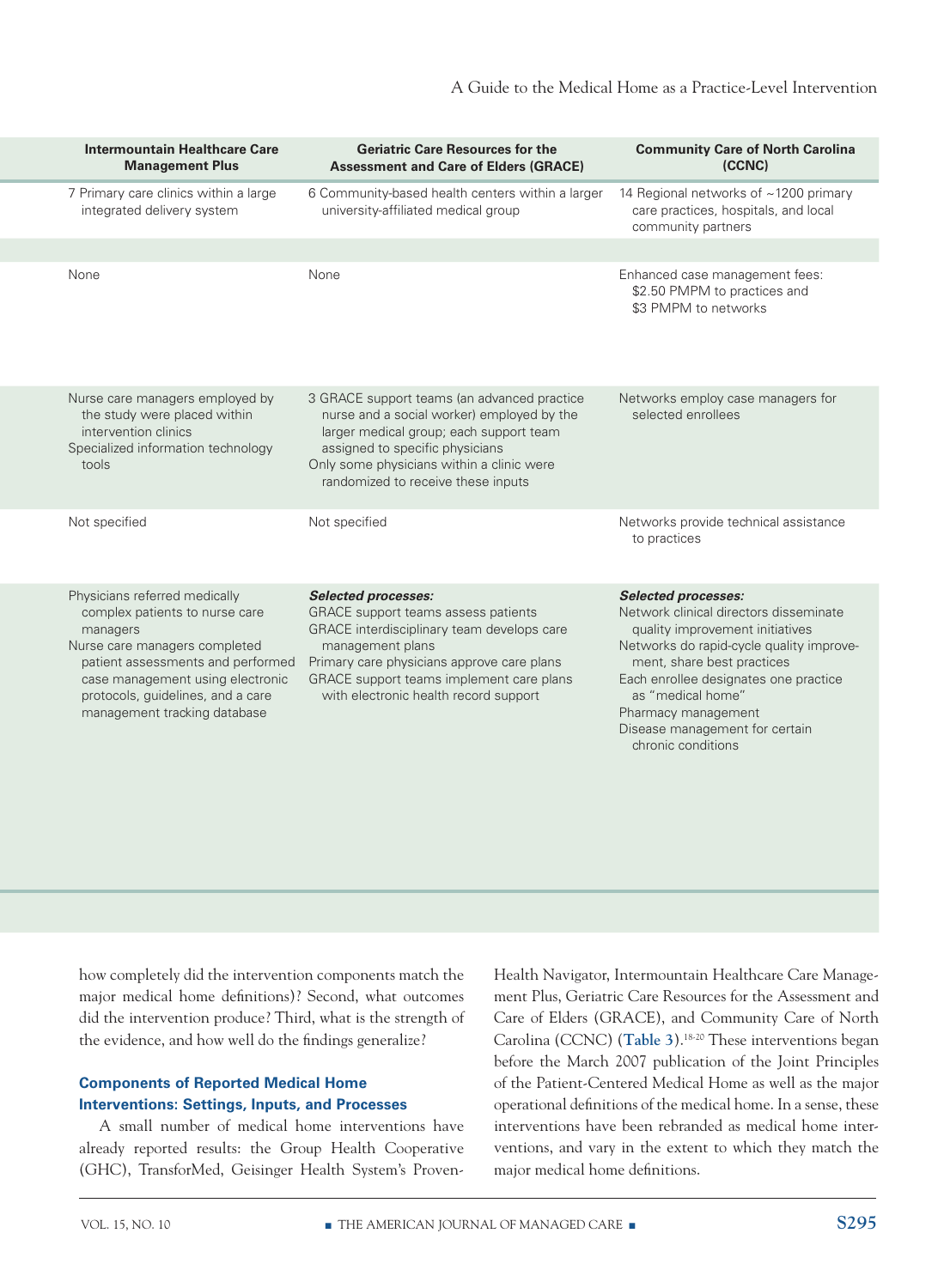| Intervention                              | <b>Group Health Cooperative</b><br>(GHC)                                                                                                                                                                                                  | <b>TransforMed</b>                                                                                                                                                                                                                                                                     | <b>Geisinger ProvenHealth</b><br><b>Navigator</b>                                                                                                                                                                                                                                                                                                                                       |
|-------------------------------------------|-------------------------------------------------------------------------------------------------------------------------------------------------------------------------------------------------------------------------------------------|----------------------------------------------------------------------------------------------------------------------------------------------------------------------------------------------------------------------------------------------------------------------------------------|-----------------------------------------------------------------------------------------------------------------------------------------------------------------------------------------------------------------------------------------------------------------------------------------------------------------------------------------------------------------------------------------|
| <b>Outcomes</b>                           | At 12-month comparison to<br>control practices:<br>Improvements in patient experi-<br>ence ratings, performance<br>on global quality measure<br>composite, and staff burnout<br>ratings<br>No significant differences in<br>overall costs | Initial qualitative lessons:<br>Practice transformation is a<br>whole-practice endeavor<br>Electronic health record<br>adoption is difficult<br>Personal transformation of<br>physicians is required<br>Change fatigue is a problem<br>Transformation pathways vary<br>among practices | <b>Preliminary results from 2 pilot</b><br><i>practices:</i><br>All-cause hospital admission rate<br>decreased by 20%<br>Increased medication adherence,<br>generic use<br>Increased compliance with evidence-<br>based care<br>7% Overall cost savings<br><b>Preliminary results from 11</b><br>expansion practices:<br>Decreased hospital readmission rate<br>4% Overall cost savings |
| <b>Strength of evidence</b>               | Peer-reviewed publication<br>Complete description of<br>intervention and evaluation<br>methodology                                                                                                                                        | Peer-reviewed publication<br>Results are preliminary                                                                                                                                                                                                                                   | Not peer-reviewed<br>Results are preliminary<br>Methodology incompletely<br>described                                                                                                                                                                                                                                                                                                   |
| Generalizability                          | Atypical practice setting<br>Single intervention practice                                                                                                                                                                                 | Settings typical of most<br>primary care practices                                                                                                                                                                                                                                     | Atypical practice setting                                                                                                                                                                                                                                                                                                                                                               |
| Sources: References 21-23, 26, and 28-30. |                                                                                                                                                                                                                                           |                                                                                                                                                                                                                                                                                        |                                                                                                                                                                                                                                                                                                                                                                                         |

#### ■ **Table 4.** Published Results of "Medical Home" Interventions

*Practice settings.* Among these 6 interventions, 3 (GHC, Geisinger, and Intermountain) occurred in practices that were part of large, integrated delivery systems (Table 3).<sup>21-23</sup> The GRACE and CCNC interventions both involved levels of provider organization beyond the primary care practice.<sup>24,25</sup> Only TransforMed's intervention took place within independent primary care practices.<sup>9</sup>

*Resource inputs.* Three of the interventions (GHC, Geisinger, and CCNC) provided additional payment to participating practices, with Geisinger being the most generous.<sup>22</sup> Two of the interventions provided technical support to participating practices (TransforMed and CCNC). Excepting TransforMed, all interventions provided in-kind investments, most commonly in the form of additional staff to perform case management.

*Specified processes.* The 6 medical home interventions have also varied in the extent to which their specified processes have matched the medical home definitions. By default, the processes of the TransforMed intervention constitute a perfect match to a major medical home definition. However, TransforMed's preliminary qualitative findings suggest that performing the specified processes (eg, adopting electronic health records) has been difficult, and practices have exhibited change fatigue.<sup>26</sup> The number of practices able to successfully perform TransforMed's processes has not yet been published.

The GHC and Geisinger interventions each included multiple processes of the medical home, particularly those related to care management, patient self-management support, and use of electronic health records. As with TransforMed, GHC practices reported difficulties in changing the work processes of professional staff.<sup>27</sup> The Intermountain, GRACE, and CCNC interventions, however, involved fewer specified processes of the major medical home definitions. The Intermountain and GRACE interventions included care management processes that were provided by the same care managers who constituted the practice inputs. Each Medicaid enrollee in CCNC was required to designate one practice as a "medical home." However, most processes of the CCNC intervention were performed by network staff; CCNC has not expected redesign of its participating practices.25

#### **Have the Desired Outcomes Been Achieved in Demonstration Projects?**

The GHC's intervention is the only "medical home" intervention that includes a wide variety of medical home components and has produced a peer-reviewed evaluation. At 12 months, the GHC intervention reported improvements in multiple domains of patient experience (including coordination of care and access) and a global composite measure of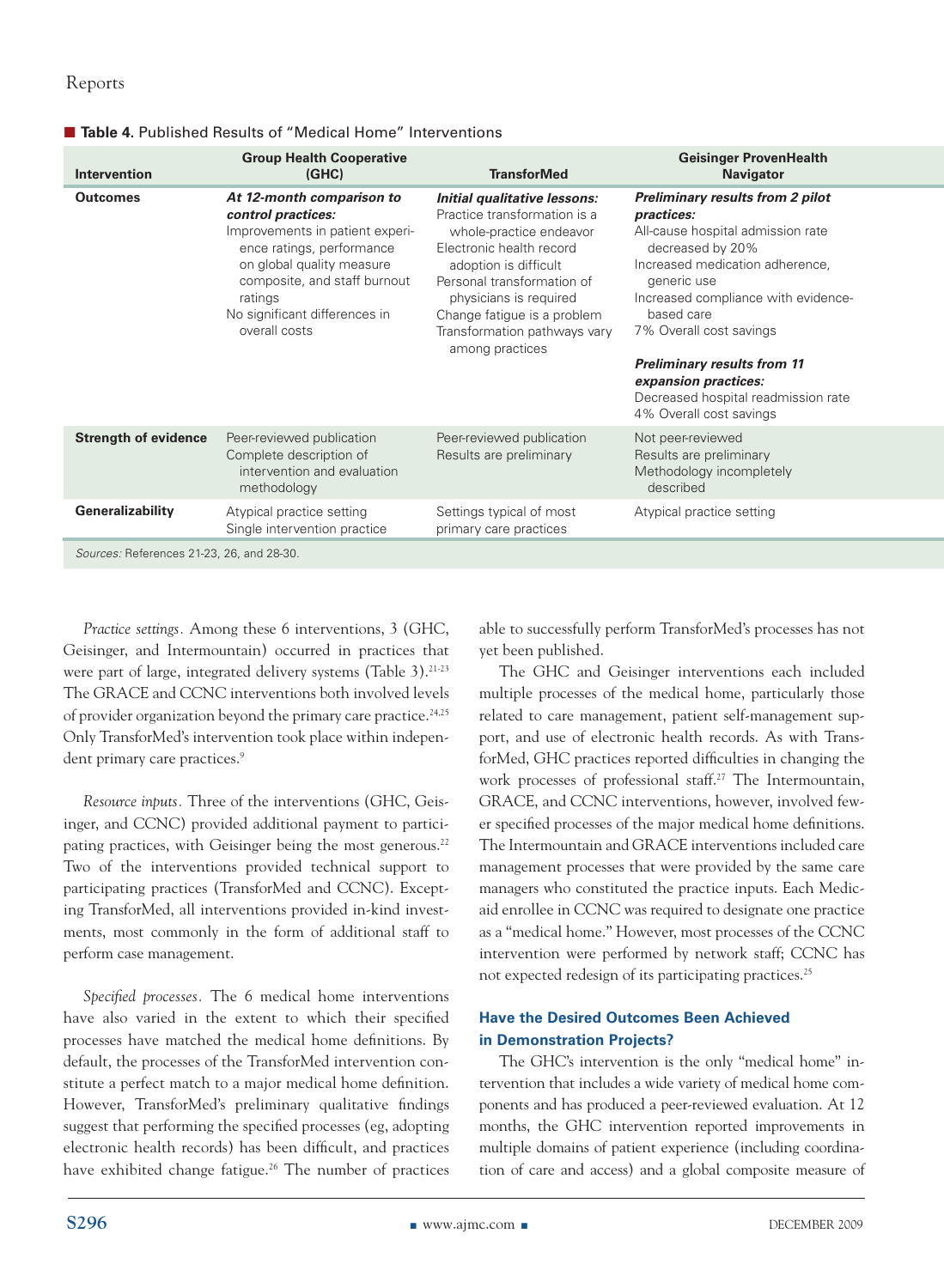| Intermountain Healthcare Care<br><b>Management Plus</b>                                                                                                                                              | <b>Geriatric Care Resources for the</b><br><b>Assessment and Care of Elders (GRACE)</b>                                                                                                                                                                                                                                                       | <b>Community Care of North Carolina</b><br>(CCNC)                                                                                                                           |
|------------------------------------------------------------------------------------------------------------------------------------------------------------------------------------------------------|-----------------------------------------------------------------------------------------------------------------------------------------------------------------------------------------------------------------------------------------------------------------------------------------------------------------------------------------------|-----------------------------------------------------------------------------------------------------------------------------------------------------------------------------|
| <b>Compared with matched controls:</b><br>Trend toward lower all-cause mortality<br>at 2 years (16.6% among controls<br>vs 13.1% with intervention;<br>$P = .07$<br>More emergency department visits | <b>Compared with usual care:</b><br>Improved health-related quality of life<br>Lower 2-year rates of emergency department<br>use (1785 visits per 1000 patients receiving<br>usual care vs 1445 with intervention;<br>$P = .03$<br>Lower hospital admission rates (in a<br>predefined subgroup of patients most<br>likely to be hospitalized) | <b>Mercer Consulting reports:</b><br>Estimated savings of up to \$240<br>million in 2005 and \$314 million<br>in 2006, compared with fee-for-<br>service Medicaid enrollees |
| Peer-reviewed publication                                                                                                                                                                            | Peer-reviewed publication<br>Randomized at physician level                                                                                                                                                                                                                                                                                    | Not peer-reviewed<br>Incomplete description of methodology<br>for calculating savings                                                                                       |
| Atypical practice setting                                                                                                                                                                            | Not a practice-level intervention                                                                                                                                                                                                                                                                                                             | Not a practice-level intervention                                                                                                                                           |
|                                                                                                                                                                                                      |                                                                                                                                                                                                                                                                                                                                               |                                                                                                                                                                             |

technical quality of care (Table 4).<sup>21</sup> There was no detectable effect on overall healthcare costs. However, with only one intervention practice and an integrated insurer/multispecialty group (with salaried physicians at baseline) as the intervention setting, the generalizability of these findings to independent primary care practices may be limited.

As noted earlier, TransforMed released preliminary qualitative results,<sup>26</sup> but full evaluation results have yet to be published. Preliminary results from the first 2 pilot practices in Geisinger's medical home intervention included a 20% drop in hospital admissions, improvements in guideline adherence, and a 7% reduction in overall costs of care.<sup>22,28</sup> The Geisinger medical home intervention was subsequently extended to another 21 Geisinger-owned practices and 4 independent practices, and preliminary results from a subset of these expansion practices include a 4% reduction in costs of care.<sup>28</sup> The methodology underlying these cost estimates has not been completely described, nor have these estimates been presented in a peer-reviewed scientific publication. As with the GHC evaluation, the generalizability of Geisinger's findings to independent primary care practices may be limited.

Compared with matched controls, medically complex patients in Intermountain Healthcare's Care Management Plus intervention practices exhibited a trend toward lower 2-year all-cause mortality (16.6% among controls vs 13.1% in the intervention,  $P = .07$ ).<sup>23</sup> Compared with patients receiving usual

care, elderly indigent patients receiving the GRACE intervention reported higher health-related quality of life and had lower 2-year rates of emergency department use (1748 vs 1445 visits per 1000 patients;  $P = .03$ ).<sup>29</sup> CCNC's outcomes have included hundreds of millions of dollars in estimated annual savings to North Carolina's Medicaid program.<sup>30</sup> Neither the Intermountain, GRACE, nor CCNC interventions closely matched the medical home definitions, so their generalization to proposed medical home interventions bears scrutiny. In addition, the methodology used to estimate the savings attributed to CCNC has not been completely described in publicly available materials, and these estimates, which have some skepticism,<sup>31</sup> have not been presented in a peer-reviewed scientific publication.

#### **Summary State of the Evidence**

Currently, there is limited evidence that the medical home, as a multifaceted practice-level intervention, will produce the results expected by its stakeholders. Comparing Table 1 to 3 demonstrates that some interventions cited in support of the medical home bear little resemblance to the major practice-level medical home definitions—particularly in the degree of practice transformation required. Other interventions occurred in unusual organizational settings, and some prominent results have not been peer-reviewed.

To take advantage of current political opportunities, policy-level decisions about transforming primary care practices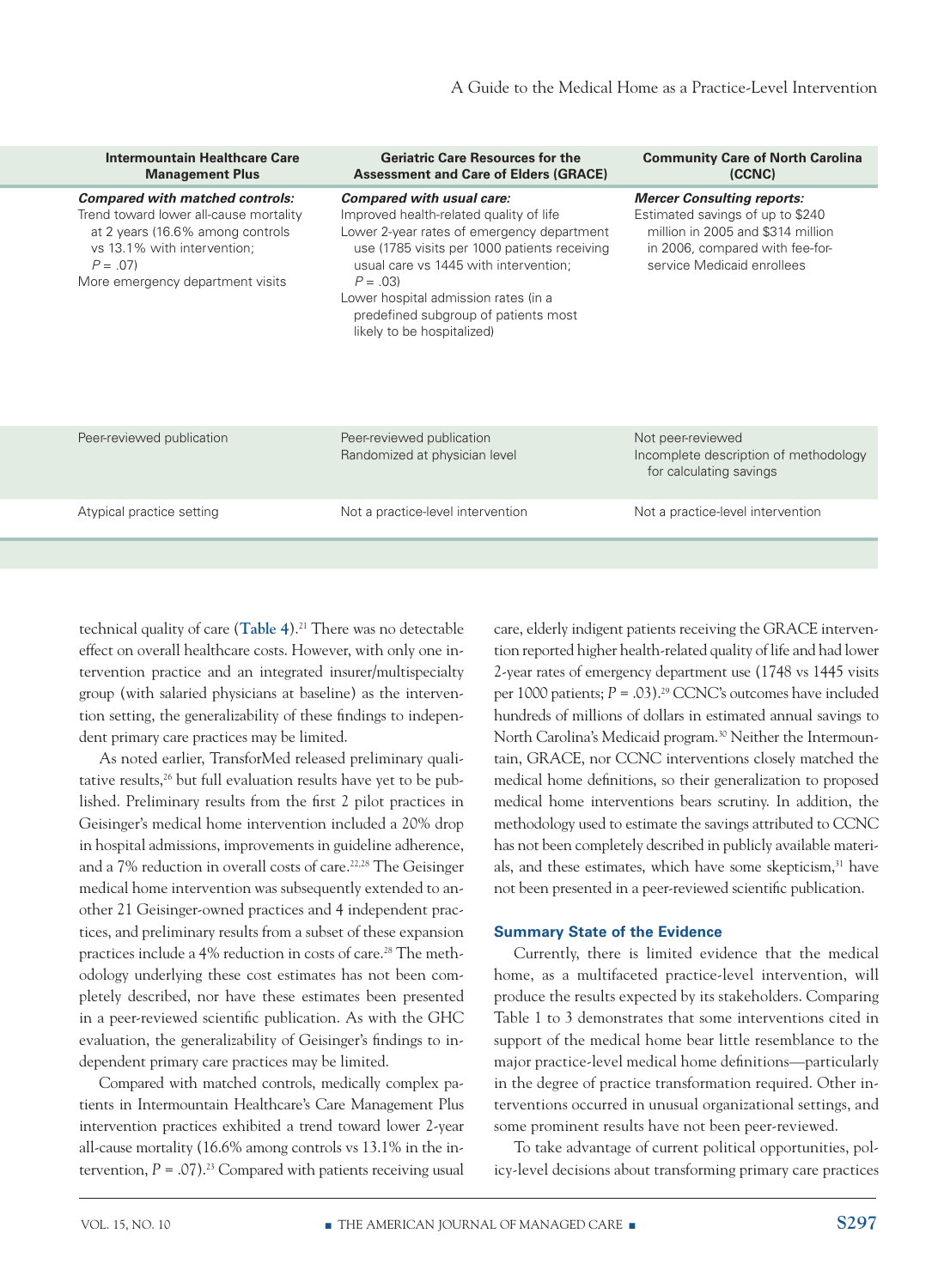will be running ahead of the evidence. However, medical home pilot projects in several states are under way, and many others are planned.7,32 Although their diversity may frustrate efforts to pool results, these pilots offer a chance to carefully examine which combinations of medical home settings, inputs, and processes are likely to produce the best results.

#### **Guidance for Stakeholders**

Beyond the need to test the medical home, there is a need to clearly specify what is being tested: for each intervention, exactly what are the practice settings, practice inputs, and specified processes?33 Without careful identification of medical home components, the use of the phrase "medical home" risks transmitting the appearance of failure (or success) across interventions that have little else in common. For example, practice transformation that is facilitated by significant practice inputs and in-kind support from an integrated health system may lead to desirable outcomes. However, these outcomes may not accurately predict the results of interventions on independent primary care practices (or interventions lacking significant practice resource inputs). Stakeholders who expect a proposed medical home intervention to produce GHC- or Geisinger-like results should ask: to what extent are the setting, practice inputs, and specified processes of the proposed intervention congruent to these prior examples?

Because of its common use in medical home pilots, it is worth pointing out that the NCQA's PPC-PCMH, as a certification instrument silent on practice inputs, cannot completely define a medical home intervention. In addition, the PPC-PCMH does not completely specify the combination of processes expected of primary care practices. Each level of NCQA medical home certification can be achieved in many different ways. If medical home pilots require NCQA certification but give no further guidance about which particular PPC-PCMH elements are expected, the resulting intervention may need to be analyzed as a heterogeneous family of experiments.

#### **The Medical Home in the Context of Overall Primary Care Reform**

Well-respected observational research supports the superiority of a primary care–oriented healthcare delivery system.34,35 Based on existing evidence, it is unclear whether the transformation of individual primary care practices is the best path to this goal. Other avenues can simultaneously be explored. For example, the recently announced Medicare-Medicaid Advanced Primary Care Demonstration Initiative will evaluate interventions including the majority of primary

care practices in each participating state.<sup>36</sup> The proposed expansion of the Medicare Physician Group Practice Demonstration may create accountable care organizations that integrate individual primary care practices into full-service health systems.<sup>37</sup> Accountable care organizations may enhance the ability of primary care practices to perform core medical home processes and to share in savings generated across all care settings.38 Results from these new efforts and ongoing medical home demonstrations will provide valuable guidance to the overall revitalization of primary care.

*Author Affiliations:* From RAND, Arlington, VA (MWF, PSH), Santa Monica, CA (DJL), Boston, MA (ECS).

*Funding Source:* Financial support for this work was provided by GlaxoSmithKline.

*Author Disclosure:* The authors (MWF, DJL, PSH, ECS) report no relationship or financial interest with any entity that would pose a conflict of interest with the subject matter of this article.

*Authorship Information:* Concept and design (MWF, PSH, ECS); acquisition of data (MWF, DJL); analysis and interpretation of data (MWF, DJL, PSH, ECS); drafting of the manuscript (MWF, DJL, ECS); and critical revision of the manuscript for important intellectual content (MWF, PSH, ECS)

*Address correspondence to:* Mark W. Friedberg, MD, MPP, Associate Natural Scientist, RAND, 1776 Main St, PO Box 2138, Santa Monica, CA 90407-2138. E-mail: mfriedbe@rand.org.

#### **REFERENCES**

**1. Sia C, Tonniges TF, Osterhus E, Taba S.** History of the medical home concept. *Pediatrics.* 2004;113(5 suppl):1473-1478.

**2. Wagner EH, Austin BT, Von Korff M.** Organizing care for patients with chronic illness. *Milbank Q.* 1996;74(4):511-544.

**3. American Academy of Family Physicians, American Academy of Pediatrics, American College of Physicians, American Osteopathic Association.** Joint principles of the patient-centered medical home. 2007. www.medicalhomeinfo.org/Joint%20Statement.pdf. Accessed November 3, 2009.

**4. Patient-Centered Primary Care Collaborative.** Patient-centered medical home. http://pcpcc.net/content/patient-centered-medicalhome. Accessed November 3, 2009.

**5. National Committee for Quality Assurance.** Standards and guidelines for physician practice connections—patient-centered medical home (PPC-PCMH). Washington, DC; 2008.

**6. National Committee for Quality Assurance.** Standards and guidelines for physician practice connections—patient-centered medical home (PPC-PCMH) CMS version. Washington, DC; 2008. **7. Mathematica Policy Research Inc.** Design of the CMS medical

home demonstration. Princeton, NJ: Mathematica; 2008.

**8. Martin JC, Avant RF, Bowman MA, et al.** The Future of Family Medicine: a collaborative project of the family medicine community. *Ann Fam Med.* 2004;2(suppl 1):S3-S32.

**9. TransforMed.** National Demonstration Project. http://www. transformed.com/ndp.cfm. Accessed November 3, 2009.

**10. Fisher ES.** Building a medical neighborhood for the medical home. *N Engl J Med*. 2008;359(12):1202-1205.

**11. Mehrotra A, Liu H, Adams JL, et al.** Comparing costs and quality of care at retail clinics with that of other medical settings for 3 common illnesses. *Ann Intern Med.* 2009;151(5):321-328.

**12. Bodenheimer T, Berry-Millett R.** Follow the money—controlling expenditures by improving care for patients needing costly services. *N Engl J Med.* 2009;361(16):1521-1523.

**13. Zuckerman S, Merrell K, Berenson R, et al.** Incremental cost estimates for the patient-centered medical home. New York: The Commonwealth Fund; October 2009.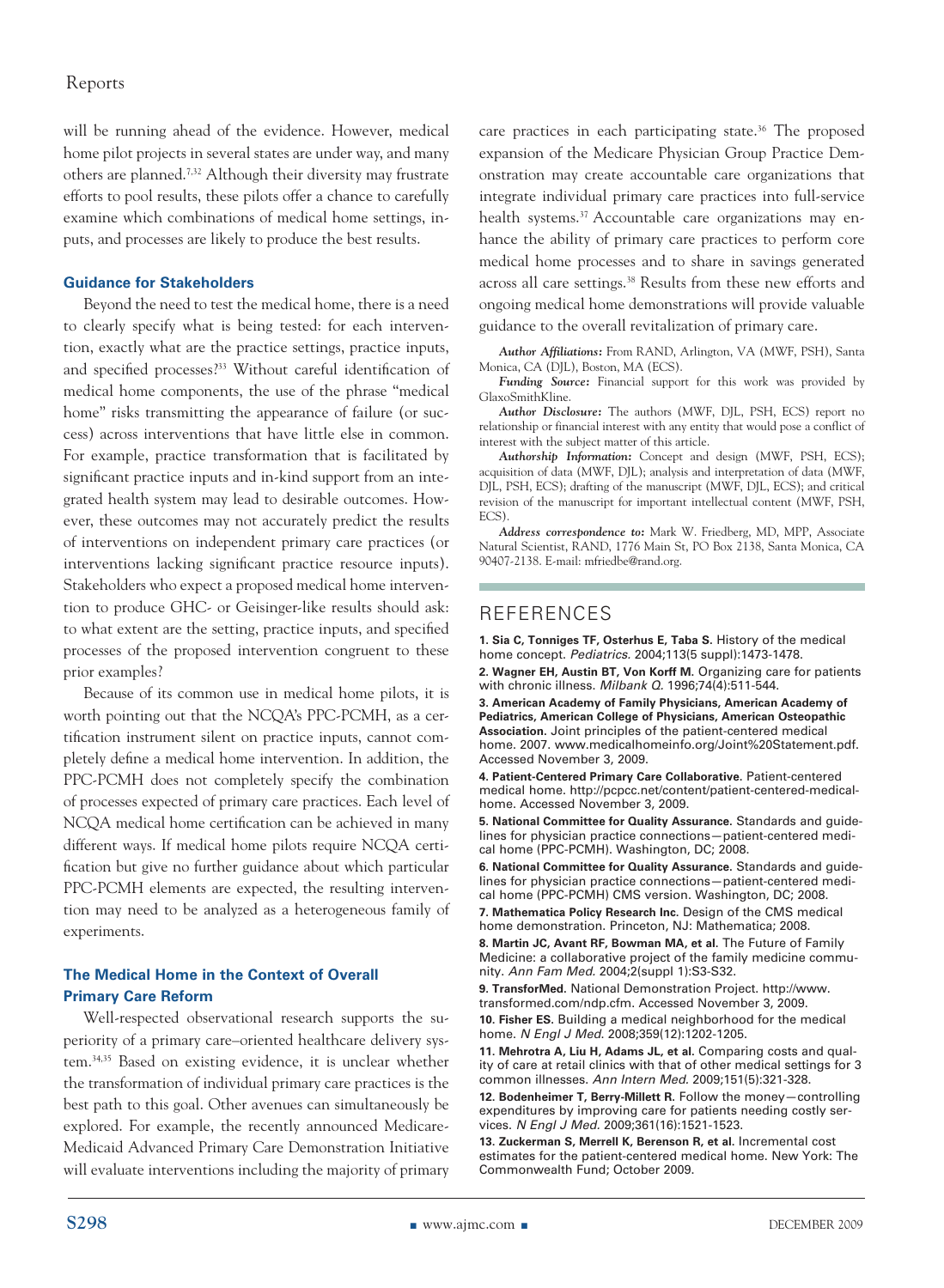**14. Phillips RL, Dodoo MS, Petterson S, et al.** Specialty choice and geographic distribution of the physician workforce: what influences medical student and resident choices? Washington, DC: The Robert Graham Center; March 2, 2009.

**15. Tsai AC, Morton SC, Mangione CM, Keeler EB.** A meta-analysis of interventions to improve care for chronic illnesses. *Am J Manag Care.* 2005;11(8):478-488.

**16. Coleman K, Austin BT, Brach C, Wagner EH.** Evidence on the Chronic Care Model in the new millennium. *Health Aff (Millwood).* 2009;28(1):75-85.

**17. Chaudhry B, Wang J, Wu S, et al.** Systematic review: impact of health information technology on quality, efficiency, and costs of medical care. *Ann Intern Med.* 2006;144(10):742-752.

**18. Grumbach K, Bodenheimer T, Grundy P.** The outcomes of implementing patient-centered medical home interventions: a review of the evidence on quality, access and costs from recent prospective evaluation studies. University of California, San Francisco Center for Primary Care Excellence; August 2009.

**19. Patient-Centered Primary Care Collaborative.** Evidence of the effectiveness of the patient-centered medical home on quality and cost. http://pcpcc.net/content/evidence-quality. Accessed November 3, 2009.

**20. Rosenthal TC.** The medical home: growing evidence to support a new approach to primary care. *J Am Board Fam Med.* 2008;21(5):427-440.

**21. Reid RJ, Fishman PA, Yu O, et al.** Patient-centered medical home demonstration: a prospective, quasi-experimental, before and after evaluation. *Am J Manag Care.* 2009;15(9):e71-e87.

**22. Paulus RA, Davis K, Steele GD.** Continuous innovation in health care: implications of the Geisinger experience. *Health Aff (Millwood).* 2008;27(5):1235-1245.

**23. Dorr DA, Wilcox AB, Brunker CP, Burdon RE, Donnelly SM.** The effect of technology-supported, multidisease care management on the mortality and hospitalization of seniors. *J Am Geriatr Soc.*  2008;56(12):2195-2202.

**24. Counsell SR, Callahan CM, Buttar AB, Clark DO, Frank KI.** Geriatric Resources for Assessment and Care of Elders (GRACE): a new model of primary care for low-income seniors. *J Am Geriatr Soc.* 2006;54(7):1136-1141.

**25. Steiner BD, Denham AC, Ashkin E, Newton WP, Wroth T, Dobson LA Jr.** Community Care of North Carolina: improving care through community health networks. *Ann Fam Med.*  2008;6(4):361-367.

**26. Nutting PA, Miller WL, Crabtree BF, Jaen CR, Stewart EE, Stange KC.** Initial lessons from the first national demonstration project on practice transformation to a patient-centered medical home. *Ann Fam Med.* 2009;7(3):254-260.

**27. McCarthy D, Mueller K, Tillmann I.** Group Health Cooperative: reinventing primary care by connecting patients with a medical home. New York: The Commonwealth Fund; July 2009.

**28. McCarthy D, Mueller K, Wrenn J.** Geisinger Health System: achieving the potential of system integration through innovation, leadership, measurement, and incentives. New York: The Commonwealth Fund; 2009.

**29. Counsell SR, Callahan CM, Clark DO, et al.** Geriatric care management for low-income seniors: a randomized controlled trial. *JAMA.* 2007;298(22):2623-2633.

**30. Community Care of North Carolina.** External Evaluations. http:// www.communitycarenc.com/. Accessed October 25, 2009.

**31. Brown R.** *Strategies for Reining in Medicare Spending Through Delivery System Reforms: Assessing the Evidence and Opportunities.* Princeton, NJ: Mathematica Policy Research; September 2009.

**32. American College of Physicians.** Patient-centered medical home: state-by-state demonstration list. 2009. http://www.acponline. org/running\_practice/pcmh/demonstrations/locations.htm. Accessed November 3, 2009.

**33. Barr MS.** The need to test the patient-centered medical home. *JAMA.* 2008;300(7):834-835.

**34. Starfield B, Shi L, Macinko J.** Contribution of primary care to health systems and health. *Milbank Q.* 2005;83(3):457-502.

**35. Baicker K, Chandra A.** Medicare spending, the physician workforce, and beneficiaries' quality of care. *Health Aff (Millwood).*  2004;Suppl Web Exclusives:W184-W197.

**36. Healthreform.gov.** Medicare-Medicaid Advanced Primary Care Demonstration Initiative. 2009. http://healthreform.gov/newsroom/ factsheet/medicalhomes.html. Accessed November 3, 2009.

**37. Crosson FJ.** 21st-century health care—the case for integrated delivery systems. *N Engl J Med.* 2009;361(14):1324-1325.

**38. Rittenhouse DR, Shortell SM, Fisher ES.** Primary care and accountable care—two essential elements of delivery-system reform. *N Engl J Med.* 2009;29:29.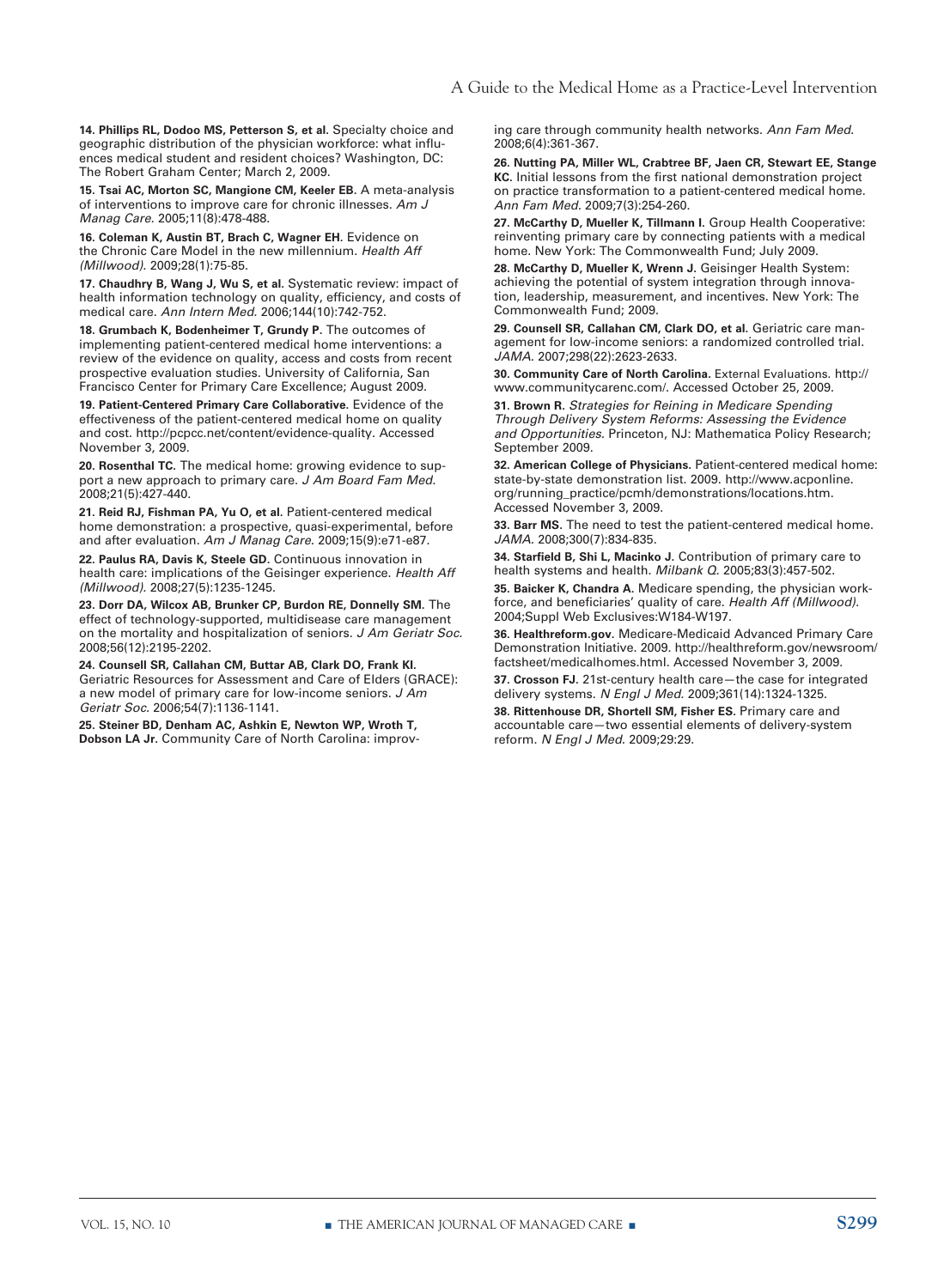### Innovative Health Reform Models: Pay-for-Performance Initiatives

Seth W. Glickman, MD, MBA; and Eric D. Peterson, MD, MPH

#### **Abstract**

Pay-for-performance (P4P) programs have the potential to improve overall quality of care by narrowing gaps between what national care guidelines recommend and those treatments actually delivered in routine community practice. P4P is also viewed as a tool to promote more efficient use of healthcare resources while improving patient outcomes. P4P provides financial incentives for quality of service instead of quantity of service. Despite the promise of healthcare quality, concerns have been raised that P4P may have potential unintended consequences for patients, physicians, and hospitals. The shortcomings of many traditional P4P programs have fueled the emergence of new and innovative models of payment reform. P4P and newer models that link reimbursement with quality and efficiency show promise to improve patient outcomes and lower costs, but multiple approaches are needed to ensure that future initiatives provide value for key stakeholders, including patients, providers, and payers.

*(Am J Manag Care. 2009;15:S300-S305)*

For author information and disclosures, see end of text.

#### **What Is Pay for Performance?**

The concept of linking financial incentives to the quality of healthcare provided has been termed *pay for performance*, or P4P. P4P has received significant national attention as a potential means of improving overall quality of care by narrowing gaps between what national care guidelines recommend and those treatments actually delivered in routine community practice.<sup>1-5</sup> In an era of rapidly rising healthcare costs, P4P is also viewed as a tool to promote more efficient use of healthcare resources while improving patient outcomes. Over the past decade, commercial and federal payers have implemented a vast array of P4P initiatives. The structure of these programs is remarkably diverse, spanning a variety of payment models, intended targets (eg, hospitals, physician groups, individual providers), and clinical conditions. While a number of programs have shown promise, additional work is necessary to determine whether they achieve their intended long-term effects. The purpose of the article is to provide a brief overview of current P4P initiatives, discuss the evidence regarding their effectiveness, and provide insight into newer, innovative payment models that have emerged.

#### **P4P Programs**

More than half of commercial health plans in the United States currently use P4P incentives in their provider contracts.<sup>6</sup> Many of these programs involve joint efforts among employers, health management organizations, pharmaceutical companies, physician groups, academia, as well as for-profit and not-for-profit organizations (**Table**).2,7-13 Complementing efforts by the private sector, the Centers for Medicare & Medicaid Services (CMS) has sponsored P4P demonstration projects in a variety of clinical settings, including physician practices, acute care hospitals, dialysis facilities, nursing homes, as well as programs to increase the adoption of information technology and disease management. The largest demonstration project to date is the Hospital Quality Improvement Demonstration (HQID) Project, which offers financial incentives to hospitals based on the inpatient quality of care for 5 clinical conditions—acute myocardial infarction, heart failure, pneumonia, coronary artery bypass surgery, and hip and knee replacement. In addition to these US programs, P4P has gained significant traction overseas.14-16 For example, the National Health Service (NHS) in the United Kingdom has invested massive resources in P4P initiatives. The NHS's Quality and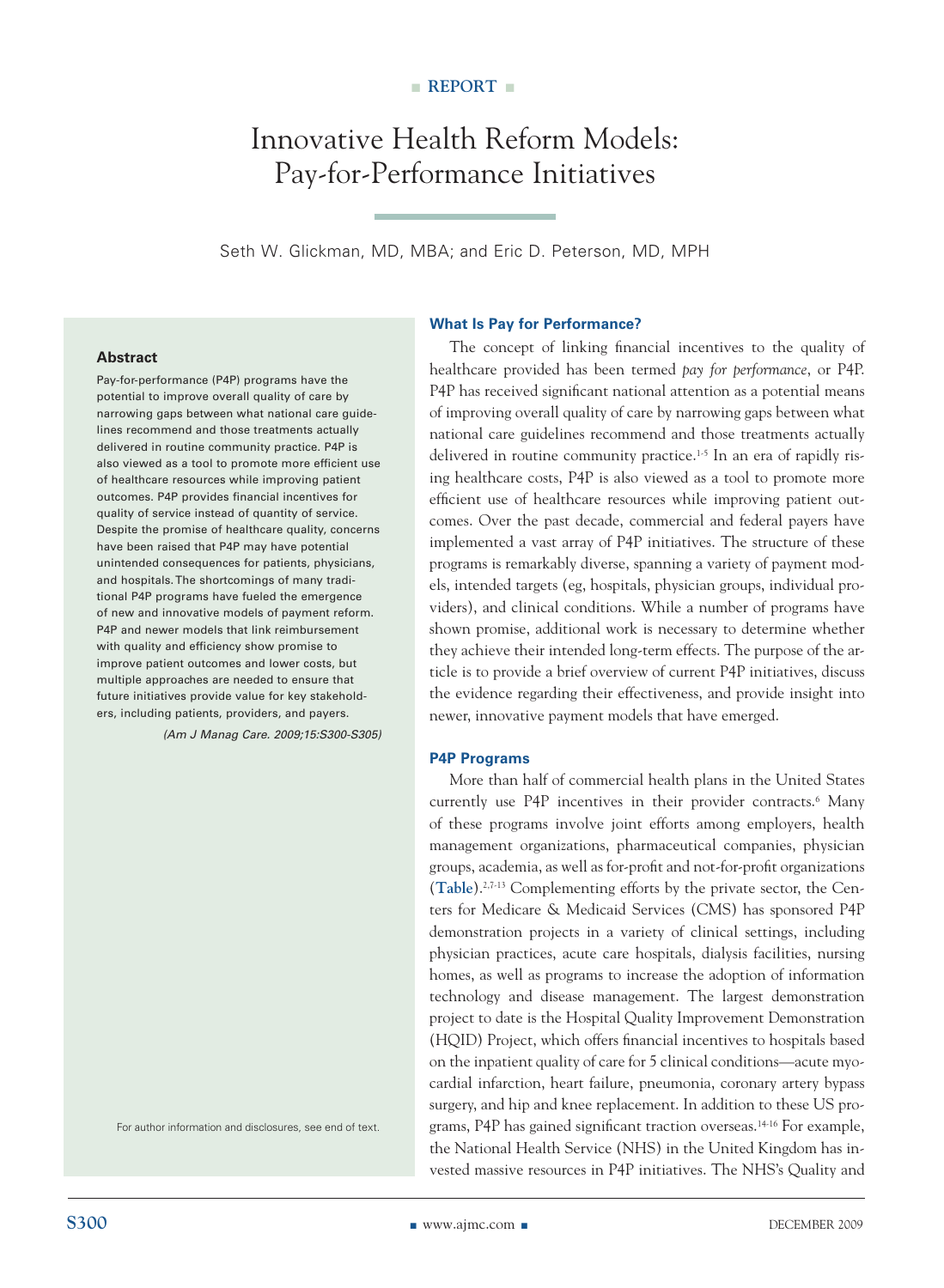| Program                                                                                                                      | <b>Participant</b>                                                              | <b>Sponsor</b>                                                                                                   | <b>Target</b>                                                                                                                                                                             | <b>Results</b>                                                                                                                                              |
|------------------------------------------------------------------------------------------------------------------------------|---------------------------------------------------------------------------------|------------------------------------------------------------------------------------------------------------------|-------------------------------------------------------------------------------------------------------------------------------------------------------------------------------------------|-------------------------------------------------------------------------------------------------------------------------------------------------------------|
| Hospital Quality Improvement<br><b>Demonstration Project</b>                                                                 | 230 Acute care<br>hospitals in the<br><b>United States</b>                      | Center for<br>Medicare &<br><b>Medicaid Services</b>                                                             | Process measures<br>for heart failure,<br>acute myocardial in-<br>farction, pneumonia,<br>hip replacement,<br>coronary artery by-<br>pass grafting surgery                                | Modest improvements<br>in process performance,<br>no identifiable impact on<br>outcomes                                                                     |
| <b>Quality and Outcomes</b><br>Framework/General Practitioner<br>Pay-for-Performance contract                                | 42 Family practices<br>in England                                               | National Health<br>Service                                                                                       | 146 Indicators<br>related to chronic<br>disease and patient<br>experience                                                                                                                 | Short-term improvements<br>in care which slowed<br>once performance tar-<br>gets were reached                                                               |
| Integrated Healthcare<br>Association<br>Pay-for-Performance<br>Program <sup>10</sup>                                         | 225 Physician groups<br>in California                                           | 8 Health plans in<br>California represent-<br>ing 10.5 million<br>patients                                       | Multiple, including<br>clinical process<br>measures, patient<br>experiences of care,<br>adoption of informa-<br>tion technology                                                           | Modest improvements<br>in targeted areas of care                                                                                                            |
| Bridges to Excellence <sup>11</sup>                                                                                          | Multiple provider<br>groups operating<br>in 13 states                           | Collaborative<br>effort among<br>large employers,<br>including General<br>Electric and Verizon<br>Communications | Includes excellence<br>programs in diabetes,<br>cardiac, spine, and<br>depression                                                                                                         | Cost savings in diabetes<br>care, achievement of<br>performance thresholds<br>in diabetes and cardiac<br>care                                               |
| Hill Physicians Medical Group <sup>12</sup>                                                                                  | 2200 Physicians<br>in North Carolina                                            | Hill Physicians<br>Medical Group<br>serving 332,000<br>patients in<br>7 HMOs                                     | Resource utilization,<br>clinical performance<br>(cancer, diabetes, low<br>back pain, immuniza-<br>tion), patient experi-<br>ence, up to 15% of<br>compensation to<br>quality performance | Improvement in<br>threshold diabetes care<br>by 42% and cholesterol<br>levels by 32%                                                                        |
| Hawaii Medical Service<br>Association Practitioner and<br>Hospital Quality and Service<br>Recognition Programs <sup>13</sup> | More than 2500<br>physicians in its<br>preferred provider<br>plan, 17 hospitals | <b>Blue Cross Blue</b><br>Shield of Hawaii                                                                       | Patient safety,<br>adherence to<br>evidence-based<br>guidelines, patient<br>satisfaction                                                                                                  | Significant improvements<br>in adherence to clinical<br>measures in a number of<br>areas, including cancer<br>screening, immunization,<br>and heart failure |
| HMO indicates health maintenance organization.                                                                               |                                                                                 |                                                                                                                  |                                                                                                                                                                                           |                                                                                                                                                             |

■ Table. Examples of Some of the Largest Pay-for-Performance Initiatives to Date

Outcomes Framework, which provides financial incentives to primary care physicians for 146 quality indicators related to chronic disease and patient experience, has distributed over £2 billion to providers since 2004.

#### **Potential Benefits of P4P**

Compensation models that link financial incentives to performance have been widely implemented in other industries and are a powerful lever to influence behavior. P4P is seen as a way to create a "business case" for quality by better aligning payment with quality of service instead of quantity of service.17,18 This helps address the issue that hospitals and physicians are not necessarily rewarded for delivering high-quality care. For example, hospitals that produce better health outcomes may paradoxically face lower margins through phenomena such as diagnosis-related group switching and a reduction in unplanned rehospitalizations for the chronically ill.19 P4P also holds promise because many of the traditional approaches to improving quality, such as physician education, provider certification, and consumerism, have failed, largely due to the fragmented nature of our healthcare delivery system.<sup>20</sup> Linking financial incentives to quality is also viewed by many as a more palatable approach than traditional managed care models where financial incentives are provided to physicians to limit referrals and see more patients per day.<sup>21</sup>

#### **Concerns About P4P**

Despite the promise of healthcare quality, concerns have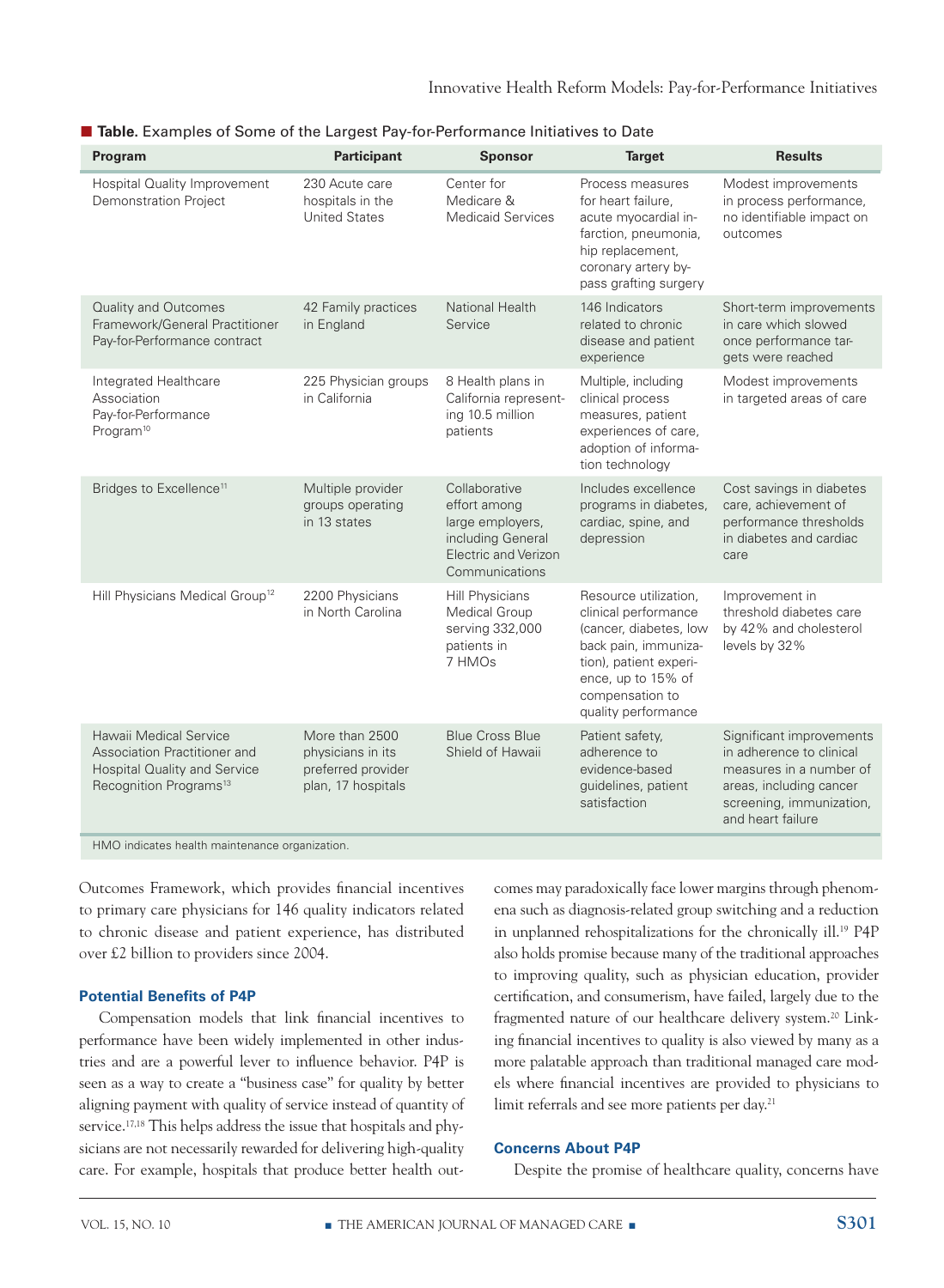been raised that P4P may have potential unintended consequences for patients, physicians, and hospitals.22 For example, most P4P programs reward providers based on evaluation of a limited number of process performance metrics. If hospitals and physicians become too focused on these metrics, they may lose sight of the global goals of healthcare (analogous to students studying just what is on the test).<sup>23</sup> Some have argued that forcing hospitals and providers to follow select process patterns could stifle innovation and the ability or willingness of organizations to develop creative solutions to improving quality.24 Others have worried that the large fixed costs required to support P4P data collection and quality improvement programs could deviate important resources away from patient care and have unintended consequences.25 In a similar manner, the financial incentives in P4P could paradoxically exacerbate healthcare disparities—either by financially penalizing hospitals that treat underserved populations or by prompting caregivers to avoid sick and "high-risk" patients from their practice.<sup>26,27</sup>

#### **Evidence Regarding the Effectiveness of P4P**

While many have speculated on both the potential positives and negatives of P4P programs, the evidence regarding its impacts has been mixed.28-30 A systematic review conducted in 2006 identified 17 studies on P4P published between 1980 and 2005.31 These studies focused primarily on programs targeting preventive care services. The studies tended to be inconclusive due in part to their small sample size, specialized setting, and short-term follow-up. More recently, however, there have been investigations on the impact of large P4P initiatives sponsored by the US federal government and the United Kingdom. These studies have generally found that P4P programs were associated with modest improvements in process of care measures, yet none of these programs had an impact on patient outcomes or efficiency of care. For example, Lindenauer et al found that hospitals engaged in both public reporting and CMS' HQID P4P program achieved modestly greater improvements in quality than did hospitals engaged only in public reporting.3 The estimated incremental effect on a composite quality score for cardiac and pneumonia care ranged from approximately 2.8% to 4.3%. Glickman et al evaluated CMS' HQID program in a cohort of 500 hospitals participating in a voluntary quality improvement initiative for acute myocardial infarction and found that financial incentives were not associated with a significant incremental improvement in quality or reduction in mortality.<sup>4</sup> Evidence from the large P4P program in the United Kingdom for asthma, diabetes, and coronary heart disease suggests that family practitioners achieved high levels of achievement in the first

year of the program.14 Over the ensuing 3 years, however, improvements in the quality of care slowed and actually declined for conditions not linked to financial incentives.<sup>15</sup> Unfortunately, few large-scale, randomized controlled trials have evaluated the effectiveness of P4P interventions.

#### **Issues Involved in the Methodology for P4P Measurement and Provider Ratings**

A key challenge to implementing P4P programs is selecting valid and reliable measures of quality and performance. The largest P4P programs to date have focused primarily on processes of care (ie, adherence to evidence-based treatment guidelines). For example, the 2009 CMS Physician's Quality Reporting Initiative is tracking 153 quality measures spanning multiple therapeutic areas.32 A number of professional organizations, including the National Quality Forum, the American Heart Association, and the American College of Cardiology developed consensus methodology for the selection and creation of performance measures.33,34 Performance measures must be valid (eg, have a robust evidence base supporting their use), accurate and reliable, easy to interpret, and allow for reliable comparisons among providers. Other important considerations are the clinical relevance of the outcome, adherence to the process measure, and variability in baseline adherence to the measure (ie, is there already a ceiling effect in performance?).

Despite the popularity of using process measures to gauge quality, such measures present significant challenges. Selecting performance measures that do not meet evidence-based criteria may negate their intended effects of improved efficiency and patient outcomes.<sup>35</sup> For example, a recent study of quality measures for acute myocardial infarction in 1351 hospitals found that in a resource-constrained environment, hospitals that focus on "administrative" process measures (eg, smoking cessation counseling or discharge instructions) at the expense of clinical interventions (eg, aspirin or angioplasty) have worse patient outcomes.36 Another issue is the possibility of obtaining stable estimates of performance for small hospitals and physician groups or whether additional techniques are needed to account for small and unequal denominators. A recent study by O'Brien et al demonstrated that high-volume hospitals had better performance on average, but were significantly less likely to be identified as "top" hospitals (ie, top decile).37

There are also challenges in finding ways to combine performance measures to create a valid aggregate measure of hospital or physician performance. Composite scores that combine several performance measures into a single ranking are commonly used to assess hospital performance. Yet,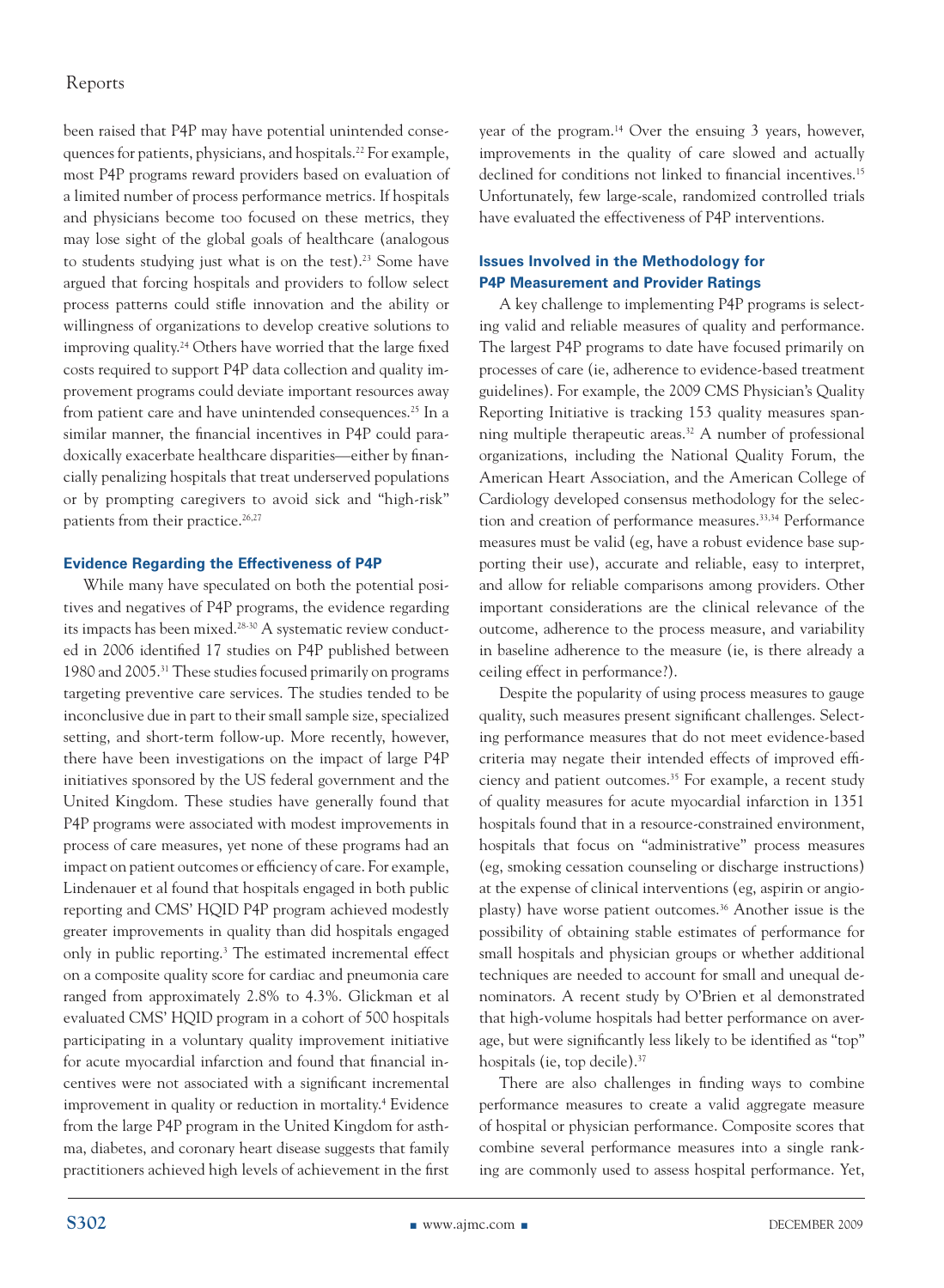existing methods used to create composite scores are highly variable in their weighting of process versus outcomes metrics, which can, in turn, lead to highly divergent provider rankings.38 Composite scores are typically weighted by the total number of treatment opportunities, although evidence suggests that weighting based on how hospitals organize care or the range for possible improvement in scores may provide more useful information.<sup>36</sup> Finally, although performance measures are not typically risk-adjusted, a recent study by Mehta et al found that accounting for hospital case mix (such as age, sex, race, insurance status, and medical comorbidities) can dramatically affect a hospital's ranking and financial benefits in P4P programs.39

In addition to process measures, P4P programs can also reward patient outcomes (eg, inpatient mortality, 30-day mortality, 30-day hospital readmission), patient perceptions of care, measures of efficiency (eg, ratio of observed to expected costs), and hospital and physician group structural characteristics (eg, adoption of information technology). Outcomes performance assessment, however, can be challenging due to the potential confounding influence of patient case mix on provider outcomes, as well as the instability of hospital outcome estimates due to low event rates.

#### **New Care Models With Financial Incentives**

The shortcomings of many traditional P4P programs, including their limited impact on provider behavior, value, and health outcomes, have fueled the emergence of new and innovative models of payment reform.<sup>40</sup> Primary care capitation models that include large performance and efficiency bonuses are currently being piloted in Massachusetts. Other groups are moving toward episode-based payments, which reimburse providers on the basis of expected costs for clinically defined episodes of care. The Geisinger Health System recently implemented a bundled payment for coronary artery bypass grafting (ProvenCare) that covers all care 30 days before and 90 days after the procedure, including any complications, hospital readmissions, and follow-up care.<sup>41</sup> This model has been associated with a significant reduction in hospital readmissions and hospital charges, and has been expanded to a number of other clinical conditions, including angioplasty and hip replacement surgery. In California, P4P programs have shifted toward efficiency measurements using bundled payment for acute surgical and medical interventions.<sup>42</sup>

One of the most promising payment models to emerge is the accountable care organization (ACO).<sup>43</sup> This concept is rooted in the observation that there are dramatic differences in Medicare spending, by both region and hospital. Regions with lower per beneficiary spending in Medicare achieve equal

or better quality and health outcomes than their counterparts. The goal of the ACO model is to create organizational accountability for quality, improve coordination of care for Medicare beneficiaries, and reward innovations that simultaneously improve healthcare quality and reduce costs.44

In 2005, Medicare implemented the Physician Group Practice (PGP) demonstration program in large group practices that serve at least 5000 Medicare patients. The program allows group practices to share the cost savings they achieve in caring for their patients if they simultaneously meet quality improvement targets. The cost savings are calculated by comparing actual spending to a target. The target is determined by the PGP's base year per capita expenditures trended forwarded by a per capita growth rate from the same area. Medicare savings in excess of 2% are shared with CMS depending on whether process performance targets are achieved. In the first 2 years of the program, there was overall improvement in quality-of-care targets and lower risk-adjusted expenditure growth rates for several of the participating groups. A recent study demonstrated that more than 75% of Medicare beneficiaries nationally receive care in ACO-eligible networks (>5000 beneficiaries) and that widespread adoption of ACOs would lead to considerable savings in Medicare spending.<sup>43</sup> Yet, there are important challenges to widespread adoption of ACOs. These include fragmentation of provider efforts by competing P4P programs, applicability of ACOs to patients living in rural and underserved areas, and concerns that a primary focus in efficiency may undermine the credibility of these programs among physicians and other stakeholders.

Another promising option is to provide financial incentives for patients to modify their behavior.<sup>45</sup> Targeting unhealthy patient behaviors such as smoking, poor diet, and physical inactivity may yield important public health benefits and reduce overall healthcare costs. This is because unhealthy patient behaviors may account for as much as 40% of premature deaths in the United States, whereas inefficiencies in healthcare delivery account for only 10%. In a recent study of 878 employees at a large company, the group that received a \$750 financial incentive for smoking cessation had a significantly high rate of smoking cessation up to 18 months after enrollment compared with those in the group who received no incentives (9.4% vs 3.6%, respectively).<sup>46</sup> P4P for patients merits additional study, and future programs will need to draw on insights from behavioral economics in order to optimize the structure of these programs.

#### **Future Directions**

P4P and newer models of payment reform hold tremendous promise to improve healthcare quality and reduce costs.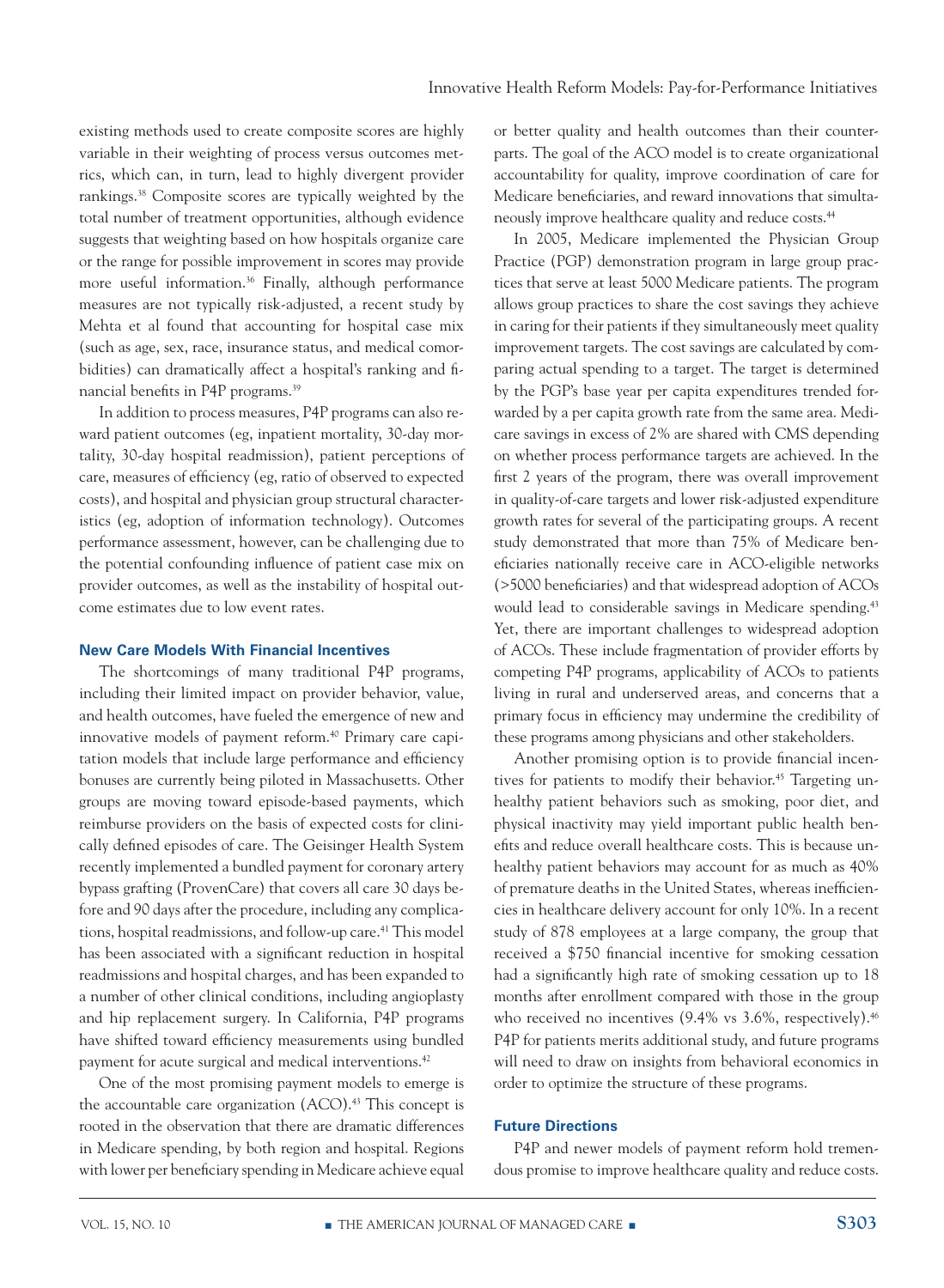Multiple approaches are needed to ensure that future initiatives provide value for key stakeholders, including patients, providers, and payers. In general, the goal should be to foster innovative approaches to improving quality patient outcomes, promote accountability for quality on the part of both patients and providers, and improve the value of services purchased by federal and private payers.

It is important to continue to build consensus about the selection of evidence-based performance measures, including measures that reward technical aspects of care, outcomes, efficiency, and patient-centered care. Given the traditionally long lag time between the translation of new evidence into clinical practice, it will be critical to find ways to rapidly incorporate validated process measures into everyday use. Greater focus on outcome and efficiency measures appears warranted. Further refinement of risk-adjustment methods is needed to standardize outcome and cost-efficiency metrics and allow for valid benchmarking across providers.

The creation of a more compelling "business case" and value proposition for quality on the part of key stakeholders is essential to creating sustainable quality improvement efforts.47 Adoption of well-designed patient outcome and efficiency measures would encourage providers and hospitals to develop innovative solutions for improving value. In contrast, promulgation of too many measures that focus on technical aspects of care may distract providers and lead to fragmented care. As we transition toward greater use of outcome and efficiency measures, additional investments in comparative effectiveness and health services research will be needed to help payers and providers identify and implement higher-quality, more cost-effective treatment approaches. These efforts would be facilitated by greater investments in large quality improvement registries and patient information systems.

P4P programs will need to be sensitive to hospitals and provider groups that care for vulnerable patient populations, including the underinsured, racial and ethnic minorities, and patients living in rural areas. In addition, further efforts are needed to better understand hospital structural characteristics that facilitate high-quality healthcare delivery, including the role of information technology, management, culture, and organizational structure.<sup>48</sup>

#### **Conclusion**

P4P and newer models that link reimbursement with quality and efficiency show promise to improve patient outcomes and lower costs. Future success hinges on collaboration among key stakeholders including patients, physicians, payers, and policymakers.

*Author Affiliations:* From the Duke Clinical Research Institute and the Department of Medicine, Duke University Medical Center, Durham, NC (SWG, EDP), and the Department of Emergency Medicine, University of North Carolina School of Medicine, Chapel Hill (SWG).

*Funding Source:* Financial support for this work was provided by GlaxoSmithKline.

*Author Disclosure:* The authors (SWG, EDP) report no relationship or financial interest with any entity that would pose a conflict of interest with the subject matter of this article.

*Authorship Information:* Concept and design (SWG, EDP); analysis and interpretation of data (EDP); drafting of the manuscript (SWG); and critical revision of the manuscript for important intellectual content (SWG, EDP).

*Address correspondence to:* Eric D. Peterson, MD, MPH, Outcomes Research and Assessment Group, Duke Clinical Research Institute, PO Box 17969, Durham, NC 27715. E-mail: peter016@mc.duke.edu.

#### References

**1. Chassin MR, Galvin RW.** The urgent need to improve quality of care: Institute of Medicine National Roundtable on Health Care Quality. *JAMA.* 1998;280:1000-1005.

**2. Institute of Medicine.** Rewarding Provider Performance: Aligning Incentives in Medicare (Pathways to Quality Health Care Series). The National Academies Press, 2007. http://books.nap. edu/openbook.php?record\_id=11723. Accessed September 23, 2009.

**3. Lindenauer PK, Remus D, Roman S, et al.** Public reporting and pay for performance in hospital quality improvement. *N Engl J Med.* 2007;356:486-496.

**4. Glickman SW, Ou F-S, DeLong DR, et al.** Pay for performance, quality of care, and outcomes in acute myocardial infarction. *JAMA.* 2007;297(21):2373-2380.

**5. Rosenthal MB, Frank RG, Zhonghe L, Epstein AM.** Early experience with pay-for-performance. *JAMA.* 2005;29(14):1788-1793.

**6. Rosenthal MB, Landon BE, Normand SL, et al.** Pay for performance in commercial HMOs. *N Engl J Med.* 2006;355(18): 1895-1902.

**7. Leapfrog Group.** Incentives and rewards tools. http://www. leapfroggroup.org/for\_members/members\_resources/incentives\_ and\_rewards/ir\_tools. Accessed September 22, 2009.

**8. National Business Coalition on Health (NBCH).** About NBCH. http://www.nbch.org/about/mission.cfm. Accessed September 24, 2009.

**9. Agency for Healthcare Research and Quality (AHRQ).** Index of Diabetes Quality Improvement. Initiatives. Bridges to Excellence Project. http://www.ahrq.gov/qual/diabqual/diabqguideapg.htm. Accessed September 24, 2009.

**10. Integrated Healthcare Association.** Pay for Performance (P4P) 2008 Results. Executive Summary. August 2009. http://www. iha.org/pdfs\_documents/home/02%20-%20P4P%20Results.pdf. Accessed November 3, 2009.

**11. Bridges to Excellence.** http://www.bridgestoexcellence.org/ Content/ContentDisplay.aspx?ContentID=2. Accessed November 3, 2009.

**12. The Commonwealth Fund.** http://www.commonwealthfund. org/~/media/Files/Publications/Case%20Study/2009/March/Hill%20 Physicians%20Medical%20Group/1247\_Emswiler\_Hill\_case\_ study\_rev.pdf. Accessed November 3, 2009.

**13. Hawaii Medical Service Association (HMSA).** http://www.hmsa. com/mediacenter/press/2007/071127\_quality.aspx. Accessed November 3, 2009.

**14. Doran T, Fullwood C, Gravelle H, et al.** Pay-for-performance programs in family practices in the United Kingdom. *N Engl J Med.* 2006;355(4):375-384.

**15. Campbell SM, Reeves D, Kontopantelis E, Sibbald B, Roland M.** Effects of pay for performance on the quality of primary care in England. *N Engl J Med.* 2009;361(4):368-378.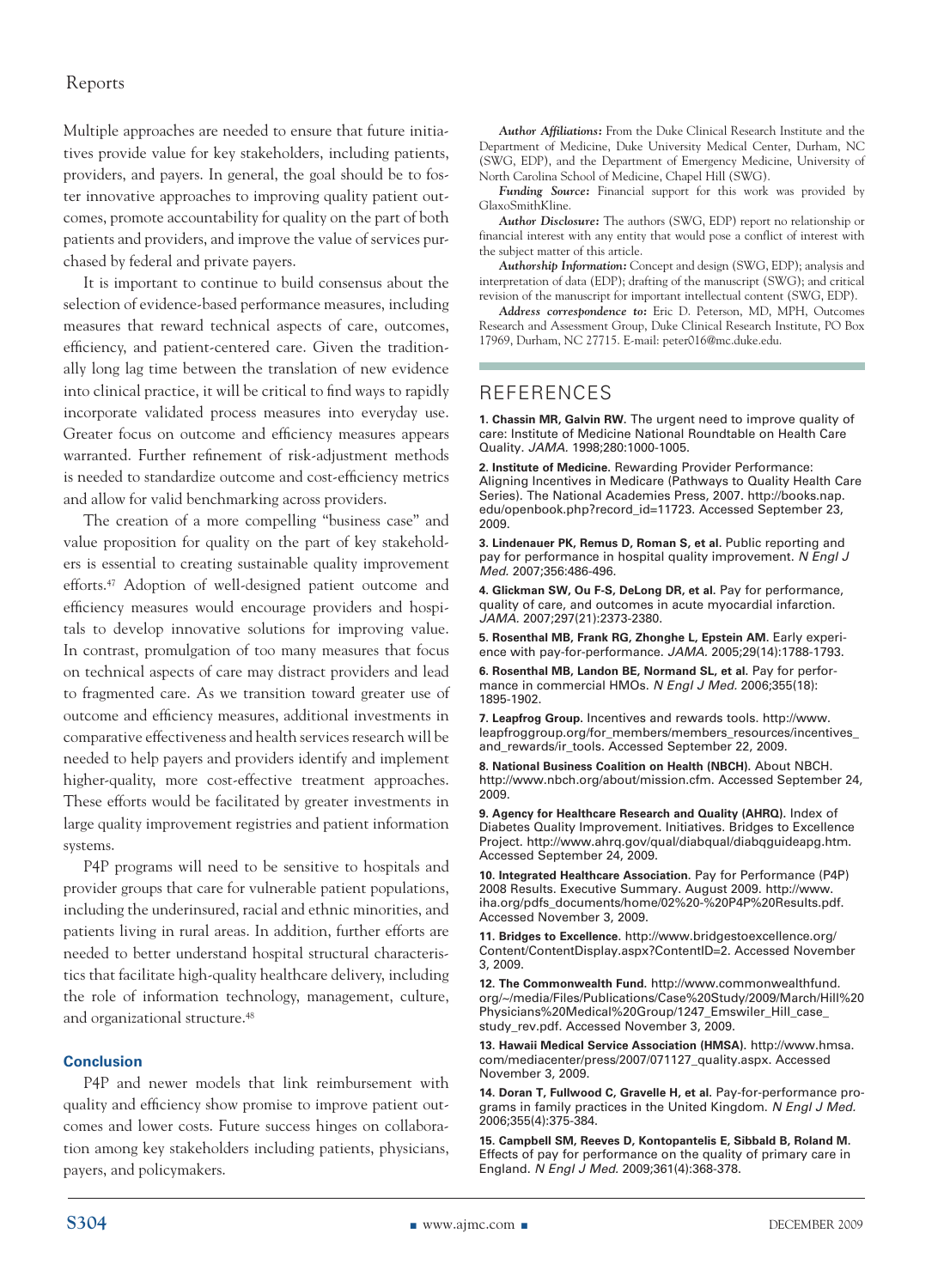**16. McDonald R, Roland M.** Pay for performance in primary care in England and California: comparison of unintended consequences. *Ann Fam Med.* 2009;7(2):121-127.

**17. Leatherman S, Berwick D, Iles D, et al.** The business case for quality: case studies and an analysis. *Health Aff (Millwood).* 2003;22(2):17-30.

**18. Weeks WB.** Quality improvement as an investment. *Qual Manag Health Care.* 2002;10(3):55-64.

**19.** *Intermountain Health Care.* Boston, MA: Harvard Business Publishing; 2002.

**20. Brindis RG, Cacchione JG, Drozda JP, et al.** American College of Cardiology 2006 Principles to Guide Physician Pay-for-Performance Programs. *J Am Coll Cardiol.* 2006;48(12):2603-2608.

**21. Grumbach K, Osmond D, Vranizan K, Jaffe D, Bindman AB.** Primary care physicians' experience of financial incentives in managed-care systems. *N Engl J Med.* 1998;339:1516-1521.

**22. Werner RM, Asch DA.** The unintended consequences of publicly reporting quality information. *JAMA.* 2005;293(10):1239-1244.

**23. Kohn A.** Why incentive plans cannot work. *Harv Bus Rev.* 1993;71:54-63.

**24. Porter M, Teisberg E.** *Redefining Health Care: Creating Value-Based Competition on Results.* Boston, MA: Harvard Business School Press; 2006.

**25. Fonarow GC, Peterson ED.** Heart failure performance measures and outcomes: real or illusory gains. *JAMA.* 2009;302(7):792-794.

**26. Karve AM, Ou FS, Lytle BL, Peterson ED.** Potential unintended financial consequences of pay-for-performance on the quality of care for minority patients. *Am Heart J.* 2008;155(3):571-576.

**27. Wharam JF, Paasche-Orlow MK, Farber JN, et al.** High quality care and ethical pay-for-performance: a Society of General Internal Medicine policy analysis. *J Gen Intern Med.* 2009;24(7): 854-859.

**28. Mehrotra A, Damberg CL, Sorbero ME, Teleki SS.** Pay for performance in the hospital setting: what is the state of the evidence? *Am J Med Qual.* 2009;24(1):19-28.

**29. Greene SE, Nash DB.** Pay for performance: an overview of the literature. *Am J Med Qual.* 2009;24(2):140-163.

**30. Christianson JB, Leatherman S, Sutherland K.** Lessons from evaluations of purchaser pay-for-performance programs: a review of the evidence. *Med Care Res Rev.* 2008;65(6 suppl): 5S-35S.

**31. Petersen LA, Woodard LD, Urech T, Daw C, Sookanan S.** Does pay-for-performance improve the quality of health care? *Ann Intern Med.* 2006;145:265-272.

**32. Physician Quality Reporting Initiative.** http://www.cms.hhs.gov/ pqri/. Accessed November 3, 2009.

**33. Spertus JA, Eagle KA, Krumholz HM, et al.** American College of Cardiology and American Heart Association methodology for the selection and creation of performance measures for quantifying the quality of cardiovascular care. *J Am Coll Cardiol.* 2005;45: 1147-1156.

**34. National Quality Forum: Consensus Development Process.** http:// www.qualityforum.org/Measuring\_Performance/Consensus\_ Development\_Process.aspx. Accessed November 3, 2009.

**35. Glickman SW, Schulman KA, Peterson ED, et al.** Evidence-based perspectives on pay for performance and quality of patient care and outcomes in emergency medicine. *Ann Emerg Med.* 2008;51(5):622-631.

**36. Glickman SW, Boulding W, Roos JM, et al.** Alternative pay-forperformance scoring methods: implications for quality improvement and patient outcomes. *Med Care.* 2009;47(10):1062-1068.

**37. O'Brien SM, Delong ER, Peterson ED.** Impact of case volume on hospital performance assessment. *Arch Intern Med.*  2008;168(12):1277-1284.

**38. O'Brien SM, DeLong ER, Dokholyan RS, et al.** Exploring the behavior of hospital composite performance measures: an example from coronary artery bypass surgery. *Circulation.* 2007;116(25):2969-2975.

**39. Mehta RH, Liang L, Karve AM, et al.** Association of patient case-mix adjustment, hospital process performance rankings, and eligibility for financial incentives. *JAMA.* 2008;300(16): 1897-1903.

**40. Rosenthal MB.** Beyond pay for performance—emerging models of provider-payment reform. *N Engl J Med.* 2008;359(12): 1197-1200.

**41. Episode Based Payment.** Mathematica, Inc. http://www. massmed.org/AM/Template.cfm?Section=Home6&CONTENTID= 27550&TEMPLATE=/CM/ContentDisplay.cfm. Accessed November 4, 2009.

**42. Robinson JC, Williams T, Yanagihara D.** Measurement of and reward for efficiency in California's pay-for-performance program. *Health Aff (Millwood).* 2009;8(5):1438-1446.

**43. Fisher ES, McClellan MB, Bertko J, et al.** Fostering accountable health care: moving forward in Medicare. *Health Aff (Millwood).*  2009;28(2):w219-w231.

**44. The Commonwealth Fund.** The Medicare physician group practice demonstration: lessons learned on improving quality and efficiency in health care. http://www.commonwealthfund. org/Content/Publications/Fund-Reports/2008/Feb/The-Medicare-Physician-Group-Practice-Demonstration--Lessons-Learned-on-Improving-Quality-and-Effici.aspx. Accessed November 11, 2009.

**45. Volpp KG, Pauly MV, Loewenstein G, Bangsberg D.** P4P4P: an agenda for research on pay-for-performance for patients. *Health Aff (Millwood).* 2009;28(1):206-214.

**46. Volpp KG, Troxel AB, Pauly MV, et al.** A randomized, controlled trial of financial incentives for smoking cessation. *N Engl J Med.*  2009;360(7):699-709.

**47. Rosenthal MB, Landon BE, Howitt K, et al.** Climbing up the payfor-performance learning curve: where are the early adopters now? *Health Aff (Millwood).* 2007;26(6):1674-1682.

**48. Glickman SW, Baggett KA, Krubert CG, et al.** Promoting quality: the health-care organization from a management perspective. *Int J Qual Health Care.* 2007;19(6):341-348.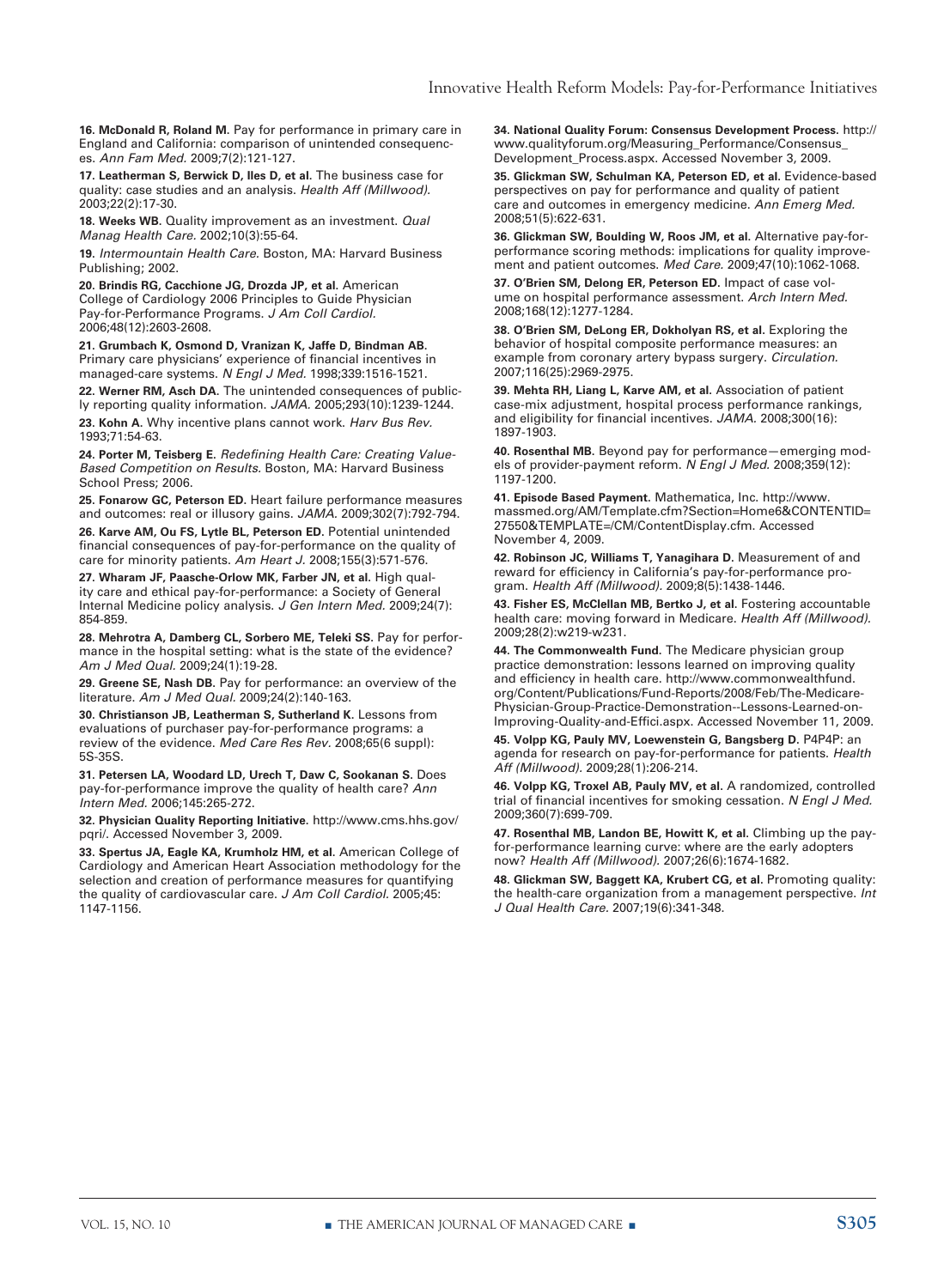## Lessons to Apply to National Comprehensive Healthcare Reform

#### Douglas A. Conrad, PhD

#### **Abstract**

Fragmentation, insufficient coordination of care, and absence of unified accountability for patient care has resulted in medical errors, rehospitalizations, and preventable complications, all of which increase costs and negatively affect patient outcomes. The current US healthcare system is unsustainable and the national healthcare reform package must address cost containment and quality improvement. Four innovative healthcare models—integrated delivery systems, pay for performance, value-based insurance design, and the medical home—strive to improve quality of care and contain costs. None of these models will solve all healthcare problems alone, nor will they all work everywhere. Different regions, patient populations, and purchaser/payer/provider coalitions may respond to different innovations and modified combinations of the models may eventually predominate. Initial evidence from the Centers for Medicare & Medicaid Services and private sector demonstrations suggests that payment system changes and other innovations would do more than help control runaway healthcare costs. If widely implemented, value-based reforms might achieve long-term improvements in public health. Congress will soon decide whether changing the entire system would be the most value-based reform of all.

*(Am J Manag Care. 2009;15:S306-S312)*

For author information and disclosures, see end of text.

Most observers agree that the current US healthcare system is unsustainable.1 Fragmentation, insufficient coordination of care, and absence of unified accountability for patient care transitions and handoffs yield unacceptable levels of redundant testing, emergency department utilization, medical errors, rehospitalizations, and preventable complications,<sup>2</sup> all costly in dollars and patient outcomes. A national healthcare reform package should address cost containment and quality improvement.<sup>3</sup>

Proposed bills before Congress have concentrated primarily on insurance coverage.4 However, different bills have included Centers for Medicare & Medicaid Services (CMS) patient-centered medical home projects, accountable care organizations, financial incentives for primary care, comparative effectiveness research, "quality measure development processes," and testing of innovative payment structures within CMS.<sup>4</sup> The legislative proposals mention these value-based innovations briefly and sometimes nonspecifically. Caution is appropriate, because several innovations have not yet been tested for robustness over adequate time periods or diverse geographic areas, and definitions may yet change. It is wise for national legislation to leave details up to states, payers, provider organizations, and other stakeholders. Indeed, many of the initiatives already under way are privately funded and reflect the need for variation and local flexibility in implementation. However, federal embrace of innovations in quality improvement and cost containment, with CMS models and incentives for the private sector, can encourage widespread adoption.

#### **Essential Elements for a Value-Based Healthcare System**

Two recent reports described the essential components of an ideal, high-performance healthcare delivery system<sup>5,6</sup>:

- • Payment reform which induces improved patient outcomes
- Patient care that is coordinated among providers and managed across transitions in care settings; healthcare teams for individual patients incorporate physicians, nurses, and other health professionals
- • Accountability for total care of the patient which is clearly established
- • Clinically relevant information that is available to patient and provider through electronic records and clinical decision support systems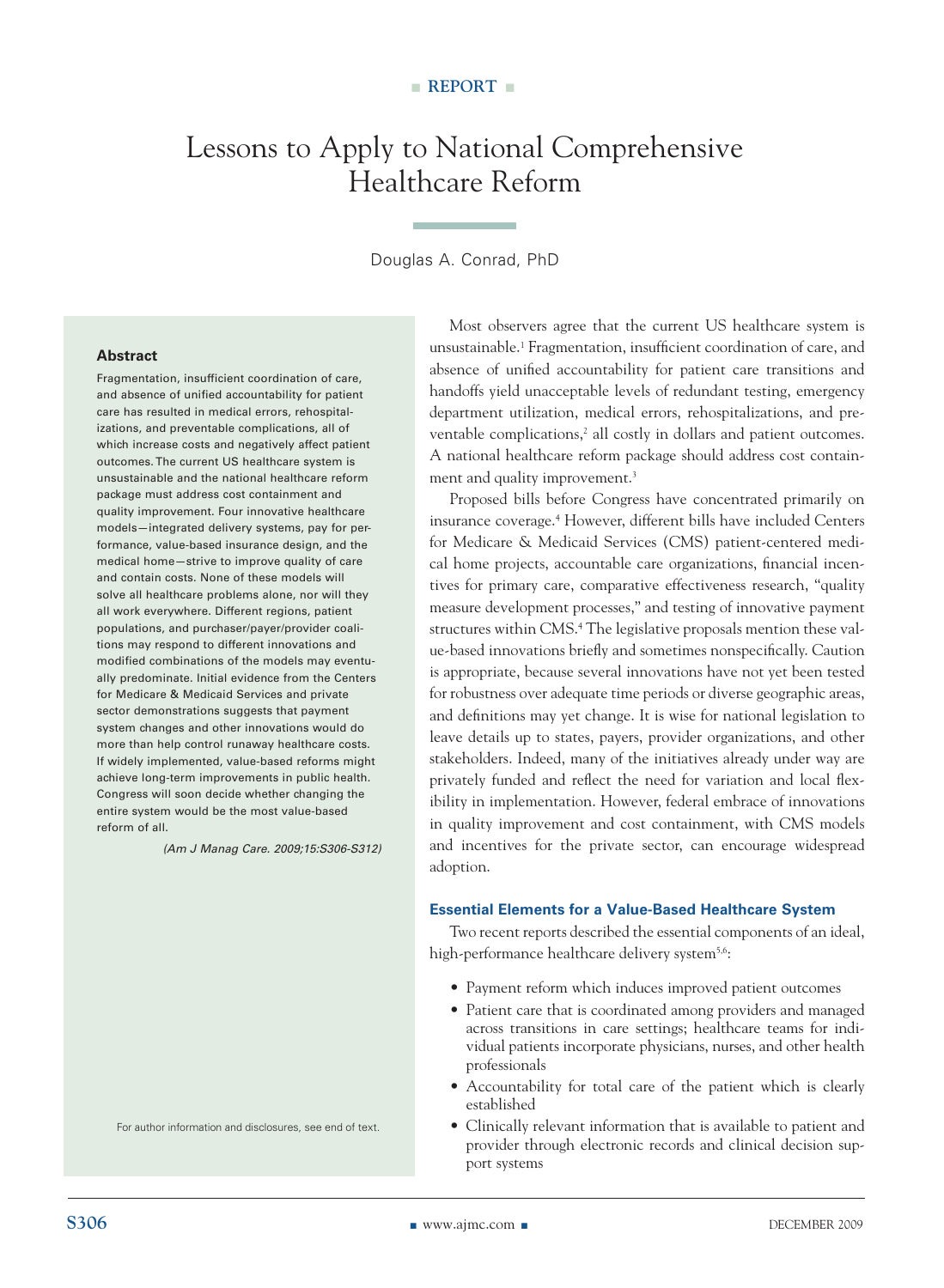- Patient engagement which is facilitated with easy access to care and information, including after hours and multiple points of entry
- • Providers that are culturally competent and provide appropriate education and counseling
- Systems which are continually innovating, monitoring results, and learning to improve quality, value, and patient experience

Incentives, information, evidence-based care processes, and responsiveness to patient and family conditions are fundamental to cultural and structural changes in healthcare delivery.

#### **US Healthcare Components That Require Fundamental Change**

Value-based healthcare means maximizing individual and population health outcomes at minimum cost. To achieve this duality of cost containment and quality improvement, several components of the system require fundamental restructuring.

#### *Emphasis on Outcomes*

The lack of focus on patient and population outcomes is a major shortcoming of the healthcare system. Enormous sums of money are spent without apparent benefit,<sup>7</sup> while outcomes such as life expectancy lag behind other industrialized nations. The solution involves cultural shifts among providers and payers. Individual outcomes can improve through accountability for each patient, and public health outcomes through application of evidence-based practice recommendations. Both changes require adequate incentives, information, and accountable organizational structures.

#### *Financial Incentives*

Current payment systems offer *general* financial incentives based on volume, creating a conflict between the economic interest of the provider and the health interests of the patient.8 Straight fee-for-service (FFS) motivates high-cost versus high-value care, whereas straight capitation motivates minimal, even insufficient, care. Reformed payment systems should include *selective* financial incentives, such as those described by Glickman and Peterson<sup>9</sup> for quality improvement.

Certain unintended consequences of quality-related incentives can be minimized. Broad outcomes measures, adjusted for patient risk factors, and blending FFS and capitation schemes decrease the potential for treating to the test.10,11 Case-mix adjustment discourages "cream skimming" (selecting patients for whom achieving performance targets is easier) by compensating providers for patients with complex conditions and comorbidities.8 This is particularly important in such coordinated care initiatives as integrated delivery systems (IDS) or the medical home, which attract higher-risk patients.<sup>2</sup>

Evidence supports several conclusions about provider financial incentives<sup>9-13</sup>:

- Rewards and penalties both get results. Continuous incentives for *absolute* performance relative to achievable targets are more likely to promote improvement than incentives based on performance relative to other providers or all-or-none targets that fail to incent incremental improvement.
- Incentives primarily should target evidence-based care processes known to improve health outcomes (again, because such processes are controlled by the provider), with a secondary emphasis on outcomes per se.
- The best results derive from blending incentives to groups and individuals. Group incentives allow distribution according to group values and support infrastructure improvement, while individual incentives mitigate free-rider problems.
- To sustain active participation of providers, incentives must be attuned to medical professional norms, achievable, certain, frequent, and progressive over the long term.
- Continuous monitoring and reevaluation of performance measures ensures their attainability while improving quality; risk adjustment of patient populations sustains the program.
- To enhance their implementability, payment incentives should be aligned with provider organization structures.14 For example, capitation and episode-based payments are more conformable with large multispecialty medical groups and IDSs, which have the internal capacity and scope of services to coordinate care across settings and providers and to assume economic risk for the continuum of care. In contrast, FFS is a more natural fit for small, independent practices. Provider infrastructure grants could compensate practices that achieve economies of scale in modifying infrastructures for performance improvement, thus encouraging expansion of smaller practices.

It should be noted that provider financial incentives are less effective for healthcare goals of population access and equity.10 The Senate and House bills focus on broadening insurance coverage to attain those goals.

#### *Value-Based Insurance Design*

A unique consumer incentive mechanism, value-based insurance design (VBID) motivates greater patient engagement.15 When targeted patient groups have lower out-of-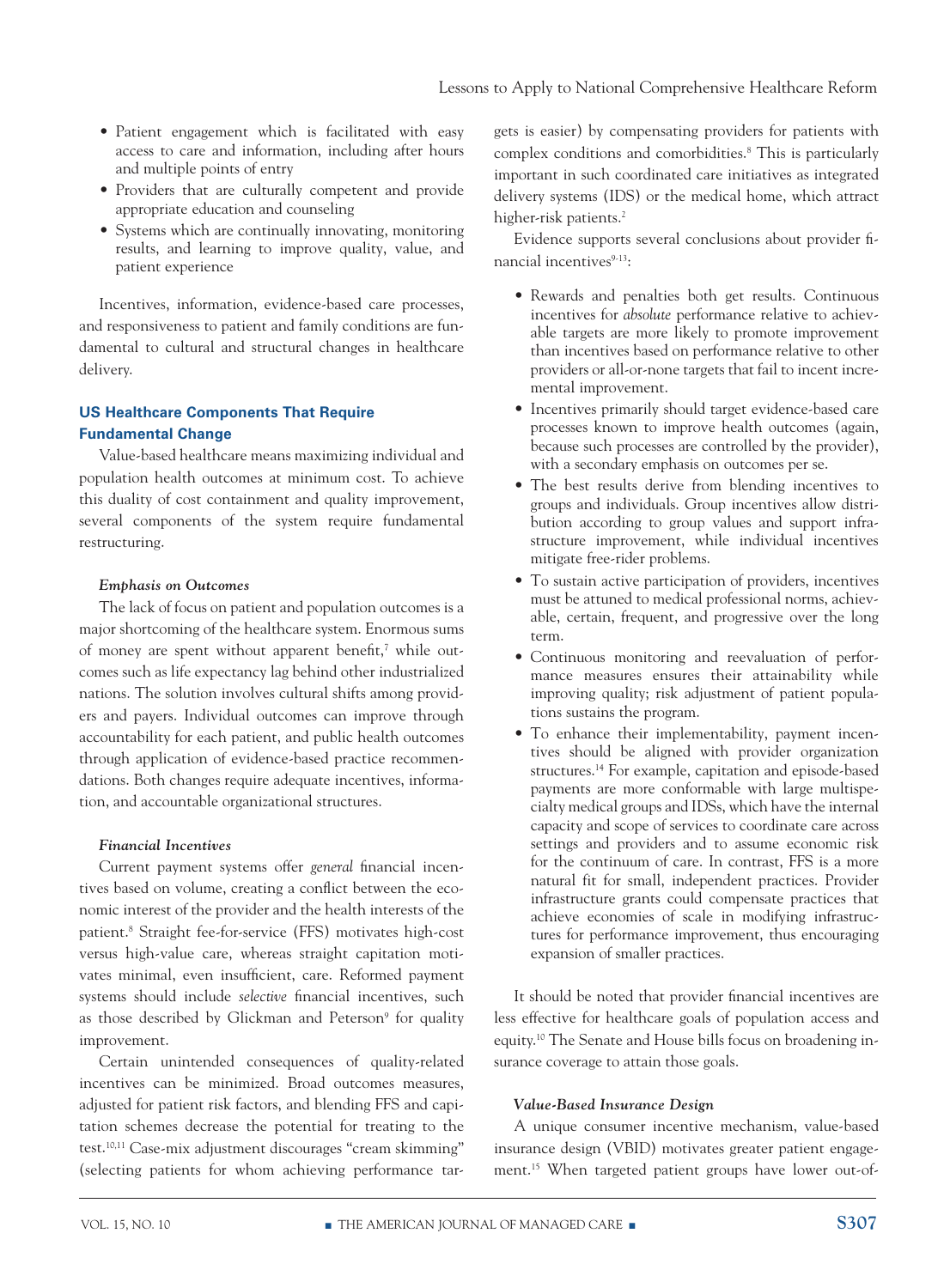pocket costs for medications and services of evidence-based high value, compliance becomes less burdensome. When payers switch from generalized to value-based cost-sharing, the cost of increased use of high-value medications and services can be offset by increasing copayments for lower-value services and other benefit design changes.15 Overall costs can decrease through decreased use of lower value services and less need for emergency department visits, hospitalizations, and treatment for later-stage disease.15 Employers can realize decreased productivity losses and disability expenses.<sup>15</sup>

#### *Care Teams and Coordination of Care*

Evidence (mostly cross-sectional) has shown higher quality with large group practices and greater care integration.16 However, uncoordinated treatment by multiple individual providers remains the norm in most areas. Of US physicians, 32% still practice alone or in 2-person partnerships, 60% in groups of 50 or less.2 Inadequate coordination of care may relate to lack of financial incentives for additional communications, long-standing hierarchies in decision making, and the difficulty of establishing committed care teams. Superior efficiency and outcomes occur with teams of primary care and specialist physicians and other professionals (pharmacists, nurses, physical therapists, home health aides) in a variety of inpatient and outpatient settings. However, currently predominant payment models reimburse individual providers for attention to the immediate specialized need at hand without concern for longitudinal outcomes or the "whole person."

Coordinated care requires an organized structure. Although structures vary among the newer models—vertical integration requiring team care, "virtual" integration leaving coordination up to the primary care provider (PCP)—all include care coordination as a means to quality improvement and cost containment. The patient-centered medical home represents an organizational design seeking primary care that is consistently accessible, family-centered, and culturally competent, comprehensive, and well coordinated.17

#### *Accountability*

With multiple providers per patient and insufficient coordination, individual providers remain unaccountable for outcomes. FFS has rewarded unaccountability and poor quality by reimbursing additional care resulting from adverse events and medical errors.18 CMS recognized this when it began withholding payment for "never events."19 Quality improvement occurs when payers and all providers share a focus on evidence-based measures of optimal care and patient outcomes. By assuming responsibility for total care of each assigned patient, accountable care organizations (ACOs) change provider focus to ongoing, overall progress and outcome.20,21 ACO delivery involves a collaboration of a PCP, specialists, allied health professionals, and a hospital. Enforcement of agreed-upon principles and processes for quality improvement depends on instituting a governance structure. Academic medical centers, extended hospital staff organizations, or the IDSs are examples. ACOs can be vertically or "virtually" integrated, and formed by cooperative agreements among independent providers. With the patient-centered medical home, a PCP, specialist, or hospital may assume the assigned responsibility, depending on the condition of the patient. For a complete clinically and financially accountable care *system*, an ACO would include a sponsored or owned health plan; however, ACOs can work with other payment sources.<sup>1</sup> To realize their potential, the market and regulatory environment must form a hospitable "neighborhood" for these collaborative organizational forms.<sup>22</sup>

#### *Information Technology Infrastructure*

Small practices with paper records have perpetuated incomplete provider communication with resulting duplicative testing, missed comorbid diagnoses, drug–drug interactions, and worse. According to the Joint Commission on Accreditation of Healthcare Organizations, almost 70% of adverse events arise from poor communication and half of those from poor communication during patient handoffs.<sup>23</sup> To improve efficiency, facilitate coordination, and protect patient safety, healthcare reform must include investment in electronic medical records (EMRs) with interoperability standards, shared among each patient's providers, and accessible to the patient. Extant evidence demonstrates that the use of clinical information management and decision support tools within an EMR can improve performance when data are readily retrievable and translatable in context-specific clinical decision applications.24

Standardized EMRs also generate a database of quality-related evidence. This can help care organizations to monitor and improve practice standards and can be used for research on best practices for nationwide quality improvement.

#### *Consumer/Patient Education and Engagement*

Because success of substantive reform requires the collaboration of all stakeholders including patients, consumer education is needed to explain the benefits of delivery changes.<sup>2</sup> As one example of the need for education, focus groups found resistance to the medical home concept because the term reminds people of nursing homes.2,22 As another example, most of the information in this supplement is unknown to the general public and absent from media coverage of healthcare reform.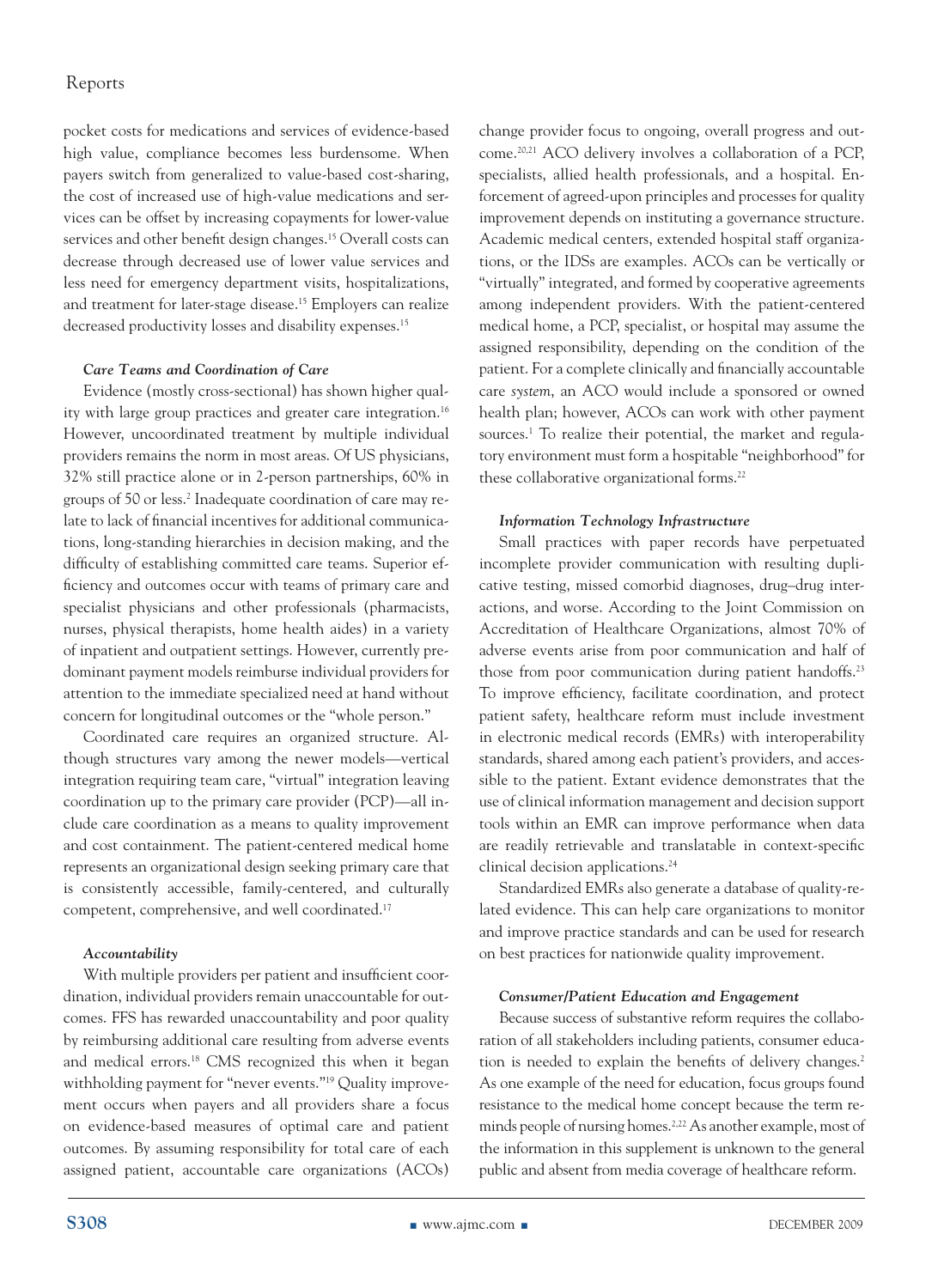#### ■ Table. Common and Unique Features of Select Healthcare Models

|                                                                                                                                        | P <sub>4</sub> P | <b>VBID</b>  | <b>Medical Home</b> | <b>IDS</b> |
|----------------------------------------------------------------------------------------------------------------------------------------|------------------|--------------|---------------------|------------|
| Requires or motivates structures or processes intended to improve<br>patient outcomes                                                  | X                | X            | X                   | X          |
| Designed to reduce duplication and waste                                                                                               | $\mathbf{x}$     | $\mathbf x$  | X                   | X          |
| Employs electronic medical record for efficiency, coordination of<br>care, and systemwide evaluation                                   | $\mathbf x$      | X            | X                   | X          |
| Particularly well suited to patients with multiple comorbidities or<br>complex needs                                                   |                  | $\mathbf x$  | X                   | X          |
| Encourages prevention and early treatment, reducing disease<br>exacerbation and resource utilization and resulting costs               | $\mathbf x$      | X            | X                   | X          |
| Targets a limited number of chronic and/or high-cost conditions with<br>evidence-based treatment guidelines                            | $\mathbf{x}$     | X            |                     |            |
| Integrates healthcare delivery goals with finances (health plans)                                                                      | $\mathbf x$      | $\mathbf x$  | X                   | X          |
| Requires buy-in and active involvement of participating providers for<br>success                                                       | $\mathbf{x}$     |              | X                   | <b>X</b>   |
| Provides financial incentives, steps, or structures to providers for<br>improved quality of care                                       | $\mathbf x$      |              | X                   | X          |
| Provides financial incentives to patients for treatment adherence                                                                      |                  | X            |                     |            |
| Requires or rewards team care, coordination, and avoidance of errors                                                                   | $\mathbf x$      |              | X                   | X          |
| Specifies separate payment for care coordination and consultation<br>outside face-to-face visits                                       |                  |              | X                   |            |
| Design emphasizes primary care, accessible from multiple points<br>of entry                                                            |                  |              | X                   | <b>X</b>   |
| Requires or works best with large multispecialty practices and<br>large, well-funded hospitals                                         | X                |              | X                   | X          |
| Can contribute data for evidence of effective treatments in<br>populations                                                             | $\mathbf x$      | $\mathbf{x}$ | X                   | <b>X</b>   |
| Requires or motivates a patient-centered, culturally competent focus                                                                   |                  |              | X                   | X          |
| Requires or motivates patient participation in care decision making                                                                    |                  | $\mathbf{x}$ | X                   | X          |
| Includes accountability of a principal provider for total care of<br>individual patient, including long-term direction and outcome     |                  |              | X                   | X          |
| Takes advantage of economies of scale to provide latest technology<br>and equipment, high productivity, lower operating and unit costs |                  |              |                     | X          |
| <b>Contract Contract Contract</b>                                                                                                      |                  |              |                     |            |

IDS indicates integrated delivery systems; P4P, pay for performance; VBID, value-based insurance design. *Sources:* References 9-16 and 24-28.

Patient-centered care relies on engagement of wellinformed patients. Understandable, culturally competent education must be designed into all care processes for accurate ascertainment of patient treatment preferences.<sup>2</sup> Active patient engagement may also include after-hours Internetenabled electronic "visits."2 Disease management programs, principal accountable providers, public outcomes reporting, and patient access to the EMR can all further patient understanding and compliance and may improve outcomes.

Shared decision making between clinicians and their patients is an important catalyst for patient engagement. Extant empirical evidence suggests that shared decision making, coupled with the use of patient decision aids, can lead to changes in ultimate treatment choices<sup>25</sup> and that the field of practice may be approaching a "tipping point" in the adoption of these patient-centered practices.<sup>26,27</sup> Systematic reviews of the evidence further suggest that the use of patient decision aids in the context of a shared decision-making process improves patient knowledge, reduces patients' decisional conflict associated with feeling uninformed or unclear about personal values, reduces patient passivity in decision making, reduces the proportion of patients who remain undecided, and tends to result in reduced rates of elective invasive surgery compared with more conservative treatment options.<sup>28</sup>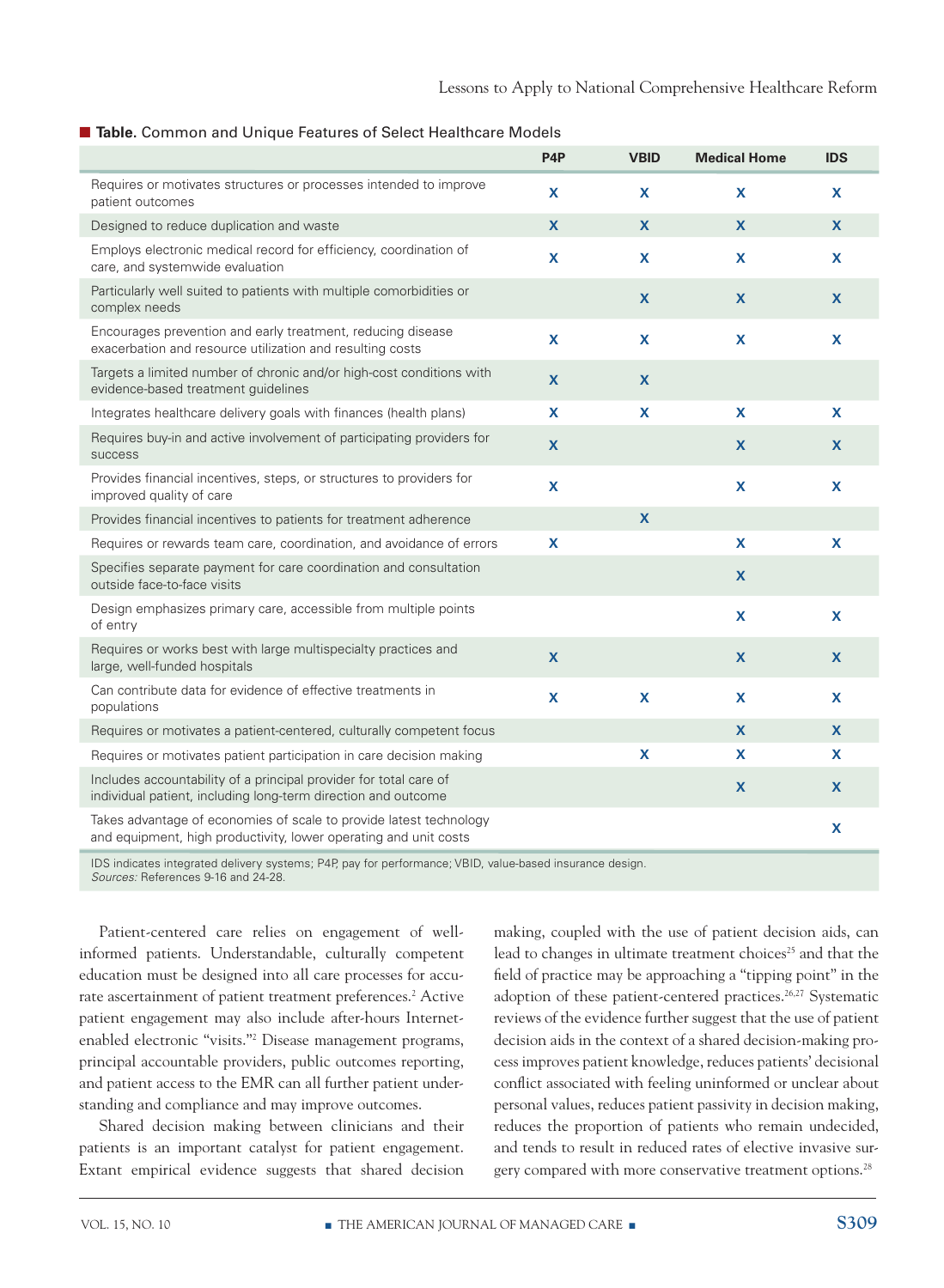#### *System Monitoring and Adjustment*

Healthcare reforms that began as CMS demonstration projects or local business coalition initiatives may require years to prove their benefits. Ongoing reporting and design changes in response to aggregate results can ensure long-term viability and value for the investment of businesses and/or taxpayers. Process and outcomes measures should evolve to reflect ongoing advances in medical research. Changes in structure and processes will also reflect local circumstances including demographics, market conditions, and regulatory environments.

#### **Applying Healthcare Innovations to the National System**

None of the models described in this supplement will solve all healthcare problems alone, nor will they all work everywhere. Different regions, patient populations, and purchaser/ payer/provider coalitions may respond to different innovations; modified combinations of the models may eventually predominate. However, the models in this supplement share the objectives of quality improvement and cost containment, with mechanisms that can be effective in a variety of circumstances. A comprehensive healthcare reform package should enable a broad spectrum of innovations to achieve true value-based healthcare spending. The **Table** illustrates unique and overlapping features of the 4 models discussed in this supplement.

Financial incentive options in different parts of the country must consider the sociodemographic, political, economic, cultural, and organizational environment and reflect the nature of healthcare funding and delivery of the area.<sup>11</sup> Where structures such as IDS and the medical home are possible, quality incentives can be designed into the structure. Where they are not, quality incentives can come from CMS or private insurers. Multipayer agreement on process and outcomes measures makes it easier for smaller providers to comply; therefore, CMS demonstration projects would be beneficial and serve as templates for other payers. Pay-for-performance (P4P) schemes are easier in large hospitals or provider groups and may not be universally scalable. Conversely, VBID is replicable and scalable anywhere for drugs and most places for other services, provided that those services are accessible to members.

Financial incentives have so far provided only modest quality improvements and cost savings, which may not be enough to offset the costs of structural changes and incentive payments.10,12,13 Larger incentives are likely to be necessary, yet resistance to tax and premium increases is strong, so substantial increases in *overall* levels of provider payment seem unlikely. Thus, in a generally "budget-neutral" payment climate, positive incentives for superior performance inevitably will be balanced by penalties or withholds for inferior performance (or at least lower rates of increase). If CMS demonstration projects prove successful, passage of more federally funded incentives may be possible in the future. Meanwhile, P4P is expanding in the private sector along with such structures as IDS and medical homes. VBID sponsored by private employers, cities, and states is incorporating the patient into the financial incentive loop. These incentive projects are being watched closely by other payers and providers, and success could foster increased replication.

Vertical IDSs under unified ownership have generally been developed with large multispecialty physician practices and hospitals or academic medical centers. These vertically integrated systems will be more difficult to implement in areas with fewer provider resources. In those areas, "virtual ACOs" uniting independent providers are possible, but will require innovation in governance and care coordination arrangements.

Because EMRs are generally considered cost-effective or even cost saving,<sup>24</sup> implementation has been stressed as a goal of the Obama administration for any healthcare package. However, smaller physician practices and hospitals or clinics serving low-income populations may need additional funding to convert to EMRs and support the systems once installed.

Better patient education and engagement should be possible throughout the healthcare system. Disease-specific societies and government agencies already provide educational materials to providers, and this could be expanded. Government funding for the conversion to EMRs could be contingent on patient access to electronically based education and communication with providers. If providers must guarantee 24-hour electronic response, further financial support would be required for small practices and providers for low-income populations.

Ongoing monitoring and adjustment can be incorporated into all innovations. Privately and publicly funded analysis of data from universally adopted EMRs can identify what works locally and nationally. This research can enrich the evidence base and direct modification of process and outcomes measures, payment systems, and organizational structures.

#### **Conclusion**

Tasked with reforming healthcare, Congress has been embroiled in debates about funding. Proposals to increase insurance coverage, improve care quality, and even contain costs,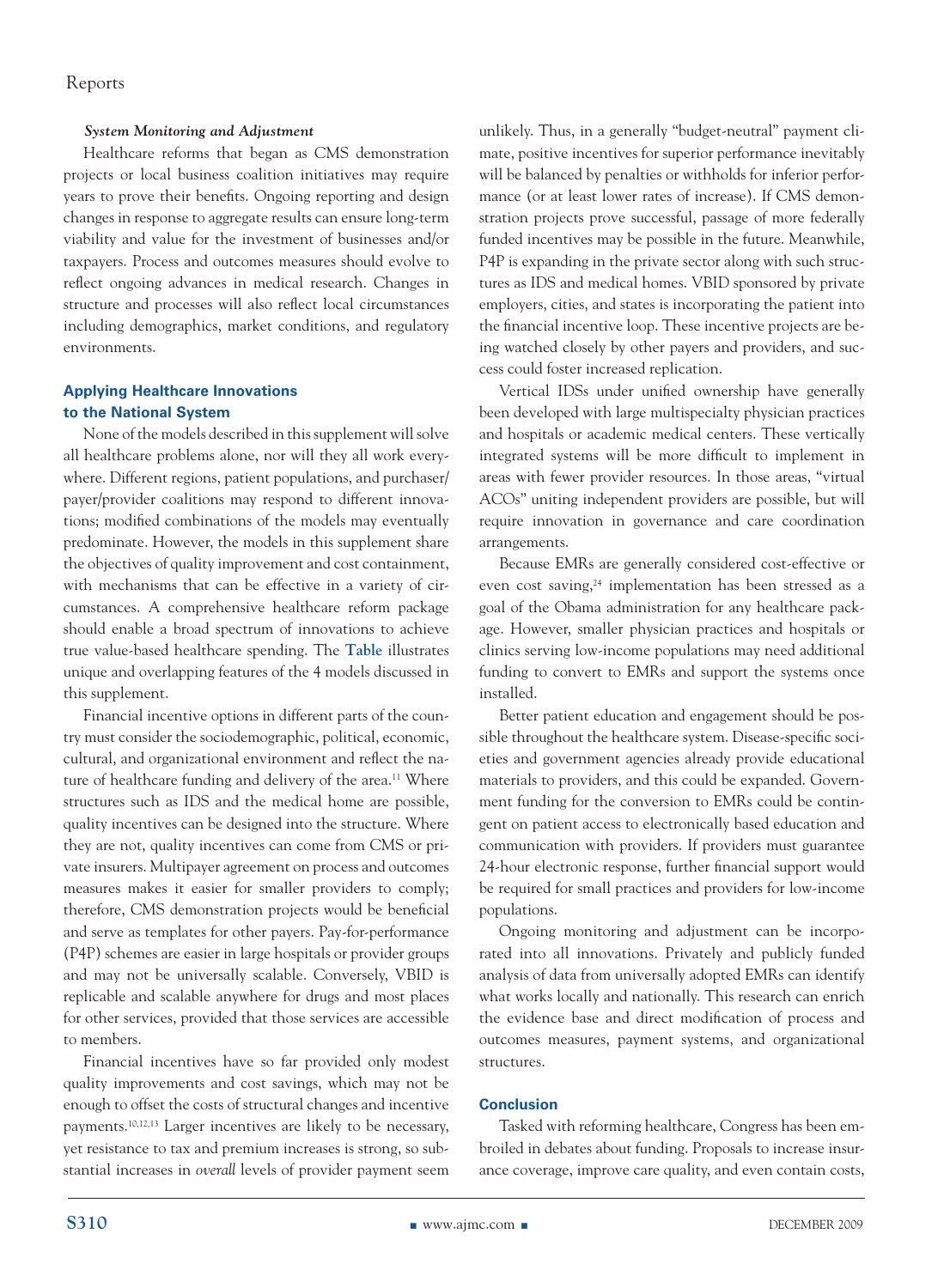all cost money. As noted in a recent *New England Journal of Medicine* roundtable: "It would be nice to think that reductions in emergency-department utilization, more efficient use of primary and preventive care, would actually save us [enough] money…so that these bills would pay for themselves. They don't pay for themselves, if we're honest about it, and the CBO [Congressional Budget Office]…says no, you need to raise about a trillion dollars."3

Initial evidence from CMS and private sector demonstrations, however, suggests that payment system changes and other innovations in this supplement would do more than help control runaway healthcare costs. If widely implemented, value-based reforms might achieve long-term improvements in public health. All of these initiatives are possible with private funding under ideal circumstances (eg, large contiguous patient populations, well-funded business coalitions, and large provider groups). However, ACOs to implement the goals of outcomes emphasis, care coordination, patient involvement, and provider accountability may not arise without government help in some areas and for some populations. While the private sector continues to explore individual projects in value-based healthcare, Congress will soon decide whether changing the entire system would be the most value-based reform of all.

*Author Affiliations:* From the Department of Health Services, Center for Health Management Research, University of Washington, Seattle.

*Funding Source:* Financial support for this work was provided by GlaxoSmithKline.

*Author Disclosure:* The author reports no relationship or financial interest with any entity that would pose a conflict of interest with the subject matter of this article.

*Authorship Information:* Concept and design; drafting of the manuscript; and critical revision of the manuscript for important intellectual content.

*Address correspondence to:* Douglas A. Conrad, PhD, Professor, Department of Health Services; Director, Center for Health Management Research, Box 357660, Room H660C Magnuson Health Sciences Center, 1959 NE Pacific St, University of Washington, Seattle, WA 98195-7660. E-mail: dconrad@u.washington.edu.

#### **REFERENCES**

**1. Institute of Medicine (US). Committee on Quality of Health Care in America.** *Crossing the Quality Chasm: A New Health System for the 21st Century.* Washington, DC: National Academy Press; 2001.

**2. Rittenhouse DR, Shortell SM.** The patient-centered medical home: will it stand the test of health reform? *JAMA.* 2009;301(19): 2038-2040.

**3. Epstein AM, Aaron HJ, Baicker K, Hacker JS, Pauly MV.** Health care reform in perspective. *N Engl J Med.* 2009;361(16):e30.

**4. American College of Physicians.** HR 3200, the Senate Finance Proposal, and the HELP Proposal: "A Comparison." October 13, 2009. http://www.acponline.org/advocacy/where\_we\_stand/ access/health\_reform\_comparison.pdf Accessed October 15, 2009.

**5. Shih A, Davis K, Schoenbaum SC, et al.** Organizing the U.S. health care delivery system for high performance. Commonwealth Fund (Report). August 2008.

**6. New England Healthcare Institute (NEHI).** Thinking outside the pillbox: a system-wide approach to improving patient medication adherence for chronic disease. http://www.nehi.net/ publications/44/thinking\_outside\_the\_pillbox\_a\_systemwide\_ approach\_toimproving\_patient\_medication\_adherence\_for\_ chronic\_disease. Accessed October 22, 2009.

**7. McGlynn EA, Asch SM, Adams J, et al.** The quality of health care delivered to adults in the United States. *N Engl J Med.* 2003; 348(26):2635-2645.

**8. Newhouse JP.** Reimbursing health plans and health providers: efficiency in production versus selection. *J Economic Literature.* 1996;34(3):1236-1263.

**9. Glickman SW, Peterson ED.** Innovative health reform models: pay-for-performance initiatives. *Am J Manag Care.* 2009;15(10): S300-S305.

**10. Conrad DA, Perry L.** Quality-based financial incentives in health care: can we improve quality by paying for it? *Ann Rev Public Health.* 2009;30:357-371.

**11. Conrad DA, Saver BG, Court B, Heath S.** Paying physicians for quality: evidence and themes from the field. *Jt Comm J Qual Patient Saf.* 2006;32(8):443-451.

**12. Rosenthal MB, Frank RG.** What is the empirical basis for paying for quality in health care? *Med Care Res Rev.* 2006;63(2):135-157.

**13. Petersen LA, Woodard LD, Urech T, Daw C, Sookanan S.** Does pay-for-performance improve the quality of health care? *Ann Intern Med.* 2006;145(4):265-272.

**14. Guterman S, Davis K, Schoenbaum S, Shih A.** Using Medicare payment policy to transform the health system: a framework for improving performance. *Health Aff (Millwood).* 2009;28(2): w238-w250.

**15. Fendrick AM, Chernew ME, Levi GW.** Value-based insurance design: embracing value over cost alone. *Am J Manag Care.* 2009;15(10):S277-S283.

**16. Enthoven AC.** Integrated delivery systems: the cure for fragmentation. *Am J Manag Care.* 2009;15(10):S284-S290.

**17. American Academy of Family Physicians, American Academy of Pediatrics, American College of Physicians, and American Osteopathic Association.** Joint principles of the patient-centered medical home. March 2007. http://www.medicalhomeinfo.org/ joint%20Statement.pdf. Accessed October 15, 2009.

**18. Pear R.** Medicare, in a different tack, moves to link doctors' payments to performance. *New York Times.* Dec. 12, 2006;A27.

**19. Centers for Medicare & Medicaid Services (CMS).** Fact Sheet: CMS improves patient safety for Medicare and Medicaid by addressing never events. http://www.cms.hhs.gov/apps/media/ press/factsheet.asp?Counter=3224. Accessed October 16, 2009.

**20. Fisher ES, Staiger DO, Bynum JP, Gottlieb DJ.** Creating accountable care organizations: the extended hospital medical staff. *Health Aff (Millwood).* 2007;26(1):w44-w57.

**21. Shortell SM, Casalino LP.** Health care reform requires accountable care systems. *JAMA.* 2008;300(1):95-97.

**22. Fisher ES.** Building a medical neighborhood for the medical home. *N Engl J Med.* 2008;359(12):1202-1205.

**23. Joint Commission on Accreditation of Healthcare Organizations.** Improving handoff communications; meeting national patient safety goal 2E. *Joint Commission Perspectives on Patient Safety.*  2006;6(9):9-15.

**24. Shekelle PG, Morton SC, Keeler EB.** Costs and benefits of health information technology. *Evid Rep Technol Assess (Full Rep).* 2006;(132):1-71.

**25. Waljee JF, Rogers MA, Alderman AK.** Decision aids and breast cancer: do they influence choice for surgery and knowledge of treatment options? *J Clin Oncol.* 2007;25(9):1067-1073.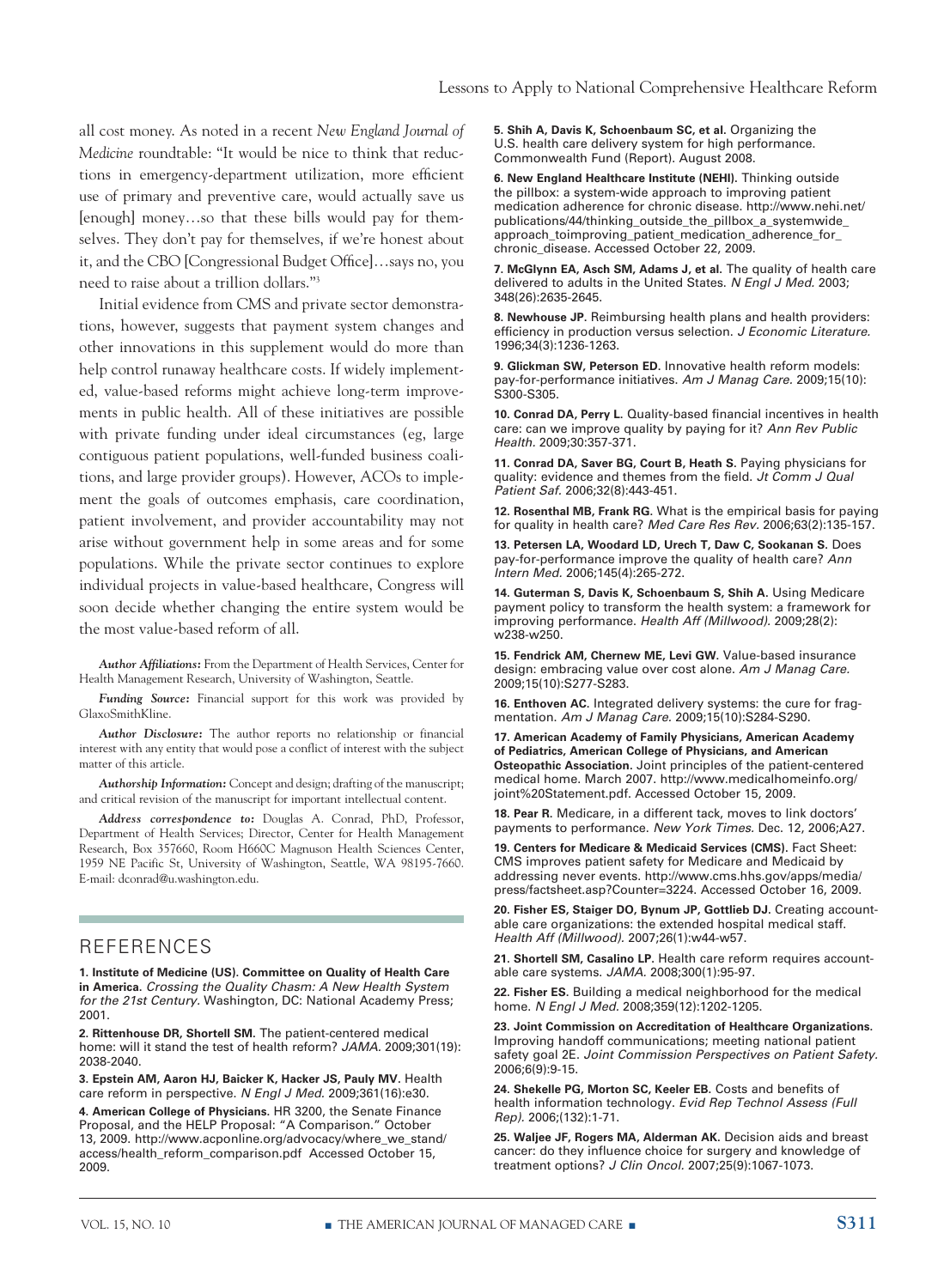**26. O'Connor AM, Wennberg JE, Legare F, et al.** Toward the "tipping point": decision aids and informed patient choice. *Health Aff (Millwood).* 2007;26(3):716-725.

**27. Fanjiang G, von Glahn T, Chang H, Rogers WH, Safran DG.** Providing patients web-based data to inform physician

choice: if you build it, will they come? *J Gen Intern Med.* 2007;22(10):1463-1466.

**28. O'Connor AM, Bennett CL, Stacey D, et al.** Decision aids for people facing health treatment or screening decisions. *Cochrane Database Syst Rev* (online). 2009(3):CD001431.